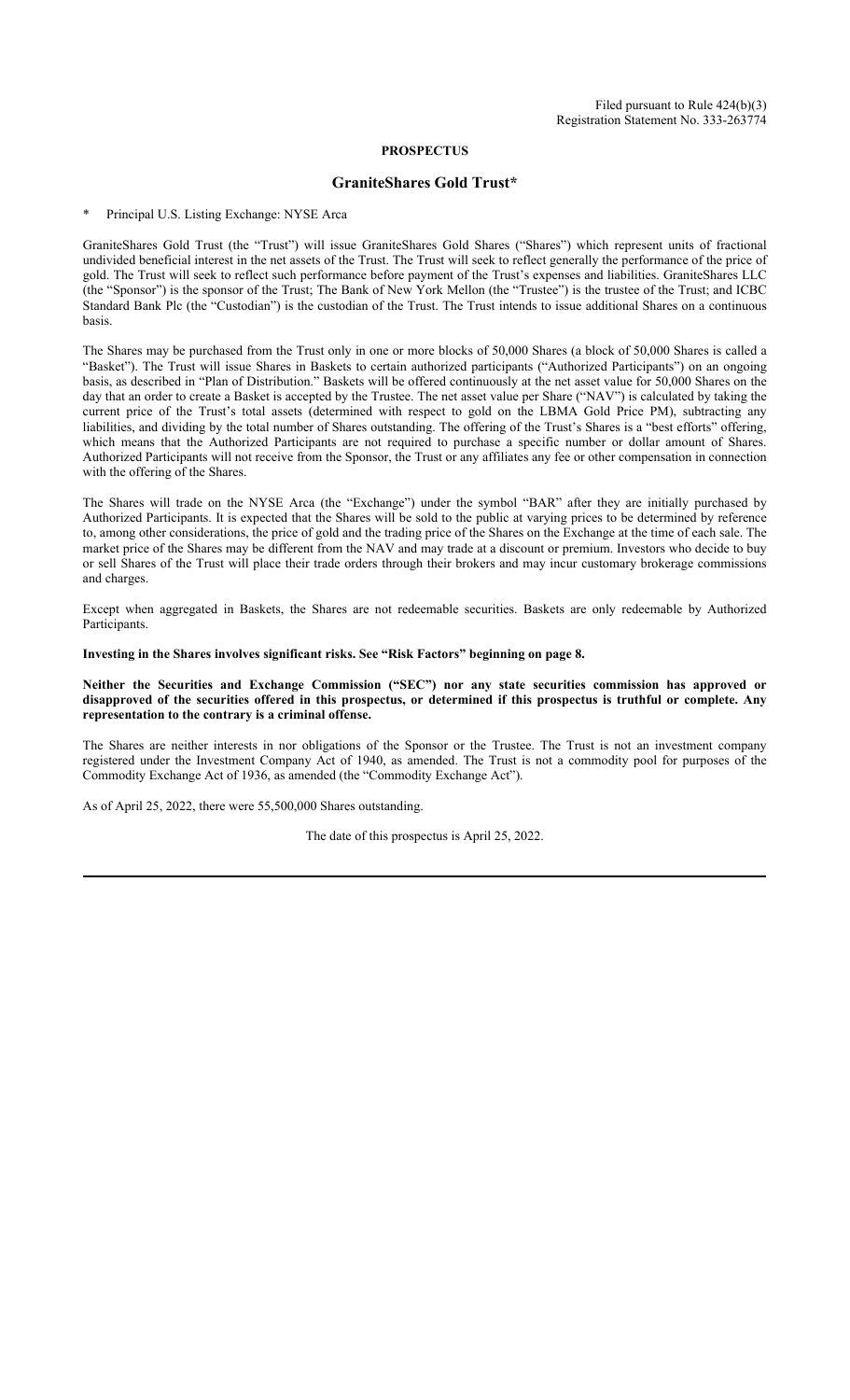# **TABLE OF CONTENTS**

|                                                                    | Page           |
|--------------------------------------------------------------------|----------------|
| <b>Statement Regarding Forward-Looking Statements</b>              |                |
| <b>Prospectus Summary</b>                                          | $\overline{c}$ |
| The Offering                                                       | 4              |
| <b>Summary Financial Condition</b>                                 | 8              |
| <b>Risk Factors</b>                                                | 8              |
| Use of Proceeds                                                    | 16             |
| Description of the Gold Industry                                   | 16             |
| <b>Operation of the Gold Market</b>                                | 19             |
| <b>The Trust</b>                                                   | 20             |
| Description of the Shares and the Trust Agreement                  | 24             |
| The Securities Depository; Book-Entry-Only System; Global Security | 33             |
| The Sponsor                                                        | 34             |
| The Trustee                                                        | 35             |
| The Custodian                                                      | 35             |
| <b>United States Federal Income Tax Consequences</b>               | 39             |
| <b>ERISA</b> and Related Considerations                            | 43             |
| <b>Plan of Distribution</b>                                        | 44             |
| <b>Legal Matters</b>                                               | 45             |
| <b>Experts</b>                                                     | 45             |
| <b>Information Incorporated By Reference</b>                       | 45             |
| Where You Can Find More Information                                | 46             |
| Glossary                                                           | 46             |
|                                                                    |                |
|                                                                    |                |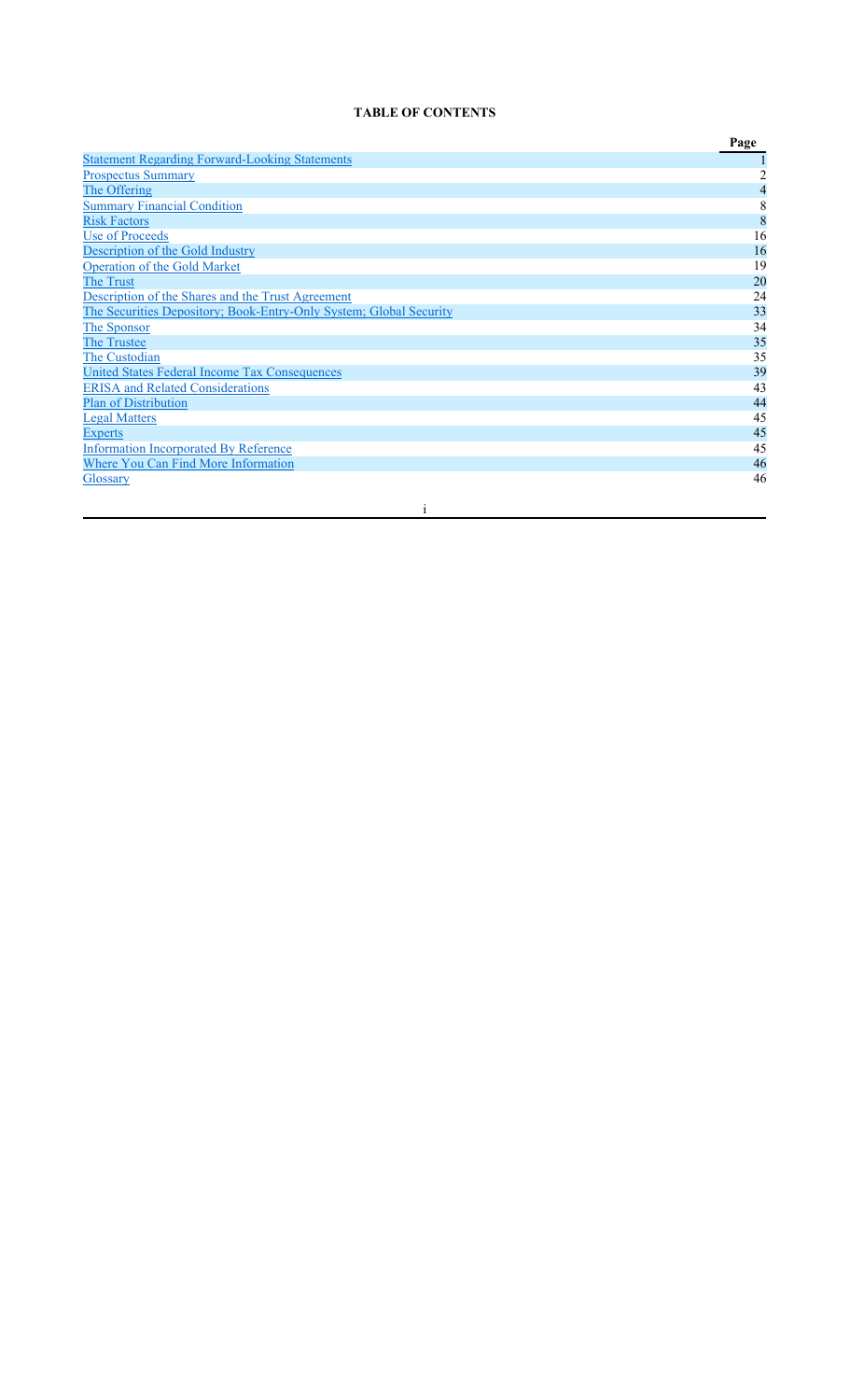## **STATEMENT REGARDING FORWARD-LOOKING STATEMENTS**

This prospectus includes statements which relate to future events or future performance. In some cases, you can identify such forward-looking statements by terminology such as "may," "will," "should," "expect," "plan," "anticipate," "believe," "estimate," "predict," "potential" or the negative of these terms or other comparable terminology. All statements (other than statements of historical fact) included in this prospectus that address activities, events or developments that may occur in the future, including such matters as changes in commodity prices and market conditions (for gold and the Shares), the Trust's operations, the Sponsor's plans and references to the Trust's future success and other similar matters are forward-looking statements. These statements are only predictions. Actual events or results may differ materially. These statements are based upon certain assumptions and analyses made by the Sponsor on the basis of its perception of historical trends, current conditions and expected future developments, as well as other factors it believes are appropriate in the circumstances. Whether or not actual results and developments will conform to the Sponsor's expectations and predictions, however, is subject to a number of risks and uncertainties, including the special considerations discussed in this prospectus, general economic, market and business conditions, changes in laws or regulations, including those concerning taxes, made by governmental authorities or regulatory bodies, and other world economic and political developments. See "Risk Factors." Consequently, all the forward-looking statements made in this prospectus are qualified by these cautionary statements, and there can be no assurance that the actual results or developments the Sponsor anticipates will be realized or, even if substantially realized, that they will result in the expected consequences to, or have the expected effects on, the Trust's operations or the value of the Shares. Moreover, neither the Sponsor, nor any other person assumes responsibility for the accuracy or completeness of the forward-looking statements. Neither the Trust nor the Sponsor undertakes an obligation to publicly update or conform to actual results any forward-looking statement, whether as a result of new information, future developments or otherwise, except as required by law.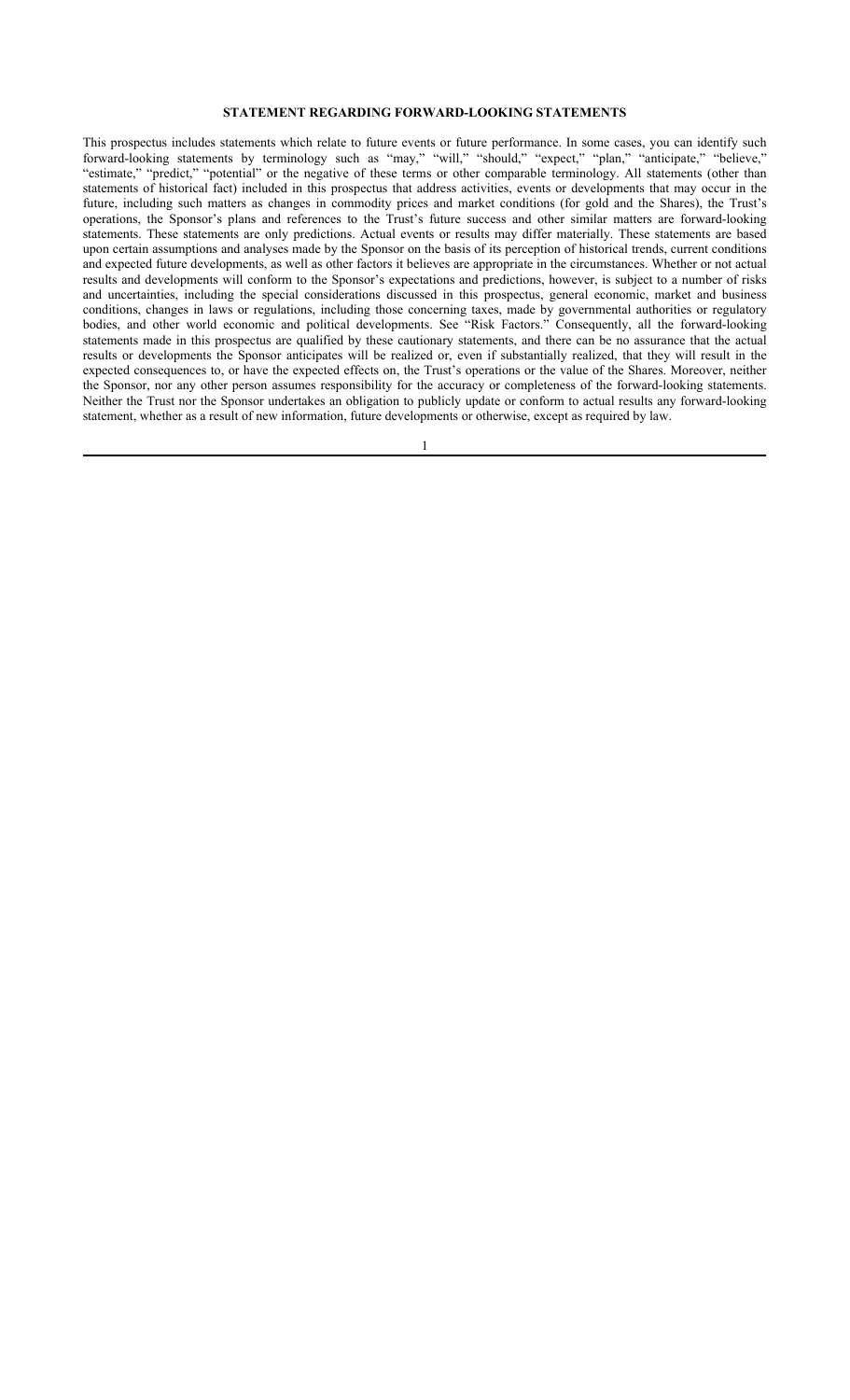## **PROSPECTUS SUMMARY**

*The following is a summary of this prospectus, and while it contains material information about the Trust and the Shares, it does not contain or summarize all of the information about the Trust and the Shares contained in this prospectus that is material and that may be important to you. You should read this entire prospectus, including "Risk Factors" beginning on page 8 and any material incorporated by reference herein, before making an investment decision about the Shares. Capitalized terms not defined in this prospectus have the meaning set forth in the Glossary.*

### **Trust Structure, the Sponsor, the Trustee and the Custodian**

The Trust was formed in 2017 when an initial deposit of gold was made in exchange for the issuance of two Baskets. The purpose of the Trust is to own gold transferred to the Trust in exchange for Shares issued by the Trust. Each Share represents a fractional undivided beneficial interest in the net assets of the Trust. The assets of the Trust consist primarily of gold held by the Custodian on behalf of the Trust. However, there may be situations where the Trust will unexpectedly hold cash. For example, a claim may arise against a third party, which is settled in cash. In situations where the Trust unexpectedly receives cash or other assets, no new Shares will be issued until after the record date for the distribution of such cash or other property has passed.

#### The Sponsor of the Trust is GraniteShares LLC, a Delaware limited liability company. *The Shares are not obligations of, and are not guaranteed by the Sponsor, or any of its subsidiaries or affiliates*.

The Trust is governed by the provisions of the Depositary Trust Agreement (as amended from time to time, the "Trust Agreement") executed on August 24, 2017, by the Sponsor and the Trustee.

The Trust issues Shares only in blocks of 50,000 or integral multiples thereof. Baskets of Shares may be redeemed by the Trust in exchange for the amount of gold corresponding to their redemption value. Individual Shares are not redeemed by the Trust, but are listed and trade on the Exchange under the symbol "BAR." The Trust seeks to reflect generally the performance of the price of gold. The Trust seeks to reflect such performance before payment of the Trust's expenses and liabilities. The material terms of the Trust are discussed in greater detail under the section "Description of the Shares and the Trust Agreement." The Trust is not a registered investment company under the Investment Company Act of 1940, as amended (the "Investment Company Act"), and is not required to register under such Act. The Trust is not a commodity pool for purposes of the Commodity Exchange Act.

The Sponsor arranged for the creation of the Trust and is responsible for the ongoing registration of the Shares for their public offering in the United States and the listing of the Shares on the Exchange. The Sponsor will not exercise day-to-day oversight over the Trustee or the Custodian. The Sponsor has developed a marketing plan for the Trust, prepares marketing materials regarding the Shares of the Trust, and executes the marketing plan of the Trust on an ongoing basis. The Sponsor has agreed to assume the following expenses incurred by the Trust: the Trustee's fee (the "Trustee's Fee") and its ordinary out-of-pocket expenses, the Custodian's fee (the "Custodian's Fee") and its reimbursable expenses, the Exchange listing fees, SEC registration fees, marketing expenses, printing and mailing costs, audit fees and expenses and up to \$100,000 per annum in legal fees and expenses.

The Trustee is The Bank of New York Mellon and the Custodian is ICBC Standard Bank Plc. The agreements between the Trustee and the Custodian for the custody of the Trust's gold are governed by English law.

The Trustee is responsible for the day-to-day administration of the Trust. The responsibilities of the Trustee include (1) processing orders for the creation and redemption of Baskets; (2) coordinating with the Custodian the receipt and delivery of gold transferred to, or by, the Trust in connection with each issuance and redemption of Baskets; (3) calculating the net asset value of the Trust on each business day; and (4) selling the Trust's gold as needed to cover the Trust's expenses. For a more detailed description of the role and responsibilities of the Trustee see "Description of the Shares and the Trust Agreement" and "The Trustee."

The Custodian is responsible for safekeeping the gold owned by the Trust. The Custodian was selected by the Sponsor and, at the direction of the Sponsor, appointed by the Trustee, and is responsible to the Trustee under the Trust's gold custody agreements. The general role and responsibilities of the Custodian are further described in "The Custodian."

 $\overline{\mathcal{L}}$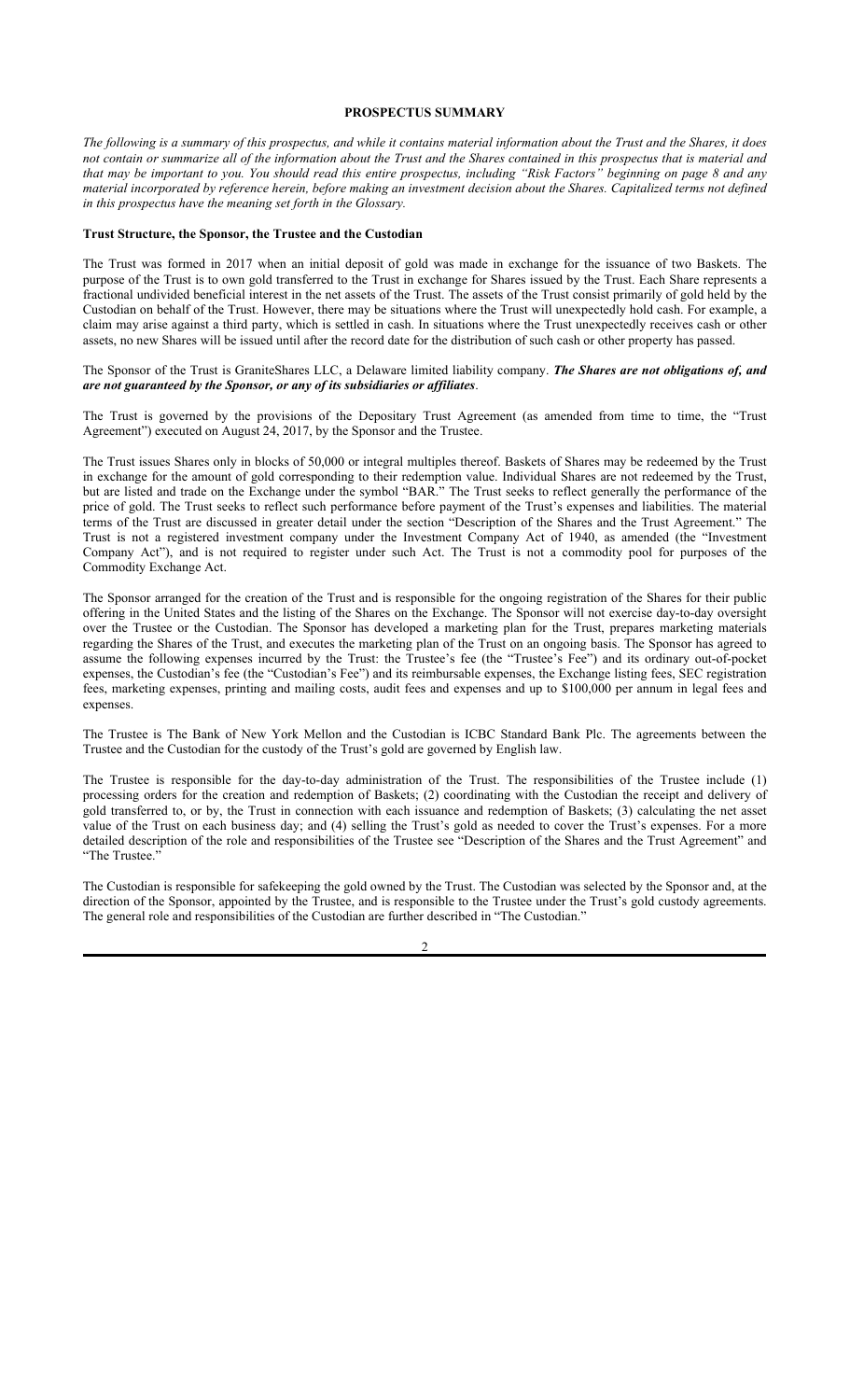## **Trust Objective**

The objective of the Trust is for the value of the Shares to reflect, at any given time, the value of the assets owned by the Trust at that time less the Trust's accrued expenses and liabilities as of that time. The Shares are intended to constitute a simple and costeffective means of making an investment similar to an investment in gold. An investment in allocated physical gold bullion requires expensive and sometimes complicated arrangements in connection with the assay, transportation and warehousing of the metal. Traditionally, such expense and complications have resulted in investments in physical gold bullion being efficient only in amounts beyond the reach of many investors. The Shares have been designed to remove the obstacles represented by the expense and complications involved in an investment in physical gold bullion, while at the same time having an intrinsic value that reflects, at any given time, the price of the assets owned by the Trust at such time less the Trust expenses and liabilities. Although the Shares are not the exact equivalent of an investment in gold, they provide investors with an alternative that allows a level of participation in the gold market through the securities market.

#### **Market Volatility and the War Between Russia and Ukraine**

In late February 2022, Russia invaded Ukraine, significantly amplifying already existing geopolitical tensions among Russia and other countries in the region and in the West. Russia produces more than 330 tonnes of gold per year, or approximately 9% of the world's production. The responses of other countries and political bodies to Russia's actions, the larger overarching tensions, Ukraine's military response, and the potential for wider conflict may increase financial market volatility generally, have severe adverse effects on regional and global economic markets, and cause volatility in the price of gold and the share price of the Trust. The escalating conflict between Russia and Ukraine, including but not limited to, sanctions, shipping disruptions, and collateral war damage could further disrupt the availability of gold supplies. As a result, gold prices traded close to their highest historical level in March 2022 and have shown a high level of volatility since the beginning of the war between Russia and Ukraine. Given all of the above factors, the Sponsor has no ability to discern when current high levels of volatility will subside.

To place the impacts of the geopolitical events described above in context: (i) the average price of gold from February 11, 2022 to February 23, 2022 (9 trading days before the Russian invasion) was \$1,875.04 and the average price of gold rose to \$1,941.82 from February 24, 2022 to March 8, 2022 (9 trading days after the Russian invasion); (ii) the average price of the Fund's shares from February 11, 2022 to February 23, 2022 (9 trading days before the Russian invasion) was \$18.68 and the average price of the Fund's shares rose to \$19.32 from February 24, 2022 to March 8, 2022 (9 trading days after the Russian invasion); and (iii) the average volume of the Fund's shares from February 11, 2022 to February 23, 2022 (9 trading days before the Russian invasion) was 360,867 shares and the average volume of the Fund's shares rose to 1,292,183 shares from February 24, 2022 to March 8, 2022 (9 trading days after the Russian invasion).

## **Advantages of investing in the Shares include:**

#### *Minimal credit risk.*

The Shares represent an interest in physical gold owned by the Trust (other than up to a maximum of 430 ounces of gold held in unallocated form) and held in physical custody at the Custodian. Physical gold of the Trust in the Custodian's possession is not subject to borrowing arrangements with third parties. Other than the gold temporarily being held in an unallocated gold account of the Trust in connection with deposits and an amount of gold comprising less than 430 ounces which may be held in the unallocated gold account of the Trust on an ongoing basis, the physical gold of the Trust is not subject to counterparty or credit risks. This contrasts with most other financial products that gain exposure to precious metals through the use of derivatives that are subject to counterparty and credit risks.

#### *Backed by gold held by the Custodian on behalf of the Trust.*

The Shares are backed primarily by allocated physical gold bullion identified as the Trust's property in the Custodian's books. The Trust arrangements contemplate that no Shares can be issued unless the corresponding amount of gold has been deposited into the Trust. Once deposited into the Trust, gold is only removed from the Trust if (i) sold to pay Trust expenses (such as the Sponsor's Fee and any other expenses not assumed by the Sponsor) or liabilities to which the Trust may be subject, or (ii) transferred from the Trust's account to an Authorized Participant's account in exchange for one or more Baskets of Shares surrendered for redemption.

### *Ease and flexibility of investment.*

Retail investors may purchase and sell Shares through traditional brokerage accounts. Because the amount of gold corresponding to a Share is significantly less than the minimum amounts of physical gold bullion that are commercially available for investment purposes, the cash outlay necessary for an investment in Shares should be less than the amount required for currently existing means of investing in physical gold bullion. Shares are eligible for margin accounts.

#### *Relatively cost efficient.*

Although the return, if any, of an investment in the Shares is subject to the additional expenses of the Trust, including the Sponsor's Fee and other costs and expenses not assumed by the Sponsor which would not be incurred in the case of a direct investment in gold, the Shares may represent a cost-efficient alternative for investors not otherwise in a position to participate directly in the market for allocated physical gold bullion, because the expenses involved in an investment in allocated physical gold bullion through the Shares are dispersed among all holders of Shares.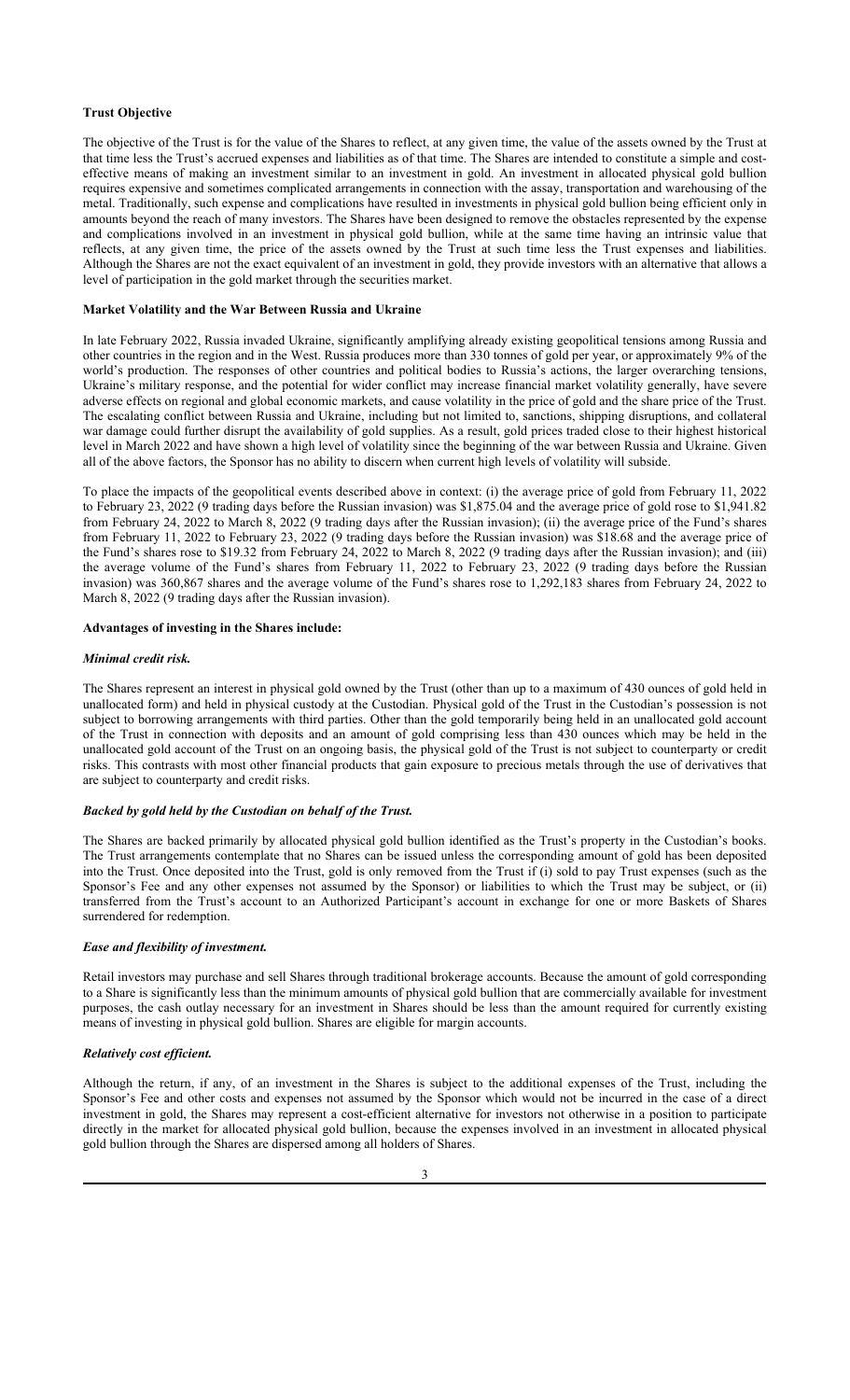## **Summary Risk Factors**

An investment in the Trust involves risks and uncertainties described in the section below entitled "Risk Factors" and elsewhere in this prospectus. You should carefully read the "Risk Factors" section of this prospectus for a discussion of factors that you should consider before deciding to invest in the Shares. Some of these risks and uncertainties include:

- Because the Shares are created to reflect the price of the gold held by the Trust, the market price of the Shares will be as unpredictable as the price of gold has historically been. This creates the potential for losses, regardless of whether you hold Shares for the short-, mid- or long-term.
- Future governmental decisions may have significant impact on the price of gold, which may result in a significant decrease or increase in the value of the net assets and the net asset value of the Trust.
- An investment in the Trust may be adversely affected by competition from other methods of investing in gold.
- Because the Trust is not a diversified investment, it may be more volatile than other investments.
- As an owner of Shares, you will not have the rights normally associated with ownership of other types of shares.
- The value of the Shares will be adversely affected if any services provided to the Trust by the Sponsor, the Custodian or the Trustee are suddenly or unexpectedly terminated.
- War and other geopolitical events, including but not limited to the war between Russia and Ukraine, outbreaks or public health emergencies (as declared by the World Health Organization), the continuation or expansion of war or other hostilities, or a prolonged government shutdown may cause volatility in the price of gold due to the importance of a country or region to the gold market, market access restrictions imposed on some local gold producers and refiners, potential impacts to global transportation and shipping and other supply chain disruptions. These events are unpredictable and may lead to extended periods of price volatility.

The Sponsor and its affiliates manage other funds, including those that invest in physical gold bullion or other precious metals, and conflicts of interest may occur, which may reduce the value of the net assets of the Trust, the NAV and the trading price of the Shares.

#### **Principal Offices**

The Sponsor's office is located at 205 Hudson Street, 7th Floor, New York, New York 10013 and its phone number is 917-338- 0565. The Trustee has a Trust office at 2 Hanson Place, 9th Floor, Brooklyn, New York 11217. The Custodian's office is located at 20 Gresham Street, London, EC2V 7JE, United Kingdom.

## **The Offering**

| The Shares represent units of fractional undivided beneficial interest in the net<br>assets of the Trust.                                                                                                                                                                                                                                                                                                                                                                                                                                                                                                                                                                                                                                                                                                                                                                                                                                                                                                                                          |  |  |  |  |  |
|----------------------------------------------------------------------------------------------------------------------------------------------------------------------------------------------------------------------------------------------------------------------------------------------------------------------------------------------------------------------------------------------------------------------------------------------------------------------------------------------------------------------------------------------------------------------------------------------------------------------------------------------------------------------------------------------------------------------------------------------------------------------------------------------------------------------------------------------------------------------------------------------------------------------------------------------------------------------------------------------------------------------------------------------------|--|--|--|--|--|
| Proceeds received by the Trust from the issuance and sale of Baskets and the Shares<br>(as described on the front page of this prospectus) will consist of gold deposits and,<br>possibly from time to time, cash. Pursuant to the Trust Agreement, during the life of<br>the Trust such proceeds will only be (1) held by the Trust, (2) distributed to<br>Authorized Participants in connection with the redemption of Baskets, or (3)<br>disbursed or sold as needed to pay the Trust's ongoing expenses.                                                                                                                                                                                                                                                                                                                                                                                                                                                                                                                                       |  |  |  |  |  |
| <b>BAR</b>                                                                                                                                                                                                                                                                                                                                                                                                                                                                                                                                                                                                                                                                                                                                                                                                                                                                                                                                                                                                                                         |  |  |  |  |  |
| 38748G 101                                                                                                                                                                                                                                                                                                                                                                                                                                                                                                                                                                                                                                                                                                                                                                                                                                                                                                                                                                                                                                         |  |  |  |  |  |
| The Trust will issue and redeem Baskets of Shares on a continuous basis. Baskets<br>of Shares will only be issued or redeemed in exchange for an amount of gold<br>determined by the Trustee on each day that the Exchange is open for regular<br>trading. No Shares will be issued unless the Custodian has allocated to the Trust's<br>account the corresponding amount of gold. Initially, a Basket required delivery of<br>1,000 Fine Ounces of gold. The amount of gold necessary for the creation of a<br>Basket, or to be received upon redemption of a Basket has decreased since such<br>initial offering of Shares, and will continue to decrease over the life of the Trust,<br>due to the payment or accrual of fees and other expenses or liabilities payable by<br>the Trust. Baskets may be created or redeemed only by Authorized Participants,<br>who will pay the Trustee a transaction fee for each order to create or redeem<br>Baskets. See "Description of the Shares and the Trust Agreement" for more details.<br>$\Delta$ |  |  |  |  |  |
|                                                                                                                                                                                                                                                                                                                                                                                                                                                                                                                                                                                                                                                                                                                                                                                                                                                                                                                                                                                                                                                    |  |  |  |  |  |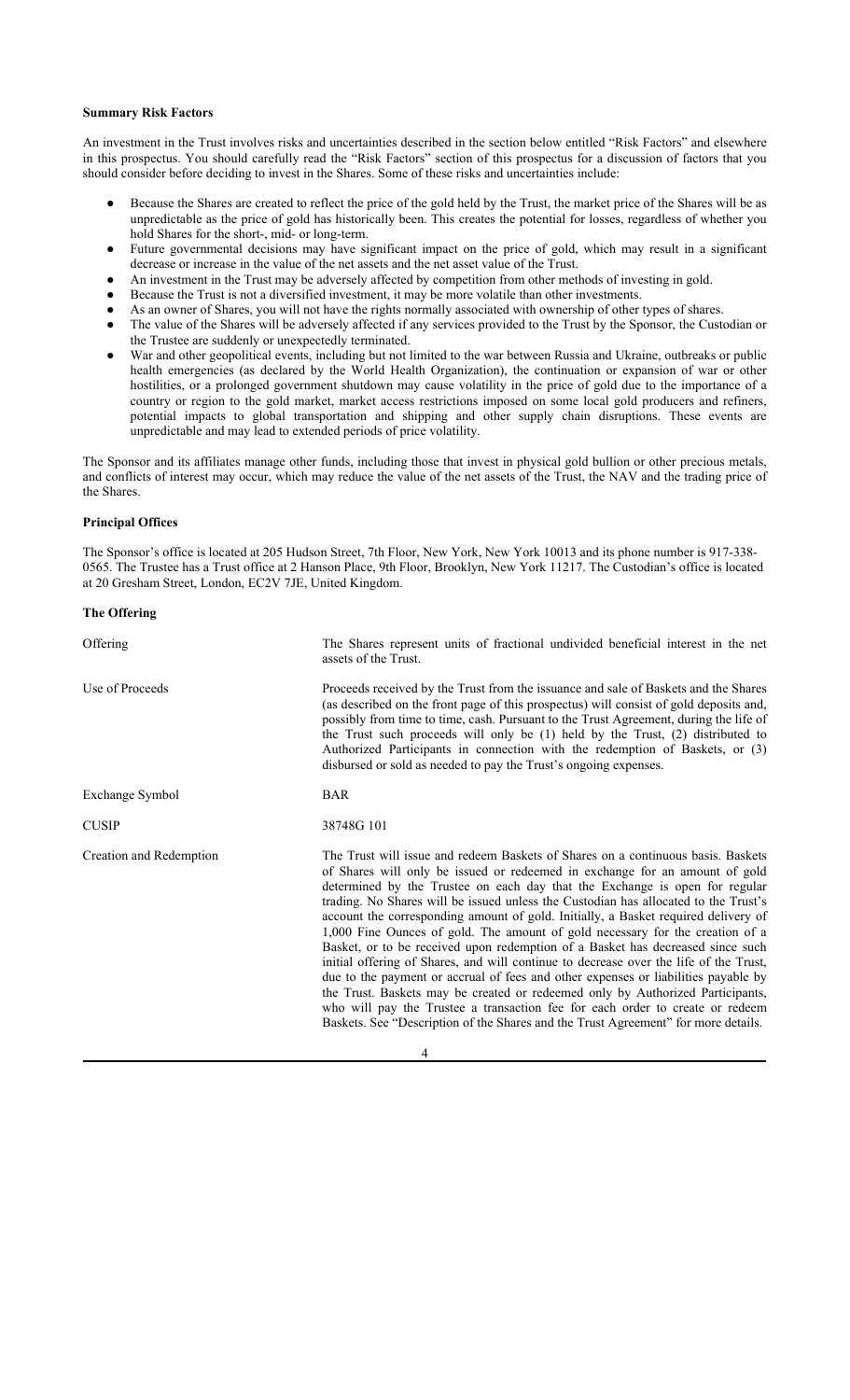Net Asset Value The net asset value of the Trust will be obtained by subtracting the Trust's expenses and liabilities on any day from the value of the gold owned by the Trust on that day; the NAV per Share will be obtained by dividing the net asset value of the Trust on a given day by the number of Shares outstanding on that day. On each day on which the Exchange is open for regular trading, the Trustee will determine the net asset value of the Trust and the NAV per Share as promptly as practicable after 4:00 p.m. (New York time). The Trustee will value the Trust's gold on the basis of LBMA Gold Price PM. If there is no LBMA Gold Price PM on any day, the Trustee is authorized to use the LBMA Gold Price AM announced on that day. If neither price is available for that day, the Trustee will value the Trust's gold based on the most recently announced LBMA Gold Price PM or LBMA Gold Price AM. If the Sponsor determines that such price is inappropriate to use, the Sponsor will identify an alternate basis for evaluation to be employed by the Trustee. Further, the Sponsor may instruct the Trustee to use on an on-going basis a different publicly available price which the Sponsor determines to fairly represent the commercial value of the Trust's gold. See "The Trust—Valuation of Gold; Computation of Net Asset Value."

Trust Expenses The Trust's only ordinary recurring expense is expected to be the remuneration due to the Sponsor (the "Sponsor's Fee"). In exchange for the Sponsor's Fee, the Sponsor has agreed to assume the following expenses of the Trust: the Trustee's Fee and its ordinary out-of-pocket expenses, the Custodian's Fee and its reimbursable expenses, the Exchange listing fees, SEC registration fees, marketing expenses, printing and mailing costs, audit fees and expenses and up to \$100,000 per annum in legal fees and expenses. The Sponsor's Fee is accrued daily at an annualized rate equal to  $0.1749\%$  of the net asset value of the Trust and is payable monthly in arrears. The Sponsor may, at its discretion and from time to time, waive all or a portion of the Sponsor's Fee for stated periods of time. The Sponsor is under no obligation to waive any portion of its fees and any such waiver shall create no obligation to waive any such fees during any period not covered by the waiver. Presently, the Sponsor does not intend to waive any part of its fee. The Trustee from time to time may sell gold in such quantities as may be necessary to permit the payment of the Sponsor's Fee and other Trust expenses and liabilities not assumed by the Sponsor. The Trustee will endeavor to sell gold at such times and in the smallest amounts required to permit such payments as they become due, it being the intention to avoid or minimize the Trust's holdings of assets other than gold. Accordingly, the amount of gold to be sold may vary from time to time depending on the level of the Trust's expenses and liabilities and the market price of gold. See "The Trust—Trust Expenses" and "Description of the Shares and the Trust Agreement—Trust Expenses and Gold Sales."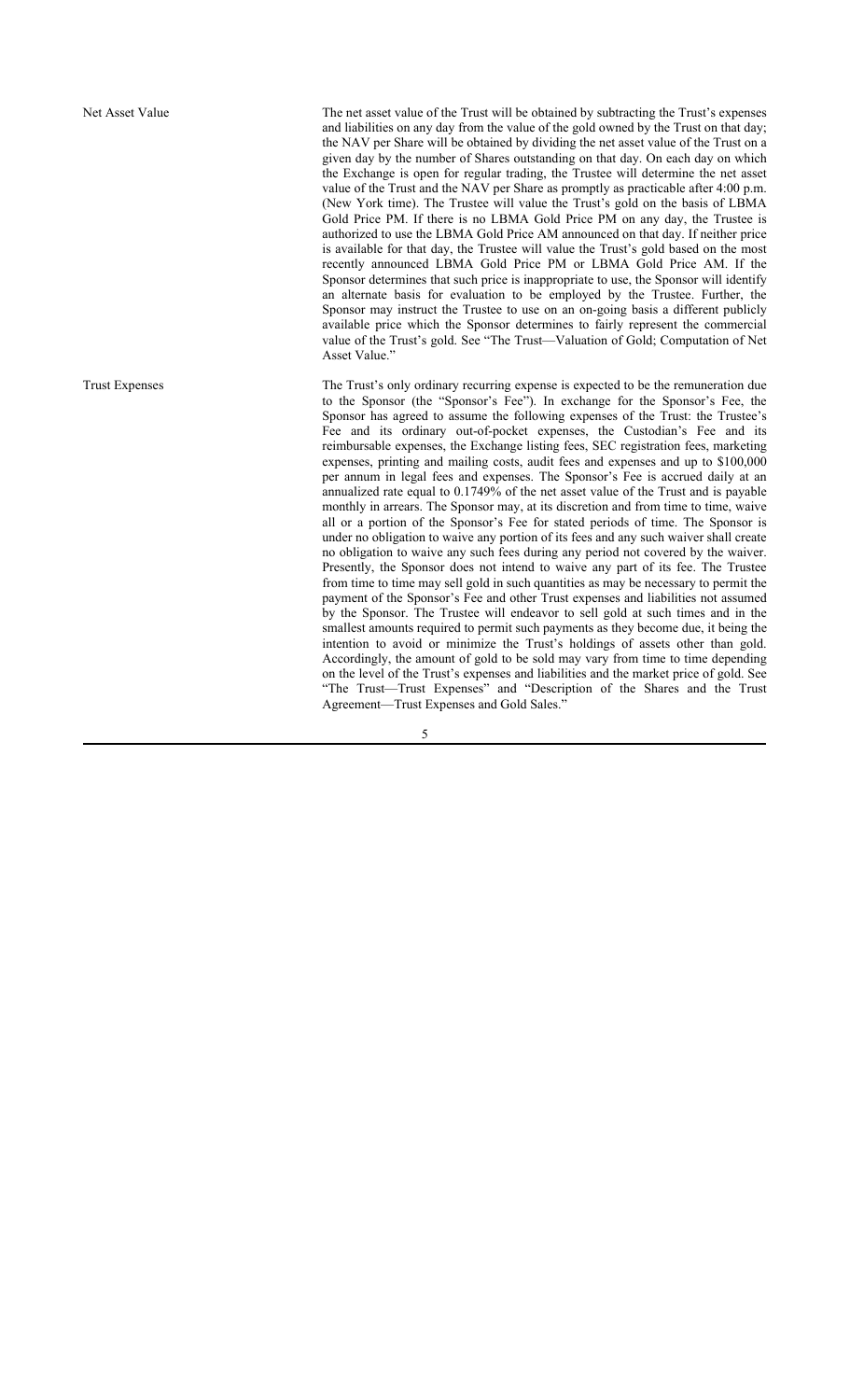| Federal Income Tax Considerations                    | Owners of Shares are treated, for U.S. federal income tax purposes, as if they<br>owned a corresponding share of the assets of the Trust. They are also viewed as if<br>they directly received a corresponding share of any income of the Trust, or as if<br>they had incurred a corresponding share of the expenses of the Trust. Consequently,<br>each sale of gold by the Trust constitutes a taxable event to owners of beneficial<br>interests in the Shares ("Shareholders"). See "United States Federal Income Tax<br>Consequences-Taxation of U.S. Shareholders" and "ERISA and Related<br>Considerations."                                                                                                                                                                                                                                                                                                                              |
|------------------------------------------------------|--------------------------------------------------------------------------------------------------------------------------------------------------------------------------------------------------------------------------------------------------------------------------------------------------------------------------------------------------------------------------------------------------------------------------------------------------------------------------------------------------------------------------------------------------------------------------------------------------------------------------------------------------------------------------------------------------------------------------------------------------------------------------------------------------------------------------------------------------------------------------------------------------------------------------------------------------|
| Voting Rights                                        | Shareholders have the right to vote only in limited circumstances, for example,<br>causing the Trustee to cure a material breach by the Trustee under the Trust<br>Agreement or requiring the Trustee to terminate the Trust Agreement. See<br>"Description of the Shares and the Trust Agreement—Voting Rights."                                                                                                                                                                                                                                                                                                                                                                                                                                                                                                                                                                                                                                |
| Suspension of Issuance, Transfers and<br>Redemptions | The Trustee may, and upon direction of the Sponsor will, generally suspend the<br>delivery of Shares against deposits of gold or the registration or transfer of Shares<br>or refuse a particular delivery or transfer (i) during any period when the Trustee's<br>transfer books are closed, (ii) if the Custodian has informed the Trustee and the<br>Sponsor that it is unable to allocate gold to the Trust Allocated Account or (iii) if<br>any such action is otherwise deemed necessary or advisable by the Sponsor for any<br>reason in its sole discretion. Redemptions may be suspended only (i) during any<br>period in which regular trading on the Exchange is suspended or restricted, or the<br>Exchange is closed, or (ii) during an emergency as a result of which delivery,<br>disposal or evaluation of gold is not reasonably practicable. See "Description of the<br>Shares and the Trust Agreement-Redemption of Baskets." |
| Limitation on Liability                              | The Sponsor and the Trustee:                                                                                                                                                                                                                                                                                                                                                                                                                                                                                                                                                                                                                                                                                                                                                                                                                                                                                                                     |
|                                                      | are only obligated to take the actions specifically set forth in the Trust<br>Agreement without gross negligence, willful misconduct or bad faith;                                                                                                                                                                                                                                                                                                                                                                                                                                                                                                                                                                                                                                                                                                                                                                                               |
|                                                      | are not liable for the exercise of discretion permitted under the Trust<br>Agreement; and                                                                                                                                                                                                                                                                                                                                                                                                                                                                                                                                                                                                                                                                                                                                                                                                                                                        |
|                                                      | have no obligation to prosecute any lawsuit or other proceeding on behalf of the<br>Shareholders or any other person.                                                                                                                                                                                                                                                                                                                                                                                                                                                                                                                                                                                                                                                                                                                                                                                                                            |
|                                                      | See "Description of the Shares and the Trust Agreement—The Sponsor (Liability of<br>the Sponsor and indemnification)" and "The Trustee (Limitation on Trustee's<br>liability)."                                                                                                                                                                                                                                                                                                                                                                                                                                                                                                                                                                                                                                                                                                                                                                  |
| <b>Termination Events</b>                            | The Trustee will terminate the Trust Agreement if:                                                                                                                                                                                                                                                                                                                                                                                                                                                                                                                                                                                                                                                                                                                                                                                                                                                                                               |
|                                                      | the Trustee is notified that the Shares are delisted from the Exchange and are<br>not approved for listing on another national securities exchange within five<br>Business Days of their delisting;                                                                                                                                                                                                                                                                                                                                                                                                                                                                                                                                                                                                                                                                                                                                              |
|                                                      | Shareholders acting in respect of at least 75% of the outstanding Shares notify<br>٠<br>the Trustee that they elect to terminate the Trust;                                                                                                                                                                                                                                                                                                                                                                                                                                                                                                                                                                                                                                                                                                                                                                                                      |
|                                                      | 60 days have elapsed since the Trustee notified the Sponsor of the Trustee's<br>٠<br>election to resign or since the Sponsor removed the Trustee, and a successor<br>trustee has not been appointed and accepted its appointment;                                                                                                                                                                                                                                                                                                                                                                                                                                                                                                                                                                                                                                                                                                                |

6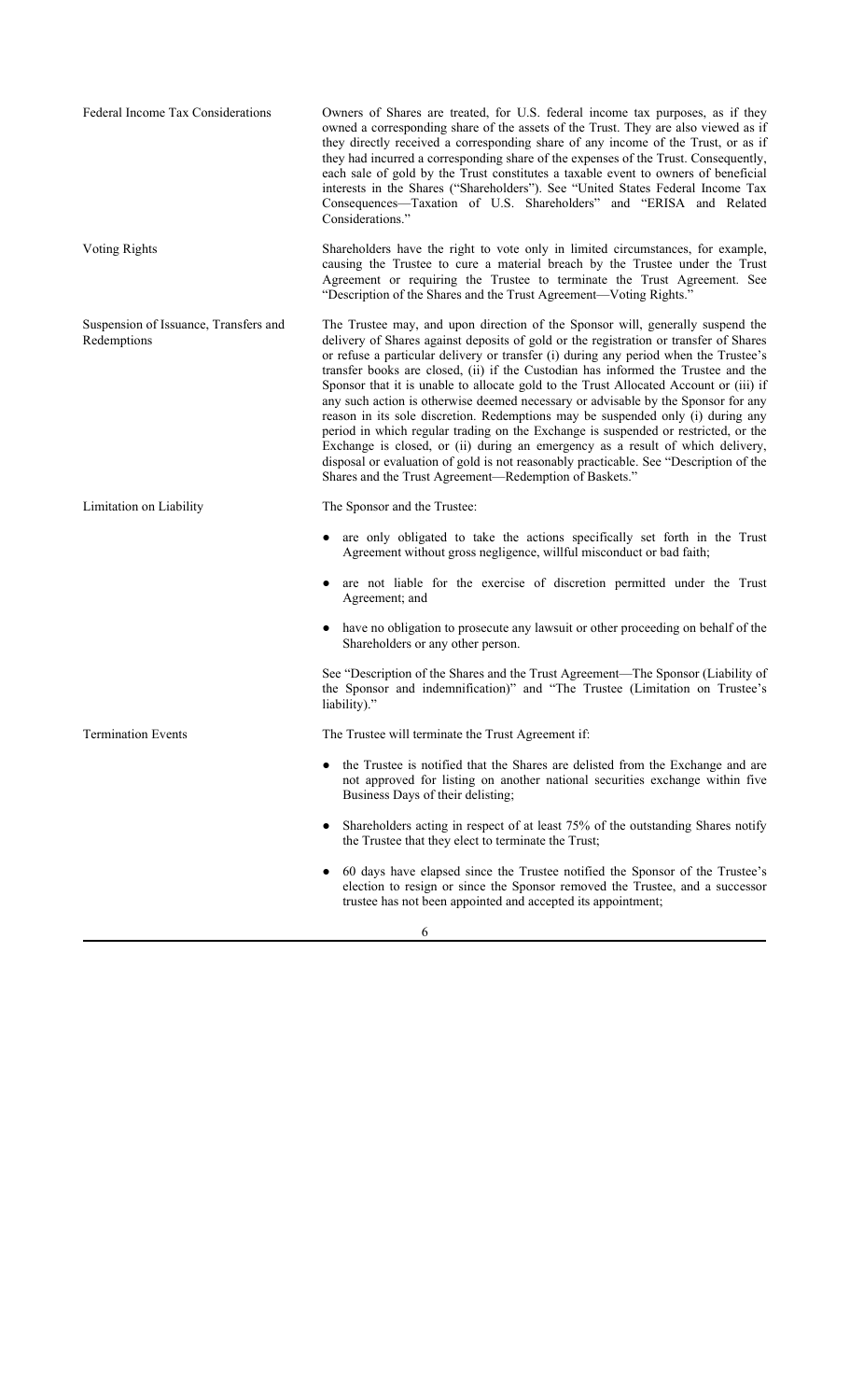- any sole Custodian then acting resigns or is removed and no successor custodian has been employed within 60 days of such resignation or removal;
- the SEC determines that the Trust is an investment company under the Investment Company Act, and the Trustee has actual knowledge of that determination;
- the U.S. Commodity Futures Trading Commission (the "CFTC") determines that (i) the Trust is a commodity pool under the Commodity Exchange Act; and/or (ii) the Shares constitute "commodity interests", as defined by the CFTC in CFTC Regulation 1.3(yy) and the Trustee has actual knowledge of that determination;
- the aggregate market capitalization of the Trust, based on the closing price for the Shares, is less than \$50 million (as adjusted for inflation by reference to the U.S. Consumer Price Index) at any time more than 18 months after the Trust's formation, and the Trust receives, within 6 months after the last trading date on which such capitalization was less than \$50 million, notice from the Sponsor of its decision to terminate the Trust;
- the Trust fails to qualify for treatment, or ceases to be treated, as a grantor trust under the United States Internal Revenue Code of 1986, as amended (the "Code"), or under any comparable provision of any other jurisdiction where such treatment is sought, and the Trustee receives notice that the Sponsor has determined that the termination of the Trust is advisable; or
- 60 days have elapsed since DTC ceases to act as depository with respect to the Shares and the Sponsor has not identified another depository which is willing to act in such capacity.

If the Sponsor resigns without appointing a successor sponsor, or is dissolved or has ceased to exist as a legal entity for any reason or is deemed to have resigned because (1) it fails to undertake or perform, or becomes incapable of undertaking or performing, any of the duties required by the Trust Agreement, and such failure or incapacity is not cured, or (2) the Sponsor is adjudged bankrupt or insolvent, or a receiver of the Sponsor or of its property is appointed, or a trustee or liquidator or any public officer takes charge or control of the Sponsor or of its property or affairs for the purpose of rehabilitation, conservation or liquidation, then the Trustee may, among other actions, terminate and liquidate the Trust. See "Description of the Shares and the Trust Agreement—Amendment and Termination." After termination of the Trust, the Trustee will deliver Trust property to Authorized Participants upon surrender and cancellation of Shares and, at least 60 days after termination, may sell any remaining Trust property in a private or public sale, and hold the proceeds, uninvested and in a non-interest bearing account, for the benefit of the holders who have not surrendered their Shares for cancellation. See "Description of the Shares and the Trust Agreement—Amendment and Termination."

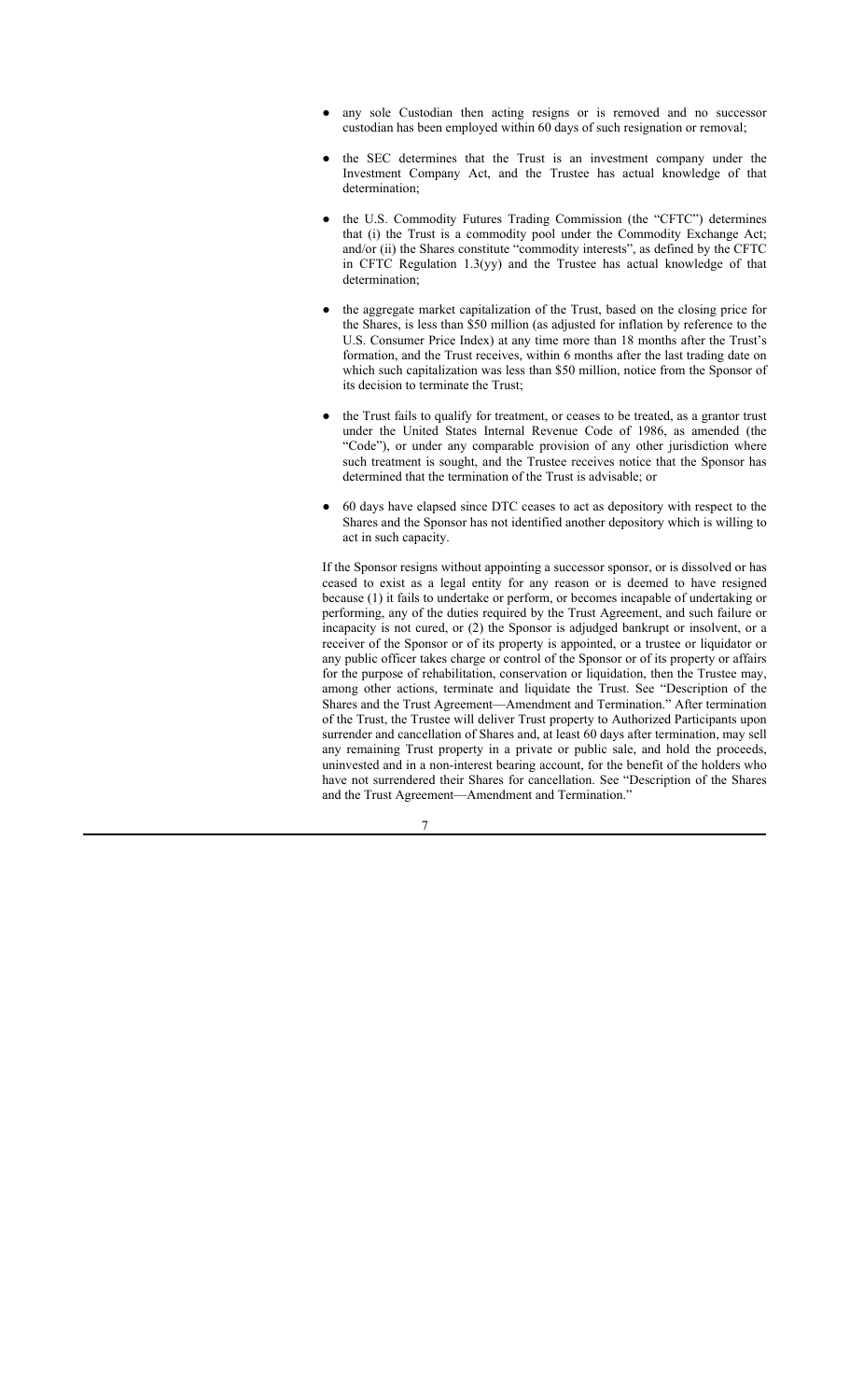Authorized Participants Baskets may be created or redeemed only by Authorized Participants. Each Authorized Participant must be a registered broker-dealer or other securities market participant, a participant in DTC, have entered into an agreement with the Trustee and the Sponsor (the "Authorized Participant Agreement") and have established a gold unallocated account with the Custodian or another LBMA-approved goldclearing bank. The Authorized Participant Agreement provides the procedures for the creation and redemption of Baskets and for the delivery of gold in connection with such creations or redemptions. A list of the current Authorized Participants can be obtained from the Trustee or the Sponsor.

Clearance and Settlement The Shares are issued in book-entry form only. Transactions in Shares clear through the facilities of DTC. Investors may hold their Shares through DTC, if they are participants in DTC, or indirectly through entities that are participants in DTC.

### **SUMMARY FINANCIAL CONDITION**

As of April 06, 2022, the net asset value of the Trust, which represents the value of the gold deposited into the Trust, was \$1,040,412,305 and the NAV per Share was \$19.14.

### **RISK FACTORS**

Before making an investment decision, you should consider carefully the risks described below, as well as the other information included in this prospectus.

#### **Because the Shares are created to reflect the price of the gold held by the Trust, the market price of the Shares will be as unpredictable as the price of gold has historically been. This creates the potential for losses, regardless of whether you hold Shares for the short-, mid- or long-term.**

Shares are created to reflect, at any given time, the market price of gold owned by the Trust at that time less the Trust's expenses and liabilities. Because the value of Shares depends on the price of gold, it is subject to fluctuations similar to those affecting gold prices. The price of gold has fluctuated widely over the past several years. If gold markets continue to be characterized by the wide fluctuations that they have shown in the past several years, the price of the Shares will change widely and in an unpredictable manner. This exposes your investment in Shares to potential losses if you need to sell your Shares at a time when the price of gold is lower than it was when you made your investment in Shares. Even if you are able to hold Shares for the midor long-term you may never realize a profit, because gold markets have historically experienced extended periods of flat or declining prices.

Following an investment in Shares, several factors may have the effect of causing a decline in the prices of gold and a corresponding decline in the price of Shares. Among them:

- Large sales, including those by the official sector (government, central banks and related institutions), which own a significant portion of the aggregate world holdings. If one or more of these institutions decides to sell in amounts large enough to cause a decline in world gold prices, the price of the Shares will be adversely affected.
- A significant increase in gold hedging activity by gold producers. Should there be an increase in the level of hedge activity of gold producing companies, it could cause a decline in world gold prices, adversely affecting the price of the Shares.
- A significant change in the attitude of speculators and investors towards gold. Should the speculative community take a negative view towards gold, it could cause a decline in world gold prices, negatively impacting the price of the Shares. Attitudes towards gold could be influenced by:
	- Investors' expectations regarding future inflation rates;
	- Currency exchange rate volatility;
	- Interest rate volatility; and
	- Unexpected political, economic, global or regional incidents.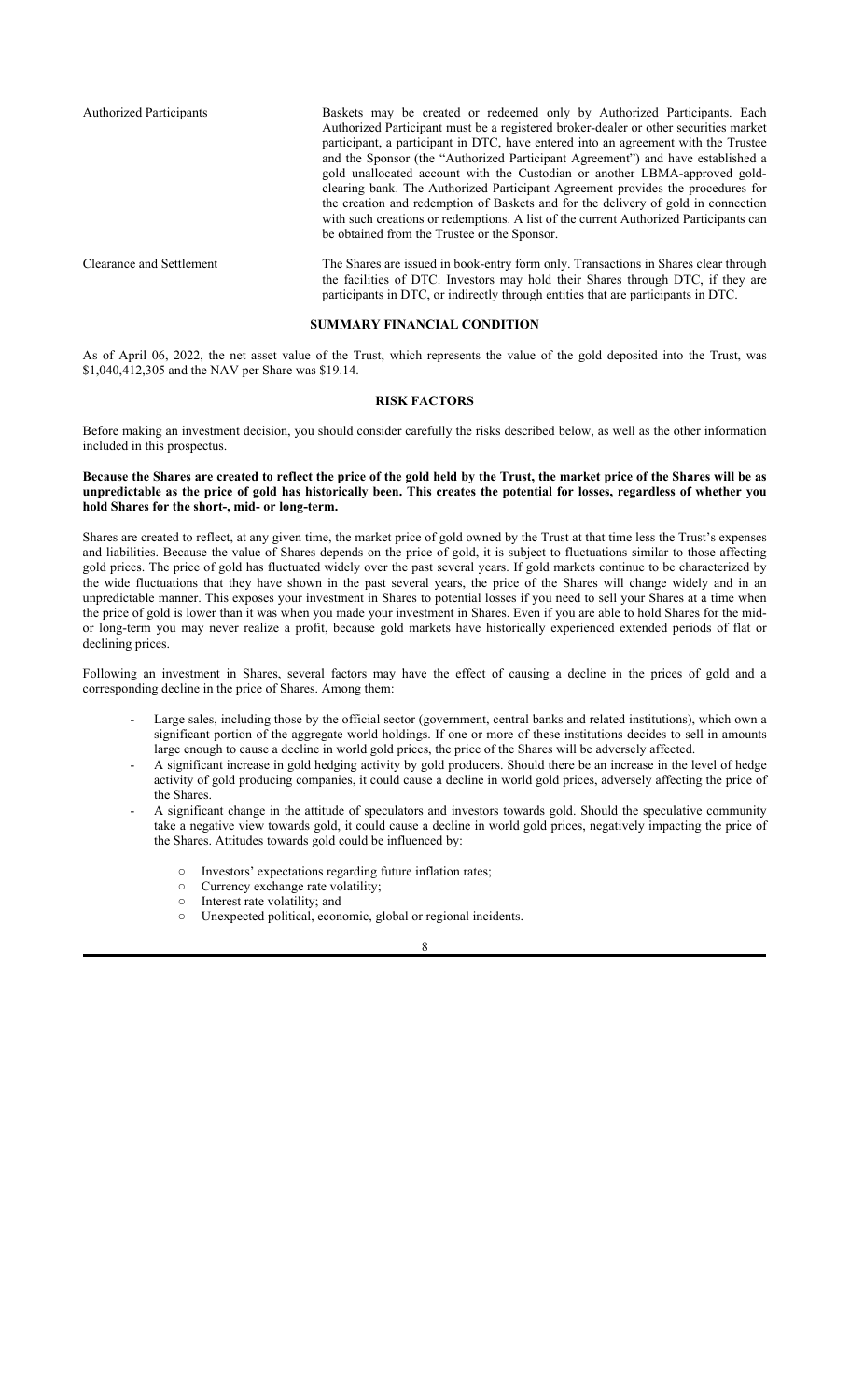Conversely, several factors may trigger a temporary increase in the price of gold prior to your investment in the Shares. If that is the case, you will be buying Shares at prices affected by the temporarily high prices of gold, and you may incur losses when the causes for the temporary increase disappear.

#### **The amount of gold represented by each Share will decrease over the life of the Trust due to the sales of gold necessary to pay the Sponsor's Fee and Trust expenses. Without increases in the price of gold sufficient to compensate for that decrease, the price of the Shares will also decline and you will lose money on your investment in Shares.**

Although the Sponsor has agreed to assume all organizational and certain ordinary expenses incurred by the Trust, not all Trust expenses have been assumed by the Sponsor. For example, any taxes and other governmental charges that may be imposed on the Trust's property will not be paid by the Sponsor. As part of its agreement to assume some of the Trust's ordinary administrative expenses, the Sponsor has agreed to pay legal fees and expenses of the Trust not in excess of \$100,000 per annum. Any legal fees and expenses in excess of that amount will be the responsibility of the Trust.

Because the Trust does not have any income, it needs to sell gold to cover expenses not assumed by the Sponsor. The Trust may also be subject to other liabilities (for example, as a result of litigation) which have also not been assumed by the Sponsor. The only source of funds to cover those liabilities will be sales of gold held by the Trust. Even if there are no expenses other than those assumed by the Sponsor, and there are no other liabilities of the Trust, the Trustee will still need to sell gold to pay the Sponsor's Fee. The result of these sales is a decrease in the amount of gold represented by each Share. New deposits of gold, received in exchange for new Shares issued by the Trust, do not reverse this trend.

A decrease in the amount of gold represented by each Share results in a decrease in its price even if the price of gold has not changed. To retain the Share's original price, the price of gold has to increase. Without that increase, the lesser amount of gold represented by the Share will have a correspondingly lower price. If these increases do not occur, or are not sufficient to counter the lesser amount of gold represented by each Share, you will sustain losses on your investment in Shares.

An increase in the Trust expenses not assumed by the Sponsor, or the existence of unexpected liabilities affecting the Trust, will force the Trustee to sell larger amounts of gold, and will result in a more rapid decrease of the amount of gold represented by each Share and a corresponding decrease in its value.

### **Future governmental decisions may have significant impact on the price of gold, which may result in a significant decrease or increase in the value of the net assets and the net asset value of the Trust.**

Generally, gold prices reflect the supply and demand of available gold. Governmental decisions, such as the executive order issued by the President of the United States in 1933 requiring all persons in the United States to deliver gold to the Federal Reserve or the abandonment of the gold standard by the United States in 1971, have been viewed as having significant impact on the supply and demand of gold and the price of gold. Future governmental decisions may have an impact on the price of gold, and may result in a significant decrease or increase in the value of the net assets and the net asset value of the Trust. Further regulations applicable to U.S. banks and non-U.S. bank entities operating in the U.S. with respect to their trading in physical commodities, such as precious metals, may further impact the price of gold in the U.S.

## **The Trust is a passive investment vehicle. This means that the value of your Shares may be adversely affected by Trust losses that, if the Trust had been actively managed, it might have been possible to avoid.**

The Trustee does not actively manage the gold held by the Trust. This means that the Trustee does not sell gold at times when its price is high, or acquire gold at low prices in the expectation of future price increases. It also means that the Trustee does not make use of any of the hedging techniques available to professional gold investors to attempt to reduce the risks of losses resulting from price decreases. Any losses sustained by the Trust will adversely affect the value of your Shares.

 $\overline{Q}$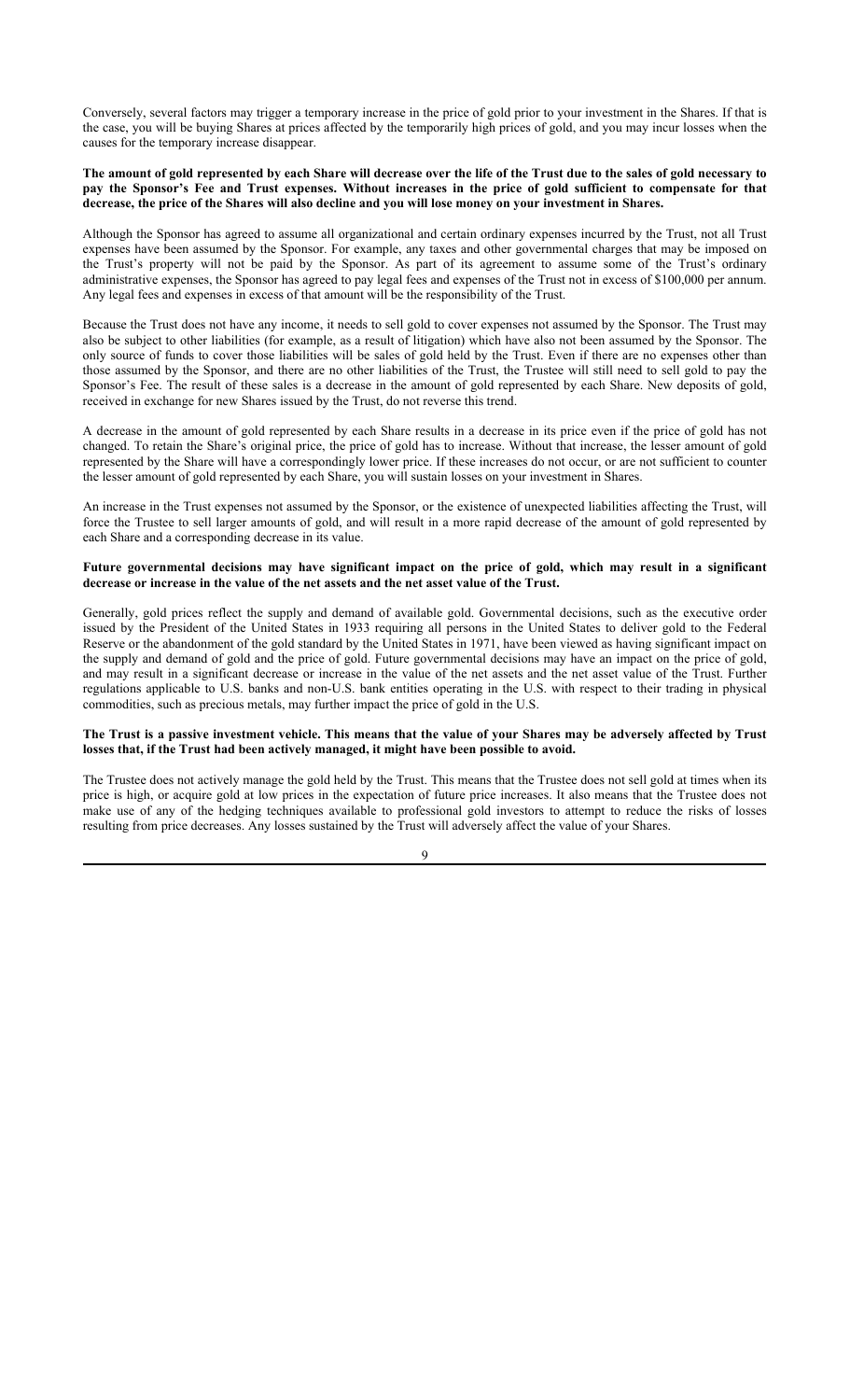### **The price received upon the sale of Shares may be less than the value of the gold represented by them.**

The result obtained by subtracting the Trust's expenses and liabilities on any day from the price of the gold owned by the Trust on that day is the net asset value of the Trust which, when divided by the number of Shares outstanding on that day, results in the NAV per Share.

Shares may trade at, above or below their NAV. The NAV will fluctuate with changes in the market value of the Trust's assets. The trading prices of Shares will fluctuate in accordance with changes in their NAVs as well as market supply and demand. The amount of the discount or premium in the trading price relative to the NAV may be influenced by non-concurrent trading hours between the major gold markets and the Exchange. While the Shares will trade on the Exchange until 4:00 p.m. (New York time), liquidity in the market for gold will be reduced after the close of the major world gold markets, including London, Zurich and COMEX. As a result, during this time, trading spreads, and the resulting premium or discount on Shares, may widen.

#### **An investment in the Trust may be adversely affected by competition from other methods of investing in gold.**

The Trust competes with other financial vehicles, including traditional debt and equity securities issued by companies in the gold industry and other securities backed by or linked to gold, direct investments in gold and investment vehicles similar to the Trust. Market and financial conditions, and other conditions beyond the Sponsor's control, may make it more attractive to invest in other financial vehicles or to invest in gold directly, which could affect the market capitalization of the Trust and reduce the NAV. To the extent existing exchange traded funds, or ETFs, or other exchange traded vehicles tracking gold markets represent a significant proportion of demand for physical gold bullion, large redemptions of the securities of these ETFs or other exchange traded vehicles could negatively affect physical gold bullion prices and the price and NAV.

### **The Trust may be forced to sell gold earlier than anticipated if expenses are higher than expected.**

The Trust may be forced to sell physical gold earlier than anticipated if the Trust's expenses are higher than estimated. Such accelerated sales may result in a reduction of the NAV and the value of the Shares.

## **Because the Trust is not a diversified investment, it may be more volatile than other investments.**

An investment in the Trust is not intended as a complete investment plan. Because the Trust principally only holds physical gold, an investment in the Trust may be more volatile than an investment in a more broadly diversified portfolio. Accordingly, the NAV may be more volatile than another investment vehicle with a more broadly diversified portfolio and may fluctuate substantially over time. An investment in the Trust may be deemed speculative and is not intended as a complete investment program; therefore investors should review closely the objective and strategy, the investment and operating restrictions and the redemption provisions of the Trust as outlined herein and familiarize themselves with the risks associated with an investment in the Trust.

#### **The liquidation of the Trust may occur at a time when the disposition of the Trust's gold will result in losses to investors in Shares.**

The Trust may have a limited duration. If certain events occur, at any time, the Trustee will have to terminate the Trust. See "Description of the Shares and the Trust Agreement—Amendment and Termination" for more information about the termination of the Trust, including when events outside the control of the Sponsor, the Trustee or the Shareholders may prompt the Trust's termination.

Upon termination of the Trust, the Trustee will sell gold in the amount necessary to cover all expenses of liquidation, and to pay any outstanding liabilities of the Trust. The remaining gold will be distributed among Authorized Participants surrendering Shares. Any gold remaining in the possession of the Trustee after 60 days may be sold by the Trustee and the proceeds of the sale will be held by the Trustee until claimed by any remaining holders of Shares. Sales of gold in connection with the liquidation of the Trust at a time of low prices will likely result in losses, or adversely affect your gains, on your investment in Shares.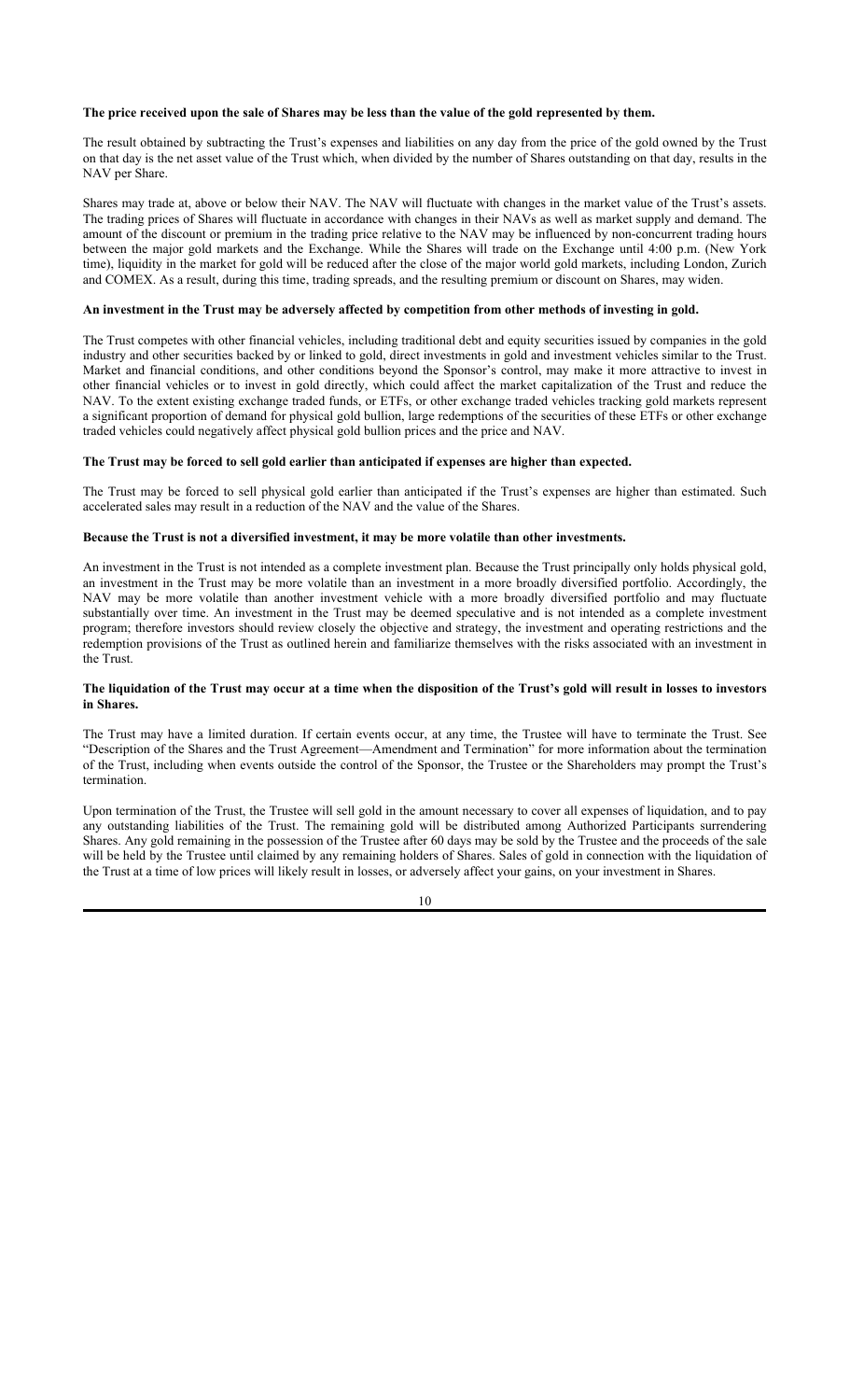### **There may be situations where an Authorized Participant is unable to redeem a Basket of Shares. To the extent the value of gold decreases, these delays may result in a decrease in the value of the gold the Authorized Participant will receive when the redemption occurs, as well as a reduction in liquidity for all Shareholders in the secondary market.**

Although Shares surrendered by Authorized Participants in Basket-size aggregations are redeemable in exchange for the underlying amount of gold, redemptions may be suspended during any period while regular trading on the Exchange is suspended or restricted, or in which an emergency exists that makes it reasonably impracticable to deliver, dispose of, or evaluate gold. If any of these events occurs at a time when an Authorized Participant intends to redeem Shares, and the price of gold decreases before such Authorized Participant is able again to surrender Shares for redemption, such Authorized Participant will sustain a loss with respect to the amount that it would have been able to obtain in exchange for the gold received from the Trust upon the redemption of its Shares, had the redemption taken place when such Authorized Participant originally intended it to occur. As a consequence, Authorized Participants may reduce their trading in Shares during periods of suspension, decreasing the number of potential buyers of Shares in the secondary market and, therefore, decreasing the price a Shareholder may receive upon sale.

#### **The liquidity of the Shares may also be affected by the withdrawal from participation of Authorized Participants.**

In the event that one or more Authorized Participants that have substantial interests in Shares withdraw from participation, the liquidity of the Shares will likely decrease which could adversely affect the market price of the Shares and result in your incurring a loss on your investment.

### **Authorized Participants with large holdings may choose to terminate the Trust.**

Holders of 75% of the Shares have the power to terminate the Trust. This power may be exercised by a relatively small number of holders. If it is so exercised, investors who wished to continue to invest in gold through the vehicle of the Trust will have to find another vehicle, and may not be able to find another vehicle that offers the same features as the Trust.

#### **The lack of an active trading market for the Shares may result in losses on your investment at the time of disposition of your Shares.**

Although Shares are listed for trading on the Exchange, you should not assume that an active trading market for the Shares will develop or be maintained. If you need to sell your Shares at a time when no active market for them exists, such lack of an active market will most likely adversely affect the price you receive for your Shares (assuming you are able to sell them).

### **If the process of creation and redemption of Baskets encounters any unanticipated difficulties, the possibility for arbitrage transactions intended to keep the price of the Shares closely linked to the price of gold may not exist and, as a result, the price of the Shares may fall or otherwise diverge from NAV.**

If the processes of creation and redemption of Shares (which depend on timely transfers of gold to and by the Custodian) encounter any unanticipated difficulties, potential market participants, such as the Authorized Participants and their customers, who would otherwise be willing to purchase or redeem Baskets to take advantage of any arbitrage opportunity arising from discrepancies between the price of the Shares and the price of the underlying gold may not take the risk that, as a result of those difficulties, they may not be able to realize the profit they expect. If this is the case, the liquidity of the Shares may decline and the price of the Shares may fluctuate independently of the price of gold and may fall or otherwise diverge from NAV.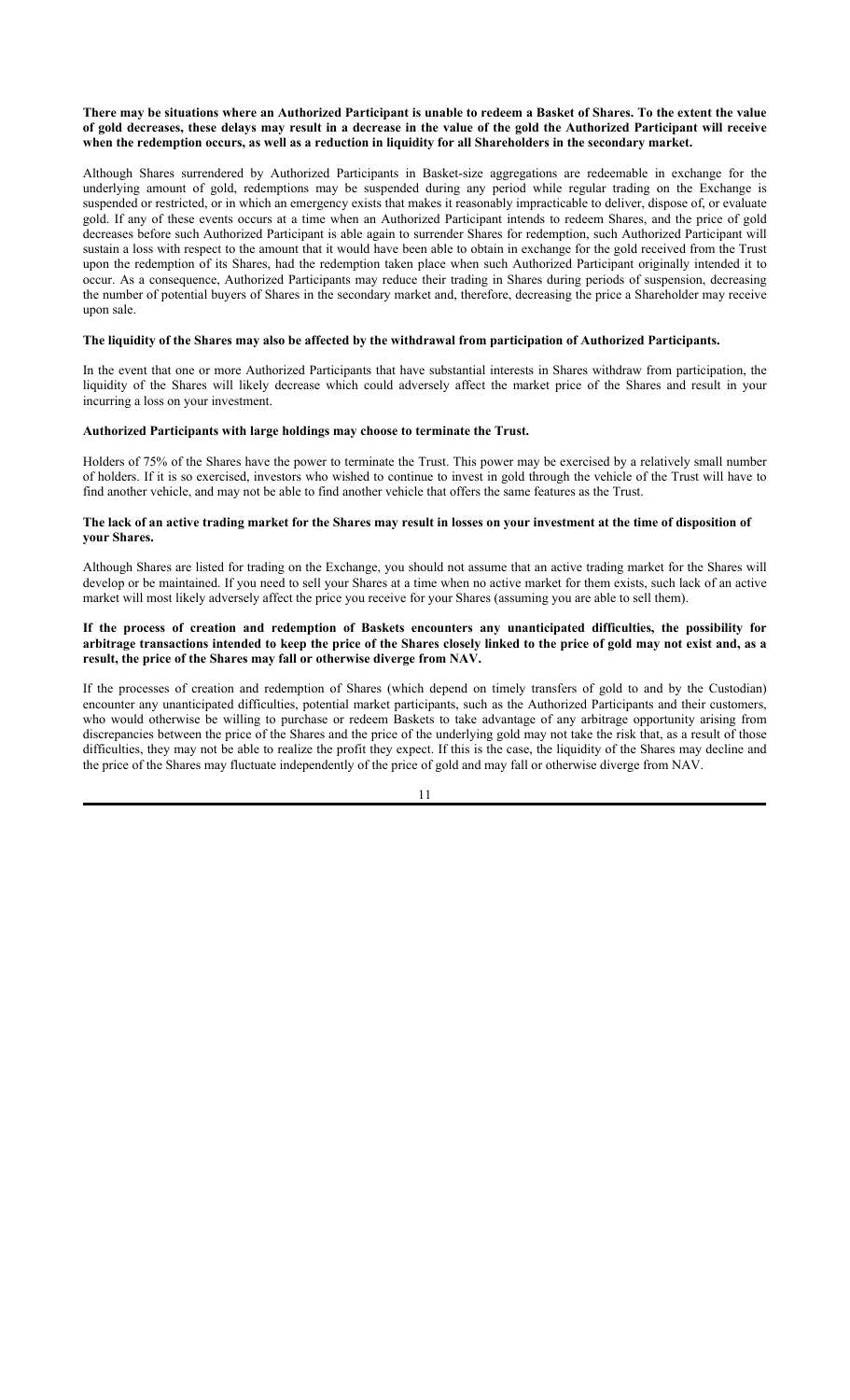#### **As an owner of Shares, you will not have the rights normally associated with ownership of other types of shares.**

Shares are not entitled to the same rights as shares issued by a corporation. By acquiring Shares, you are not acquiring the right to elect directors, to receive dividends, to vote on certain matters regarding the issuer of your Shares or to take other actions normally associated with the ownership of shares of a corporation. You will only have the limited rights described under "Description of the Shares and the Trust Agreement."

### **As an owner of Shares, you will not have the protections normally associated with ownership of shares in an investment company registered under the Investment Company Act, or the protections afforded by the Commodity Exchange Act.**

The Trust is not registered as an investment company for purposes of United States federal securities laws, and is not subject to regulation by the SEC as an investment company. Consequently, the owners of Shares do not have the regulatory protections provided to investors in registered investment companies. For example, the provisions of the Investment Company Act that limit transactions with affiliates, prohibit the suspension of redemptions (except under certain limited circumstances) or limit sales loads, among others, do not apply to the Trust.

The Trust does not hold or trade in commodity futures contracts, "commodity interests", or any other instruments regulated by the Commodity Exchange Act, as administered by the CFTC and the National Futures Association (the "NFA"). Furthermore, the Trust is not a commodity pool for purposes of the Commodity Exchange Act and the Shares are not "commodity interests". Consequently, the Trustee and Sponsor are not subject to registration as commodity pool operators or commodity trading advisors with respect to the Trust or the Shares. The owners of Shares do not receive the Commodity Exchange Act disclosure document and certified annual report required to be delivered by a registered commodity pool operator or a commodity trading advisor with respect to the Trust, and the owners of Shares do not have the regulatory protections provided to investors in commodity pools operated by registered commodity pool operators or advised by commodity trading advisors.

## **The value of the Shares will be adversely affected if gold owned by the Trust is lost or damaged in circumstances in which the Trust is not in a position to recover the corresponding loss.**

The Custodian is responsible to the Trust for loss or damage to the Trust's gold only under limited circumstances. The agreements with the Custodian contemplate that the Custodian will be responsible to the Trust only if it acts with negligence, fraud or in willful default of its obligations under those agreements. The Custodian's liability will not exceed the market value of the gold credited to the Trust Unallocated Account and the Trust Allocated Account at the time such negligence, fraud or willful default is either discovered by or notified to the Custodian (such market value calculated using the nearest available LBMA Gold Price PM following the occurrence of such negligence, fraud or willful default), provided that, in the case of such discovery by or notification to the Custodian, the Custodian notifies the Sponsor and the Trustee promptly after any discovery of such negligence, fraud or willful default. Furthermore, the Custodian is not liable for any delay in performance, or for the nonperformance, of any of its obligations under the Custody Agreements by reason of any cause beyond the Custodian's reasonable control, including any act of God or war or terrorism, any breakdown, malfunction or failure of, or connected with, any communication, computer, transmission, clearing or settlement facilities, industrial action, or acts, rules and regulations of any governmental or supra national bodies or authorities or any relevant regulatory or self-regulatory organization.

In addition, because the Custody Agreements are governed by English law, the holders of the Shares may have no rights against the Custodian and any rights they may have against the Custodian will be different from, and may be more limited than, those that could have been available to them under the laws of a different jurisdiction. The choice of English law to govern the Custody Agreements, however, is not expected to affect any rights that the holders of the Shares may have against the Trust or the Trustee.

Moreover, the Trust may not be in a position to recover insurance proceeds in the event of any loss with respect to its gold. The Trust does not insure its gold. The Custodian maintains insurance with regard to its business on such terms and conditions as it considers appropriate, which does not cover the full amount of gold held in custody. The Trust is not a beneficiary of any such insurance and does not have the ability to dictate the existence, nature or amount of coverage. Therefore, Shareholders cannot be assured that the Custodian will maintain adequate insurance or any insurance with respect to the gold held by the Custodian on behalf of the Trust. The Custodian and the Trustee do not require any direct or indirect subcustodians to be insured or bonded with respect to their custodial activities or in respect of the gold held by them on behalf of the Trust. Consequently, a loss may be suffered with respect to the Trust's gold which is not covered by insurance and for which no person is liable in damages.

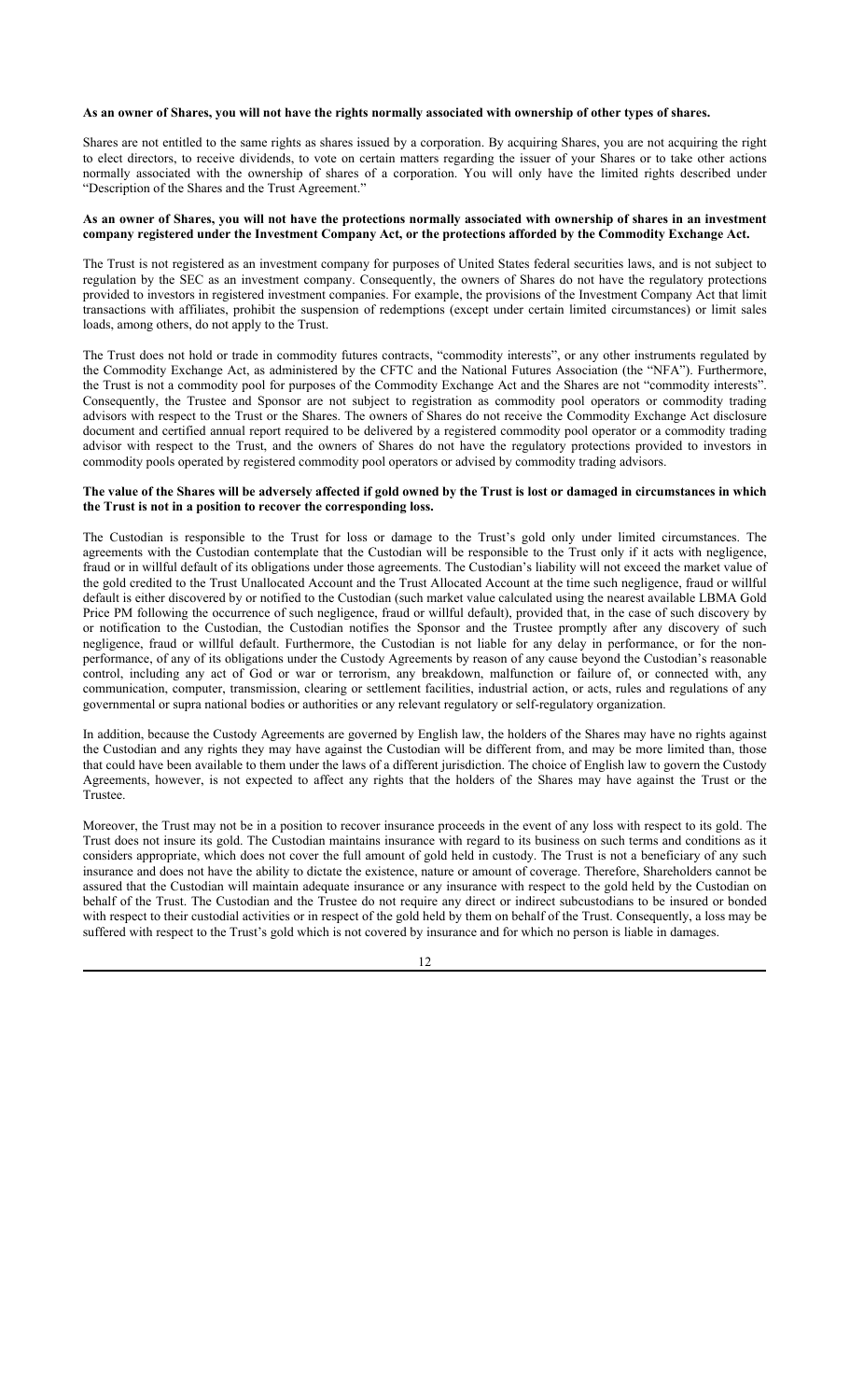Any loss of gold owned by the Trust will result in a corresponding loss in the net asset value of the Trust and it is reasonable to expect that such loss will also result in a decrease in the value at which the Shares are traded on the Exchange.

### **Although the relationship between the Custodian and the Trustee concerning the Trust's allocated gold is expressly governed by English law, a court hearing any legal dispute concerning that arrangement may disregard that choice of law and apply U.S. law, in which case the ability of the Trust to seek legal redress against the Custodian may be frustrated.**

The obligations of the Custodian under the Custody Agreements are governed by English law. The Trust is a New York common law trust. Any United States, New York or other court situated in the United States may have difficulty interpreting English law (which, insofar as it relates to custody arrangements, is largely derived from court rulings rather than statute), London Bullion Market Association ("LBMA") rules or the customs and practices in the London custody market. It may be difficult or impossible for the Trust to sue the Custodian in a United States, New York or other court situated in the United States. In addition, it may be difficult, time consuming and/or expensive for the Trust to enforce in a foreign court a judgment rendered by a United States, New York or other court situated in the United States.

#### **Shareholders and Authorized Participants lack the right under the Custody Agreements to assert claims directly against the Custodian, which significantly limits their options for recourse.**

Neither the Shareholders nor any Authorized Participant will have a right under the Custody Agreements to assert a claim of the Trustee against the Custodian. Claims under the Custody Agreements may only be asserted by the Trustee on behalf of the Trust.

### **Gold held in the Trust Unallocated Account and any Authorized Participant's unallocated gold account will not be segregated from the Custodian's assets. If the Custodian becomes insolvent, its assets may not be adequate to satisfy a claim by the Trust or any Authorized Participant. In addition, in the event of the Custodian's insolvency, there may be a delay and costs incurred in identifying the gold bars held in the Trust Allocated Account.**

Gold which is part of a deposit for a purchase order or part of a redemption distribution will be held for a time in the Trust Unallocated Account and, previously or subsequently in, the unallocated gold account of the purchasing or redeeming Authorized Participant. During those times, the Trust and the Authorized Participant, as the case may be, will have no proprietary rights to any specific bars of gold held by the Custodian and will each be an unsecured creditor of the Custodian with respect to the amount of gold held in such unallocated accounts. In addition, if the Custodian fails to allocate the Trust's gold in a timely manner, in the proper amounts or otherwise in accordance with the terms of the Trust Unallocated Account Agreement, or if a subcustodian fails to so segregate gold held by it on behalf of the Trust, unallocated gold will not be segregated from the Custodian's assets, and the Trust will be an unsecured creditor of the Custodian with respect to the amount so held in the event of the insolvency of the Custodian. In the event the Custodian becomes insolvent, the Custodian's assets might not be adequate to satisfy a claim by the Trust or the Authorized Participant for the amount of gold held in their respective unallocated gold accounts.

In the event of the insolvency of the Custodian, a liquidator may seek to freeze access to the gold held in all of the accounts held by the Custodian, including the Trust Allocated Account. Although the Trust would retain legal title to the allocated gold bars, the Trust could incur expenses in connection with obtaining control of the allocated gold bars, and the assertion of a claim by such liquidator for unpaid fees could delay creations and redemptions of Baskets.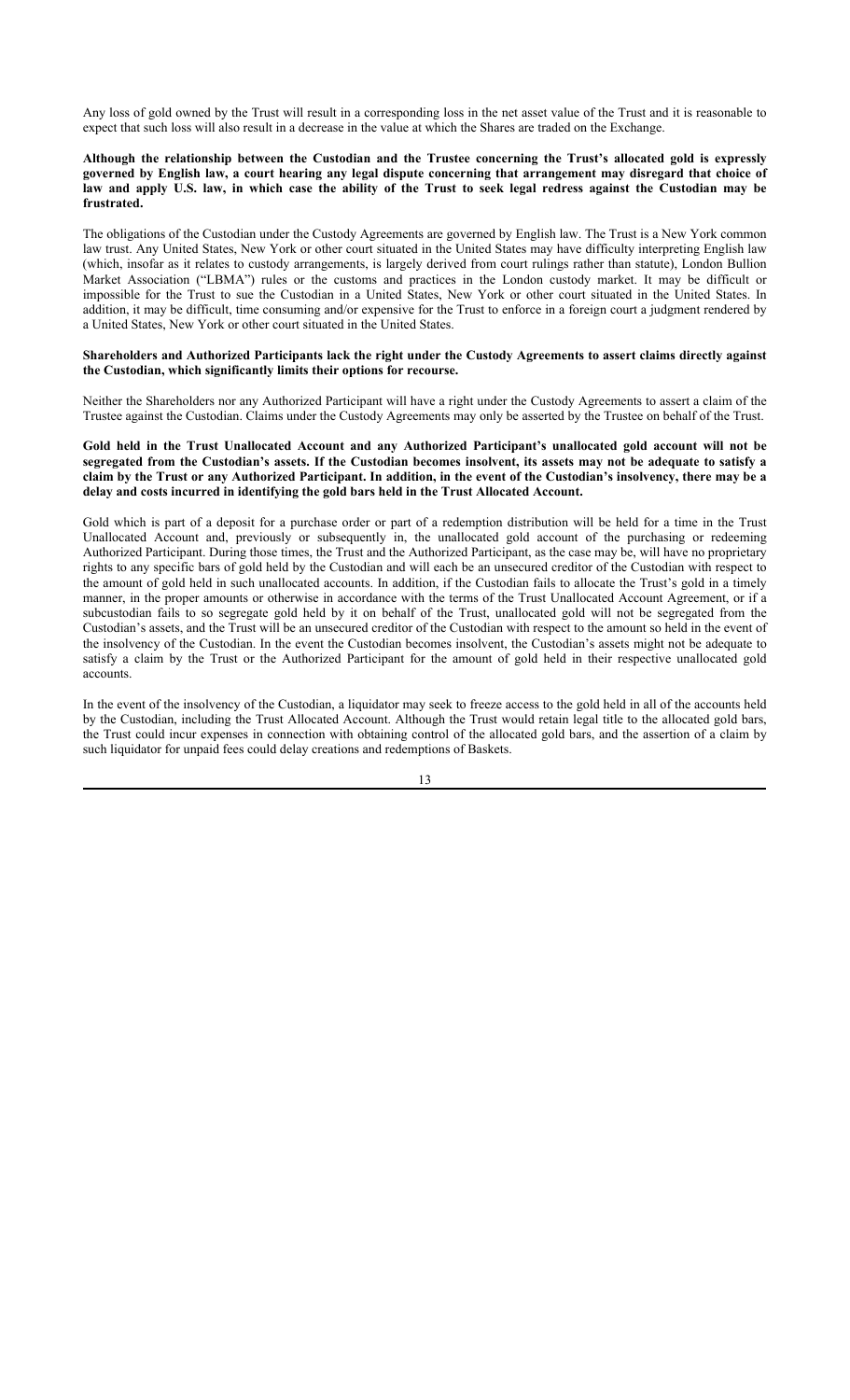**From time to time subcustodians may be employed by the Custodian to provide temporary custody and safekeeping of the Trust's gold. The obligations of any subcustodian of the Trust's gold are not determined by contractual arrangements but by LBMA rules and London bullion market customs and practices, which may prevent the Trust's recovery of damages for losses on its gold custodied with subcustodians.**

Gold bars may be held by one or more subcustodians appointed by the Custodian, or employed by the subcustodians appointed by the Custodian, until it is transported to the Custodian's London vault premises. Under the Trust Allocated Account Agreement, except for an obligation on the part of the Custodian to use commercially reasonable efforts to obtain delivery of the Trust's gold bars from any subcustodians appointed by the Custodian, the Custodian is not liable for the acts or omissions of its subcustodians unless the selection of such subcustodians was made negligently or in bad faith. There are expected to be no written contractual arrangements between subcustodians that hold the Trust's gold bars and the Trustee or the Custodian, because traditionally such arrangements are based on the LBMA's rules and on the customs and practices of the London bullion market. In the event of a legal dispute with respect to or arising from such arrangements, it may be difficult to define such customs and practices. The LBMA's rules may be subject to change outside the control of the Trust. Under English law, neither the Trustee nor the Custodian would have a supportable breach of contract claim against a subcustodian for losses relating to the safekeeping of gold. If the Trust's gold bars are lost or damaged while in the custody of a subcustodian, the Trust may not be able to recover damages from the Custodian or the subcustodian.

#### **Because neither the Trustee nor the Custodian oversees or monitors the activities of subcustodians who may temporarily hold the Trust's gold bars until transported to the Custodian's London vault, failure by the subcustodians to exercise due care in the safekeeping of the Trust's gold bars could result in a loss to the Trust.**

Under the Trust Allocated Account Agreement, the Custodian agreed that it will hold all of the Trust's gold bars in its own vault premises except when the gold bars have been allocated in a vault other than the Custodian's vault premises, and in such cases the Custodian agreed that it will use commercially reasonable efforts promptly to transport the gold bars to the Custodian's vault, at the Custodian's cost and risk. Nevertheless, there may be periods of time when some portion of the Trust's gold bars will be held by one or more subcustodians appointed by the Custodian or by a subcustodian of such subcustodian.

The Custodian is required under the Trust Allocated Account Agreement to use reasonable care in appointing its subcustodians but otherwise has no other responsibility in relation to the subcustodians appointed by it. These subcustodians may in turn appoint further subcustodians, but the Custodian is not responsible for the appointment of these further subcustodians. The Custodian does not undertake to monitor the performance by subcustodians of their custody functions or their selection of further subcustodians. The Trustee does not undertake to monitor the performance of any subcustodian. Furthermore, the Trustee may have no right to visit the premises of any subcustodian for the purposes of examining the Trust's gold bars or any records maintained by the subcustodian, and no subcustodian will be obligated to cooperate in any review the Trustee may wish to conduct of the facilities, procedures, records or creditworthiness of such subcustodian.

In addition, the ability of the Trustee to monitor the performance of the Custodian may be limited because under the Custody Agreements the Trustee has only limited rights to visit the premises of the Custodian for the purpose of examining the Trust's gold bars and certain related records maintained by the Custodian.

### **The value of the Shares will be adversely affected if any services provided to the Trust by the Sponsor, the Custodian or the Trustee are suddenly or unexpectedly terminated.**

Upon the sudden or unexpected termination, resignation or removal of any service provider to the Trust, it is possible that a comparable replacement service provider will be available or able to be appointed without material delay. Any such unavailability or delay could cause the Trustee to expend assets of the Trust and consequently, the NAV of the Shares, in finding a replacement service provider.

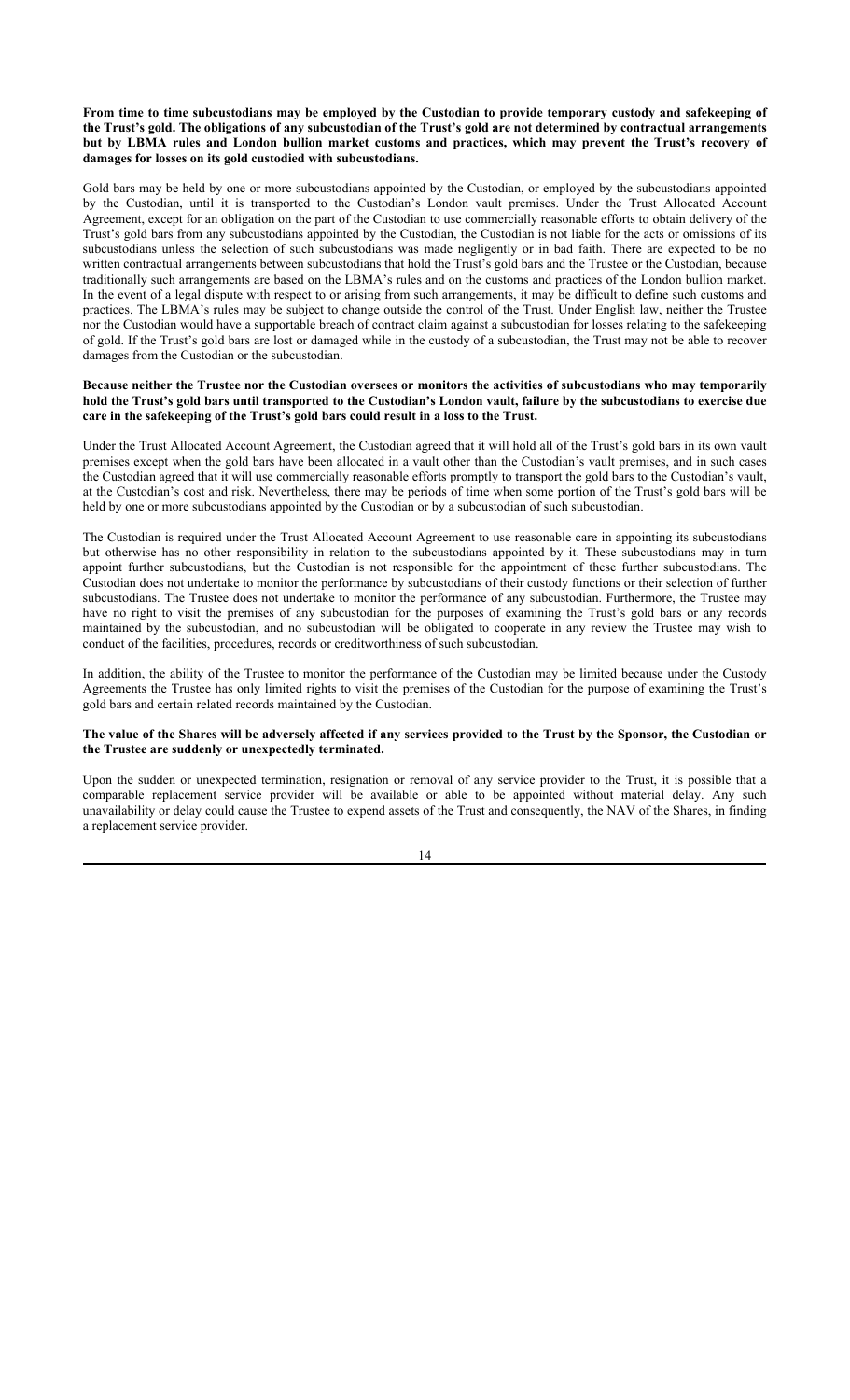## **The value of the Shares will be adversely affected if the Trust is required to indemnify the Sponsor, the Trustee, or the Custodian as contemplated in the Trust Agreement and the Custody Agreements.**

Under the Trust Agreement, the Sponsor and the Trustee each have the right to be indemnified from the Trust for any liability or expense it incurs without gross negligence, bad faith, willful misconduct or willful malfeasance on its part. Similarly, the Custody Agreements provide for indemnification of the Custodian by the Trust under certain circumstances. This means that it may be necessary to sell assets of the Trust in order to cover losses or liability suffered by the Sponsor, the Trustee or the Custodian. Any sale of that kind would reduce the net asset value of the Trust and the value of the Shares.

### **The service providers engaged by the Trust may not carry adequate insurance to cover claims against them by the Trust, which could adversely affect the value of net assets of the Trust.**

The Trustee, the Custodian and other service providers engaged by the Trust maintain such insurance as they deem adequate with respect to their respective businesses. Investors cannot be assured that any of the aforementioned parties will maintain any insurance with respect to the Trust's assets held or the services that such parties provide to the Trust and, if they maintain insurance, that such insurance is sufficient to satisfy any losses incurred by them in respect of their relationship with the Trust. Accordingly, the Trust will have to rely on the efforts of the service provider to recover from their insurer compensation for any losses incurred by the Trust in connection with such arrangements.

### **The Sponsor and its affiliates manage other funds, including those that invest in physical gold bullion or other precious metals, and conflicts of interest may occur, which may reduce the value of the net assets of the Trust, the NAV and the trading price of the Shares.**

The Sponsor or its affiliates and associates currently engage in, and may in the future engage, in the promotion, management or investment management of other accounts, funds or trusts that invest primarily in physical gold bullion or other precious metals. Although officers and professional staff of the Sponsor's management intend to devote as much time to the Trust as is deemed appropriate to perform their duties, the Sponsor's management may allocate their time and services among the Trust and the other accounts, funds or trusts. The Sponsor will provide any such services to the Trust on terms not less favorable to the Trust than would be available from a non-affiliated party.

### **The Sponsor and the Trustee may agree to amend the Trust Agreement without the consent of the Shareholders.**

The Sponsor and the Trustee may agree to amend the Trust Agreement, including to increase the Sponsor's Fee, without Shareholder consent. If an amendment imposes new fees and charges or increases existing fees or charges, including the Sponsor's Fee (except for taxes and other governmental charges, registration fees or other such expenses, or prejudices a substantial right of Shareholders), it will become effective for outstanding Shares 30 days after notice of such amendment is given to registered owners. Shareholders that are not registered owners (which most shareholders will not be) may not receive specific notice of a fee increase other than through an amendment to the prospectus. Moreover, at the time an amendment becomes effective, by continuing to hold Shares, Shareholders are deemed to agree to the amendment and to be bound by the Trust Agreement as amended without specific agreement to such increase (other than through the "negative consent" procedure described above).

#### **Shareholders could incur a tax liability without an associated distribution of the Trust.**

In the normal course of business it is possible that the Trust could incur a taxable gain in connection with the sale of gold that is otherwise not associated with a distribution. In the event that this occurs, Shareholders may be subject to tax due to the grantor trust status of the Trust even though there is not a corresponding distribution from the Trust.

**War and other geopolitical events, including but not limited to the war between Russia and Ukraine, outbreaks or public health emergencies (as declared by the World Health Organization), the continuation or expansion of war or other hostilities, or a prolonged government shutdown may cause volatility in the price of gold due to the importance of a country or region to the gold market, market access restrictions imposed on some local gold producers and refiners, potential impacts to global transportation and shipping and other supply chain disruptions. These events are unpredictable and may lead to extended periods of price volatility.**

The operations of the Trust, the exchanges, brokers and counterparties with which the Trust does business, and the markets in which the Trust does business could be severely disrupted in the event of a major terrorist attack, cyber-attack, data breach, outbreak or public health emergency as declared by the World Health Organization (such as the spread of the novel coronavirus known as COVID-19), or the continuation or expansion of war or other hostilities.

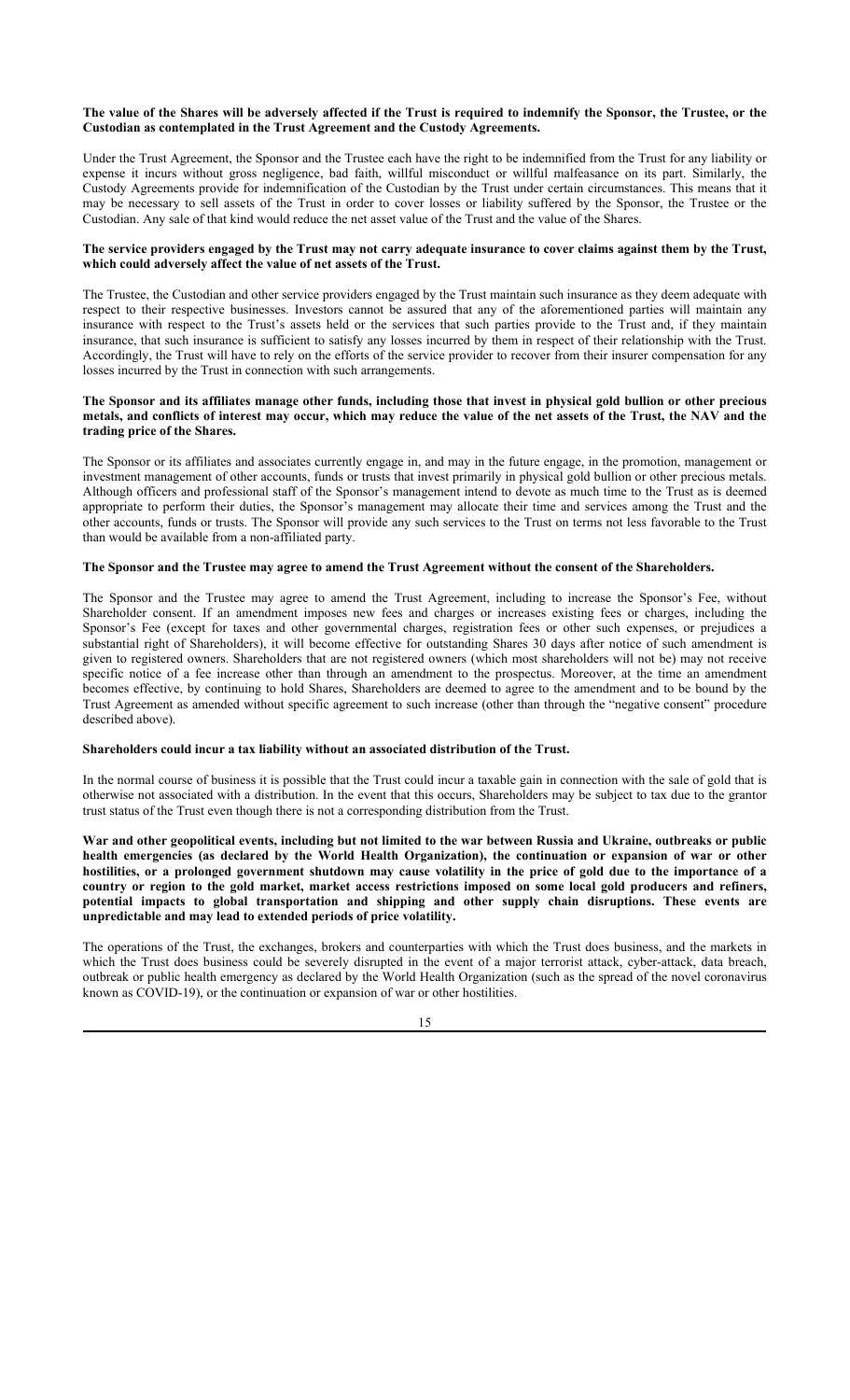In late February 2022, Russia launched an invasion of Ukraine, significantly amplifying already existing geopolitical tensions among Russia and other countries in the region and in the west. The responses of countries and political bodies to Russia's actions, the larger overarching tensions, and Ukraine's military response and the potential for wider conflict may increase financial market volatility generally, have severe adverse effects on regional and global economic markets, and cause volatility in the price of gold and the share price of the Trust. The conflict in Ukraine, along with global political fallout and implications including sanctions, shipping disruptions, collateral war damage, and a potential expansion of the conflict beyond Ukraine's borders, could disturb the gold market. Russia is one of the world's largest gold producer, mining around 330 tonnes of gold, or around 9% of the total mined worldwide. On March 6, 2022, the LBMA suspended its accreditation of six Russian precious metals refiners, hence suspending their access the world's largest gold market. War and other geopolitical events in eastern Europe, including but not limited to Russia and Ukraine, may cause volatility in commodity prices including precious metals prices. These events are unpredictable and may lead to extended periods of price volatility.

Global terrorist attacks, anti-terrorism initiatives, and political unrest, as well as the adverse impact the COVID-19 pandemic has had on the global and U.S. markets and economy, continue to fuel concerns. For example, the COVID-19 pandemic may continue to adversely impact the level of services currently provided by the U.S. government, could weaken the U.S. economy, and interfere with the commodities markets that rely upon data published by U.S. federal government agencies. The types of events discussed above, including the COVID-19 pandemic, are highly disruptive to economies and markets and have recently led, and may continue to lead, to increased market volatility and significant market losses.

More generally, a climate of uncertainty and panic, including the contagion of the COVID-19 virus and other infectious viruses or diseases, may adversely affect global, regional, and local economies and reduce the availability of potential investment opportunities, and increases the difficulty of performing due diligence and modeling market conditions, potentially reducing the accuracy of financial projections. Under these circumstances, the Trust may have difficulty achieving its investment objective which may adversely impact performance. Further, such events can be highly disruptive to economies and markets, significantly disrupt the operations of individual companies (including, but not limited to, the Sponsor and third party service providers), sectors, industries, markets, securities and commodity exchanges, currencies, interest and inflation rates, credit ratings, investor sentiment, and other factors affecting the value of the Trust's assets. These factors could cause substantial market volatility, exchange trading suspensions and closures that could impact the ability of the Trust to complete redemptions and otherwise affect Trust performance and Trust trading in the secondary market. A widespread crisis may also affect the global economy in ways that cannot necessarily be foreseen at the current time. How long such events will last and whether they will continue or recur cannot be predicted. Impacts from these events could have significant impact on the Trust's performance, resulting in losses to your investment. The current and future global economic impact may cause the underlying assumptions and expectations of the Trust to become outdated quickly or inaccurate, resulting in significant losses.

#### **USE OF PROCEEDS**

Proceeds received by the Trust from the issuance and sale of Baskets consist of gold deposits. Such deposits are held by the Custodian on behalf of the Trust until (i) delivered to Authorized Participants in connection with redemptions of Baskets or (ii) sold to pay fees due to the Sponsor and Trust expenses and liabilities not assumed by the Sponsor. See "The Trust—Trust Expenses.'

## **DESCRIPTION OF THE GOLD INDUSTRY**

#### **Introduction**

This section provides a brief introduction to the gold industry by looking at some of the key participants, detailing the primary sources of demand and supply and outlining the role of the "official" sector (i.e., central banks) in the market.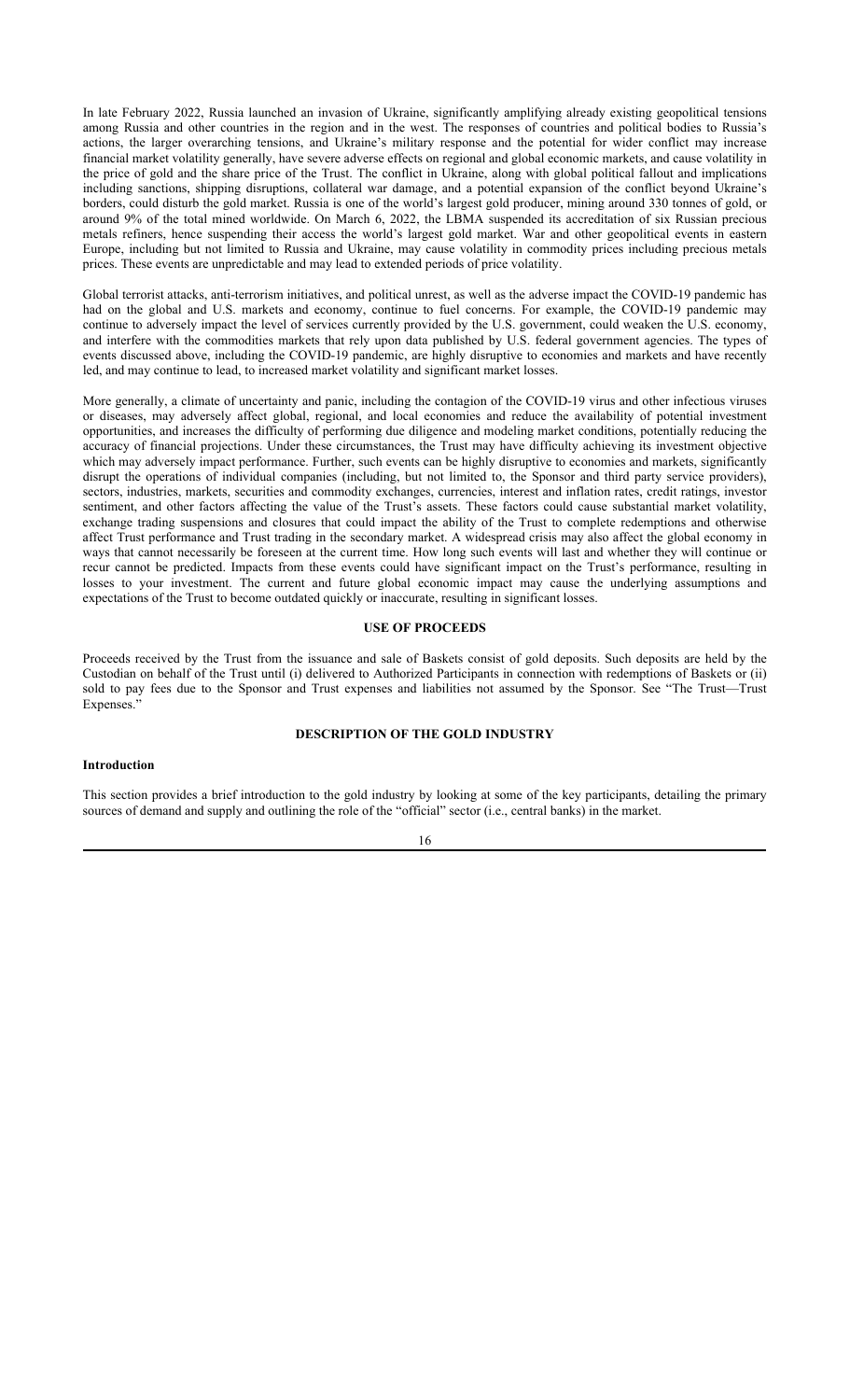#### **Market Participants**

The participants in the world gold industry may be classified in the following sectors: the mining and producer sector, the banking sector, the official sector, the investment sector, and the manufacturing sector. A brief description of each follows.

### *The Mining and Producer Sector*

This group includes mining companies that specialize in gold and silver production; mining companies that produce gold as a byproduct of other production (such as a copper or silver producer); and scrap merchants and recyclers. Australia, the People's Republic of China and Russia represent a combined amount of 30% of the worldwide gold production, while there is no material gold mining production taking place in Ukraine (source: World Gold Mining Production, dated June 16, 2021, from the Word Gold Council). As a general matter, the occurrence of a severe event in one or several major gold producing countries such as geopolitical events, outbreaks or public health emergencies (as declared by the World Health Organization), the continuation or expansion of war or other hostilities, or a prolonged government shutdown may have significant adverse effects on the Trust and its investments and alter current assumptions and expectations. For example, in late February 2022, Russia invaded Ukraine, significantly amplifying already existing geopolitical tensions among Russia and other countries in the region and in the West. The responses of other countries and political bodies to Russia's actions, the larger overarching tensions, Ukraine's military response, and the potential for wider conflict may increase financial market volatility generally, have severe adverse effects on regional and global economic markets, and cause volatility in the price of gold and the share price of the Trust. Russia produces more than 330 tonnes of gold per year, or approximately 9% of the world's production. The escalating conflict between Russia and Ukraine, including but not limited to, sanctions, shipping disruptions, and collateral war damage could further disrupt the availability of gold supplies. As a result, gold prices traded close to their highest historical level in March 2022 and have shown a high level of volatility since the beginning of the war between Russia and Ukraine. Given all of the above factors, the Sponsor has no ability to discern when current high levels of volatility will subside.

To place the impacts of the geopolitical events described above in context: (i) the average price of gold from February 11, 2022 to February 23, 2022 (9 trading days before the Russian invasion) was \$1,875.04 and the average price of gold rose to \$1,941.82 from February 24, 2022 to March 8, 2022 (9 trading days after the Russian invasion); (ii) the average price of the Fund's shares from February 11, 2022 to February 23, 2022 (9 trading days before the Russian invasion) was \$18.68 and the average price of the Fund's shares rose to \$19.32 from February 24, 2022 to March 8, 2022 (9 trading days after the Russian invasion); and (iii) the average volume of the Fund's shares from February 11, 2022 to February 23, 2022 (9 trading days before the Russian invasion) was 360,867 and the average volume of the Fund's shares rose to 1,292,183 from February 24, 2022 to March 8, 2022 (9 trading days after the Russian invasion).

### *The Banking Sector*

Bullion banks provide a variety of services to the gold market and its participants, thereby facilitating interactions between other parties. Services provided by the bullion banking community include traditional banking products as well as mine financing, physical gold purchases and sales, hedging and risk management, inventory management for industrial users and consumers, and gold deposit and loan instruments.

### *The Official Sector*

The official sector encompasses the activities of the various central banking operations of gold-holding countries. Having been a source of gold supply for many years, the official sector became a source of net demand in 2010. The prominence given by market commentators to this activity coupled with the total amount of gold held by the official sector has resulted in this area being a significant shift in the gold market.

### *The Investment Sector*

This sector includes the investment and trading activities of both professional and private investors and speculators. These participants range from large hedge and mutual funds to day-traders on futures exchanges and retail-level coin collectors.

#### *The Manufacturing Sector*

The fabrication and manufacturing sector represents all the commercial and industrial users of gold for whom gold is a daily part of their business. The jewelry industry is a large user of gold. Other industrial users of gold include the electronics and dental industries.

The following table sets forth a summary of the world gold supply and demand from 2011 to 2021:

| In tonnes $^{(1)}$     | 2011    | 2012    | 2013    | 2014    | 2015    | 2016    | 2017    | 2018    | 2019    | 2020    | 2021    |
|------------------------|---------|---------|---------|---------|---------|---------|---------|---------|---------|---------|---------|
| <b>Supply</b>          |         |         |         |         |         |         |         |         |         |         |         |
| Mine                   |         |         |         |         |         |         |         |         |         |         |         |
| production             | 2,876.9 | 2,957.2 | 3,166.8 | 3,262.4 | 3,366.3 | 3,515.4 | 3,578.2 | 3,652.5 | 3,598.5 | 3,474.7 | 3,560.7 |
| Net producer           |         |         |         |         |         |         |         |         |         |         |         |
| hedging                | 22.5    | $-45.3$ | $-27.9$ | 104.9   | 12.9    | 37.6    | $-25.5$ | $-12.4$ | 6.2     | $-45.9$ | $-44.5$ |
| Recycled gold          | 1,626.1 | 1,637.1 | 1,197.0 | 1,131.5 | 1,069.6 | 1,232.7 | 1,111.4 | 1,132.0 | 1,273.5 | 1,292.3 | 1,149.9 |
| <b>Total supply</b>    | 4,525.5 | 4,549.0 | 4,335.9 | 4.498.8 | 4,448.8 | 4,785.8 | 4.664.0 | 4,772.3 | 4,877.9 | 4.721.1 | 4,666.1 |
|                        |         |         |         |         |         |         |         |         |         |         |         |
| <b>Demand</b>          |         |         |         |         |         |         |         |         |         |         |         |
| Fabrication            |         |         |         |         |         |         |         |         |         |         |         |
| Jewellery <sup>1</sup> | 2,096.4 | 2,140.9 | 2,735.3 | 2,544.4 | 2,479.2 | 2,018.8 | 2,257.5 | 2,284.6 | 2,137.7 | 1,327.4 | 2,220.9 |
| Technology             | 429.1   | 382.3   | 355.8   | 348.4   | 331.7   | 323.0   | 332.6   | 334.8   | 326.0   | 302.8   | 330.2   |
| Investment             | 1,769.0 | 1,592.3 | 793.2   | 932.2   | 978.8   | 1,655.1 | 1.309.6 | 1,173.3 | 1.274.9 | 1,773.6 | 1,007.1 |
| Central bank           |         |         |         |         |         |         |         |         |         |         |         |
| & other inst.          | 480.8   | 569.2   | 629.5   | 601.1   | 579.6   | 394.9   | 378.6   | 656.2   | 605.4   | 255.0   | 463.1   |
| Gold                   |         |         |         |         |         |         |         |         |         |         |         |
| demand                 | 4,775.3 | 4,684.7 | 4,513.7 | 4,426.1 | 4,369.3 | 4,391.7 | 4,278.2 | 4,449.0 | 4,344.0 | 3,658.8 | 4,021.3 |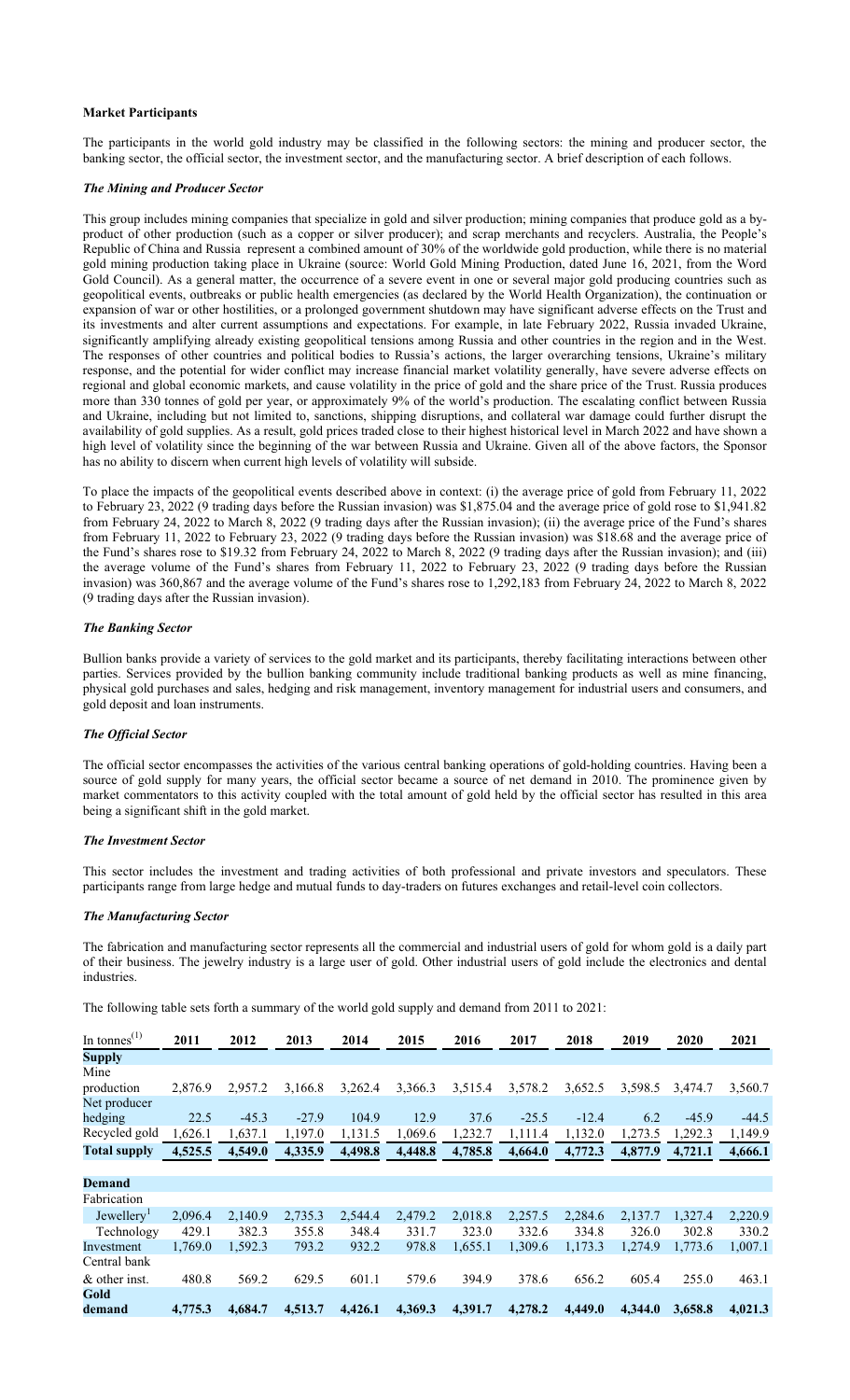| OTC and<br>other                        | $-249.9$ | $-135.6$                                                                         | $-177.9$ | 72.7    | 79.5    | 394.1   | 385.8   | 323.3   | 534.0   | 1.062.3 | 644.8            |
|-----------------------------------------|----------|----------------------------------------------------------------------------------|----------|---------|---------|---------|---------|---------|---------|---------|------------------|
| Total<br>demand                         | 4,525.5  | 4.549.0                                                                          | 4,335.9  | 4,498.8 | 4,448.8 | 4,785.8 | 4,664.0 | 4,772.3 | 4,877.9 | 4.721.1 | 4.666.1          |
| LBMA Gold<br>Price<br>$(US\sqrt{6}/oz)$ |          | 1,571.52 1,668.98 1,411.23 1,266.40 1,160.06 1,250.80 1,257.15 1,268.49 1,392.60 |          |         |         |         |         |         |         |         | 1769.59 1,798.61 |

Note: Totals may not add due to independent rounding. Net producer hedging is the change in the physical market impact of mining companies' gold loans, forwards and options positions.

(1) "Tonne" refers to one metric ton. This is equivalent to 1,000 kilograms or 32,150.7465 troy ounces.

**Source**: *Gold Supply and Demand Statistics January 28, 2022*, World Gold Council.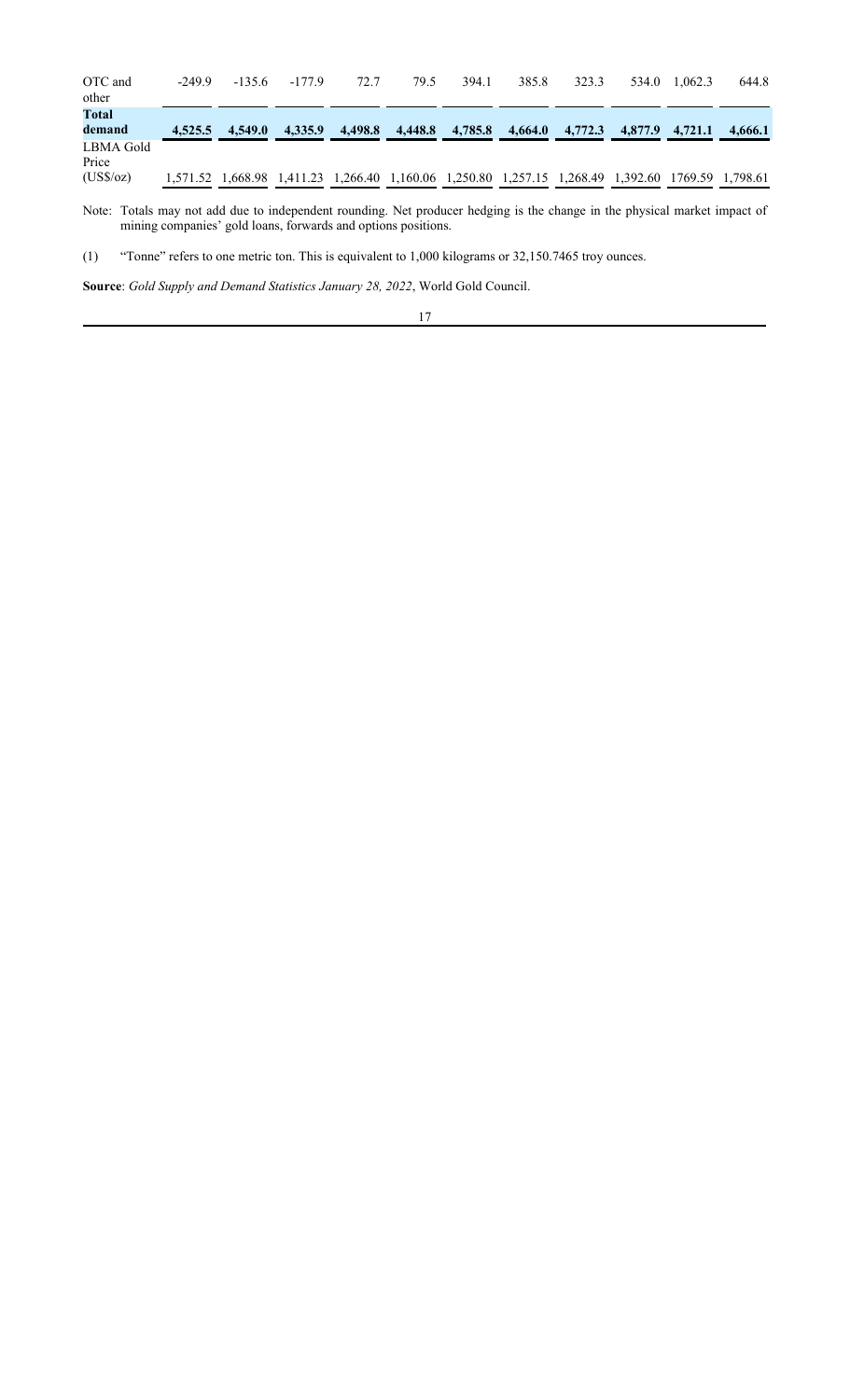## **Historical Chart of the Price of Gold**

The price of gold is volatile and its fluctuations are expected to have a direct impact on the value of the Shares. However, movements in the price of gold in the past, and any past or present trends, are not a reliable indicator of future movements. Movements may be influenced by various factors, including announcements from central banks regarding a country's reserve gold holdings, agreements among central banks, fluctuations in the value of the U.S. dollar, political uncertainties around the world, and economic concerns.

The following chart illustrates the changes in the LBMA gold prices from the beginning of March 2012 through the end of February 2022:



**Source**: Bloomberg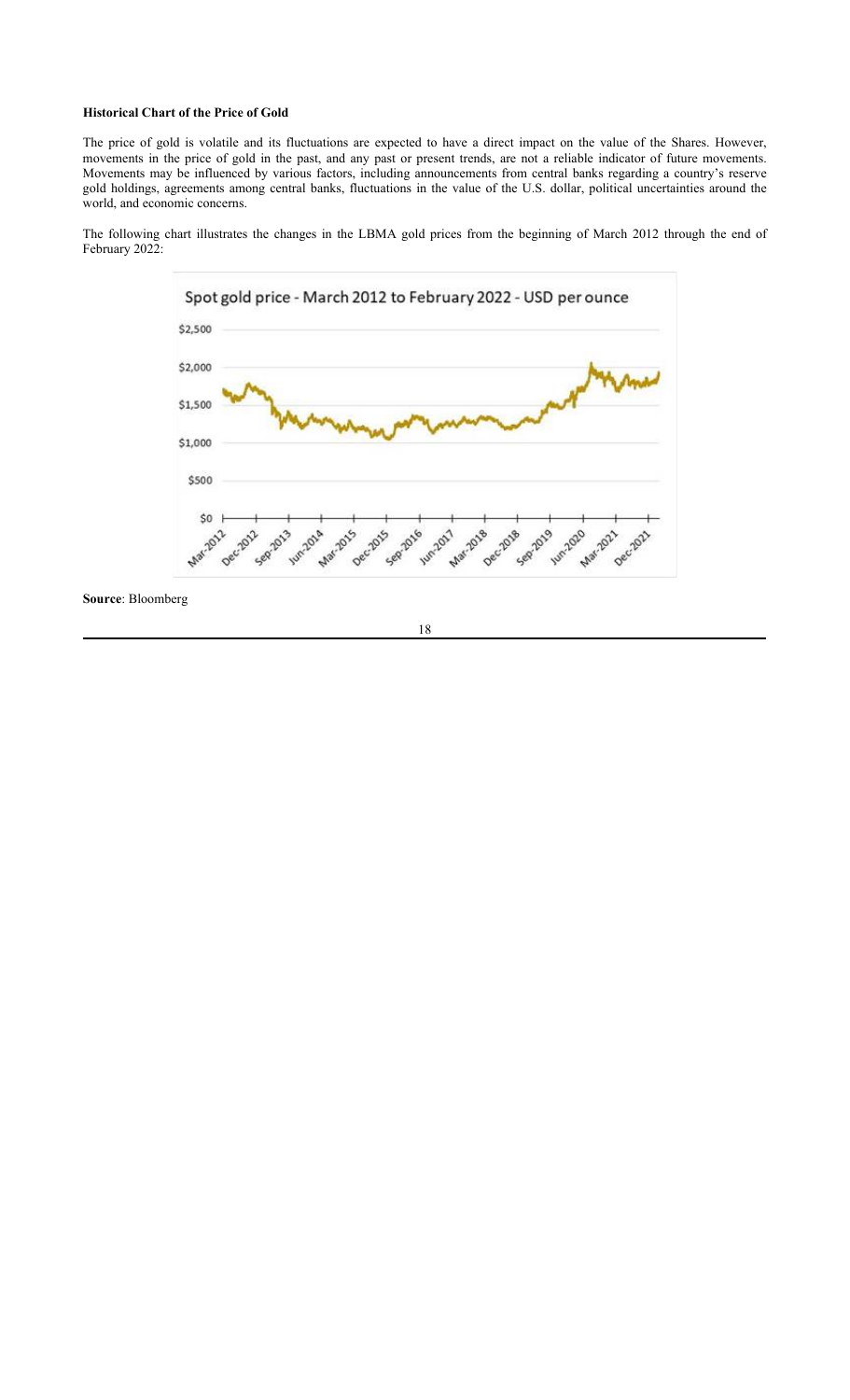## **OPERATION OF THE GOLD MARKET**

The global trade in gold consists of Over-the-Counter ("OTC") transactions in spot, forward, and option and other derivatives, together with exchange-traded futures and options.

#### **Over-the-Counter Market**

The OTC gold market includes spot, forward, and option and other derivative transactions conducted on a principal-to-principal basis. While this is a global, nearly 24-hour per day market, its main centers are London, New York and Zurich.

Most OTC market trades are cleared through London. The LBMA plays an important role in setting OTC gold trading industry standards. A London Good Delivery Bar (as described below), which is acceptable for settlement of any OTC transaction, will be acceptable for delivery to the Trust in connection with the issuance of Baskets.

### **Futures Exchanges**

Futures exchanges seek to provide a neutral, regulated marketplace for the trading of derivatives contracts for commodities, such as futures, options and certain swaps. The terms of these contracts are defined by an exchange for each commodity. For each commodity traded, the contract specifies the precise commodity quality and quantity standards, as well as the location and timing of physical delivery for the reference physical commodity, although only a very small number of these contracts result in the actual commodity delivery.

An exchange does not buy or sell those contracts, but seeks to offer a transparent forum where members, on their own behalf or on the behalf of customers, can trade the contracts in a safe, efficient and orderly manner. The futures and options contracts, as well as some swaps, are cleared through a derivatives clearing organization which ensures more accurate valuation of positions in these contracts as well as settlement of trades in these contracts.

The most significant gold futures exchange in the U.S. is COMEX, operated by Commodities Exchange, Inc., a subsidiary of New York Mercantile Exchange, Inc., and a subsidiary of the Chicago Mercantile Exchange Group. Other commodity exchanges include the Tokyo Commodity Exchange, the Multi Commodity Exchange Of India, the Shanghai Futures Exchange, ICE Futures US, the Dubai Gold & Commodities Exchange, and the London Metal Exchange.

### **Exchange Regulation**

In addition to the public nature of the pricing, futures exchanges in the United States are regulated at two levels, internal and external governmental supervision. The internal is performed through self-regulation as self-regulatory organizations and consists of regular monitoring of the trading process to ensure that it is conducted in conformance with all exchange rules; the financial condition of all exchange member firms to ensure that they continuously meet financial commitments; and the positions of commercial and non-commercial customers to ensure that physical delivery and other commercial commitments can be met, and that pricing is not being improperly affected by the size of any particular customer positions. External governmental oversight is performed by the CFTC, which reviews all the rules and regulations of United States futures exchanges and monitors their enforcement. The CFTC oversees the operation of the U.S. commodity futures markets, including COMEX and ICE Futures US. One of the principal public policy objectives of the Commodity Exchange Act is to ensure the integrity of the markets it oversees and the reliability of the prices of trades on those markets. The Commodity Exchange Act and CFTC require futures exchanges to ensure compliance with core principles applicable to designated contract markets to have rules and procedures to prevent market manipulation, abusive trade practice and fraud, and the CFTC conducts regular review of the markets' rule enforcement programs. Other local regulators enforce their own regulations governing trading platforms and futures exchanges located in their jurisdictions.

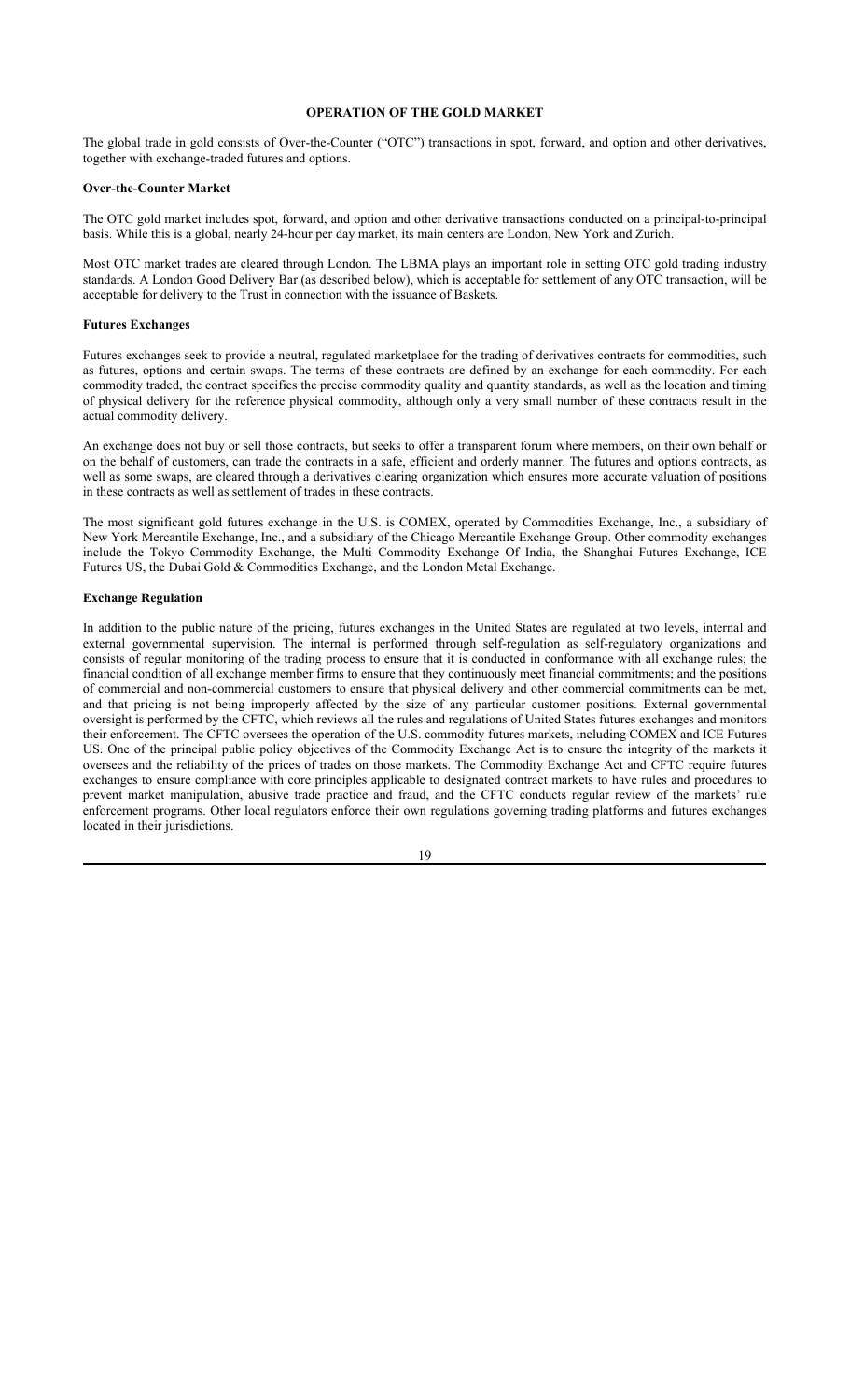### **The London Bullion Market**

Most trading in physical gold is conducted on the OTC market, predominantly in London. The LBMA coordinates various OTCmarket activities, including clearing and vaulting, acts as the principal intermediary between physical gold market participants and the relevant regulators, promotes good trading practices and develops standard market documentation. In addition, the LBMA promotes refining standards for the gold market by maintaining the "London Good Delivery List," which identifies refiners of gold that have been approved by the LBMA.

In the OTC market, gold bars that meet the specifications for weight, dimensions, fineness (or purity), identifying marks (including the assay stamp of an LBMA-acceptable refiner) and appearance described in "The Good Delivery Rules for Gold and Silver Bars" published by the LBMA are referred to as "London Good Delivery Bars." A London Good Delivery Bar (typically called a "400 ounce bar") must contain between 350 and 430 fine troy ounces of gold (1 troy ounce = 31.1034768 grams), with a minimum fineness (or purity) of 995 parts per 1000 (99.5%), be of good appearance and be easy to handle and stack. The fine gold content of a gold bar is calculated by multiplying the gross weight of the bar (expressed in units of 0.025 troy ounces) by the fineness of the bar. A London Good Delivery Bar must also bear the stamp of one of the refiners identified on the London Good Delivery List.

## **London Market Regulation**

Following the enactment of the Financial Markets Act 2012, the Prudential Regulation Authority of the Bank of England is responsible for regulating most of the financial firms that are active in the bullion market, and the Financial Conduct Authority is responsible for consumer and competition issues. Trading in spot, forwards and wholesale deposits in the bullion market is subject to the Non-Investment Products Code adopted by market participants.

## **Not a Regulated Commodity Pool**

The Trust does not trade in gold futures, options or swap contracts on any futures exchange or over the counter. The Trust takes delivery of gold that complies with the LBMA gold delivery rules. Because the Trust does not trade in gold futures, options or swap contracts on any futures exchange or OTC, the Trust is not regulated by the CFTC or the NFA under the Commodity Exchange Act as a "commodity pool," and is not required to be operated by a CFTC-regulated commodity pool operator or advised by a commodity trading advisor. Investors in the Trust do not receive the regulatory protections afforded to investors in commodity pools operated by registered commodity pool operators, nor may any futures exchange or the NFA enforce its rules with respect to the Trust's activities. In addition, investors in the Trust do not benefit from the protections afforded to investors in gold futures, options or swaps contracts on regulated futures exchanges or OTC.

## **Other Methods of Investing in Gold**

The Trust competes with other financial vehicles, including traditional debt and equity securities issued by companies in the gold industry and other securities backed by or linked to gold, direct investments in gold and investment vehicles similar to the Trust.

#### **THE TRUST**

The activities of the Trust are limited to (1) issuing Baskets in exchange for the gold deposited with the Custodian as consideration, (2) selling gold as necessary to cover the Sponsor's Fee and Trust expenses not assumed by the Sponsor and other liabilities, and (3) delivering gold in exchange for Baskets surrendered for redemption. The Trust is not actively managed. It does not engage in any activities designed to obtain a profit from, or to ameliorate losses caused by, changes in the price of gold.

### **Trust Objective**

The objective of the Trust is for the value of the Shares to reflect, at any given time, the value of the assets owned by the Trust at that time less the Trust's accrued expenses and liabilities as of that time. The Shares are intended to constitute a simple and costeffective means of making an investment similar to an investment in gold. An investment in allocated physical gold bullion requires expensive and sometimes complicated arrangements in connection with the assay, transportation and warehousing of the metal. Traditionally, such expense and complications have resulted in investments in physical gold bullion being efficient only in amounts beyond the reach of many investors. The Shares have been designed to remove the obstacles represented by the expense and complications involved in an investment in physical gold bullion, while at the same time having an intrinsic value that reflects, at any given time, the price of the assets owned by the Trust at such time less the Trust expenses and liabilities. Although the Shares are not the exact equivalent of an investment in gold, they provide investors with an alternative that allows a level of participation in the gold market through the securities market.

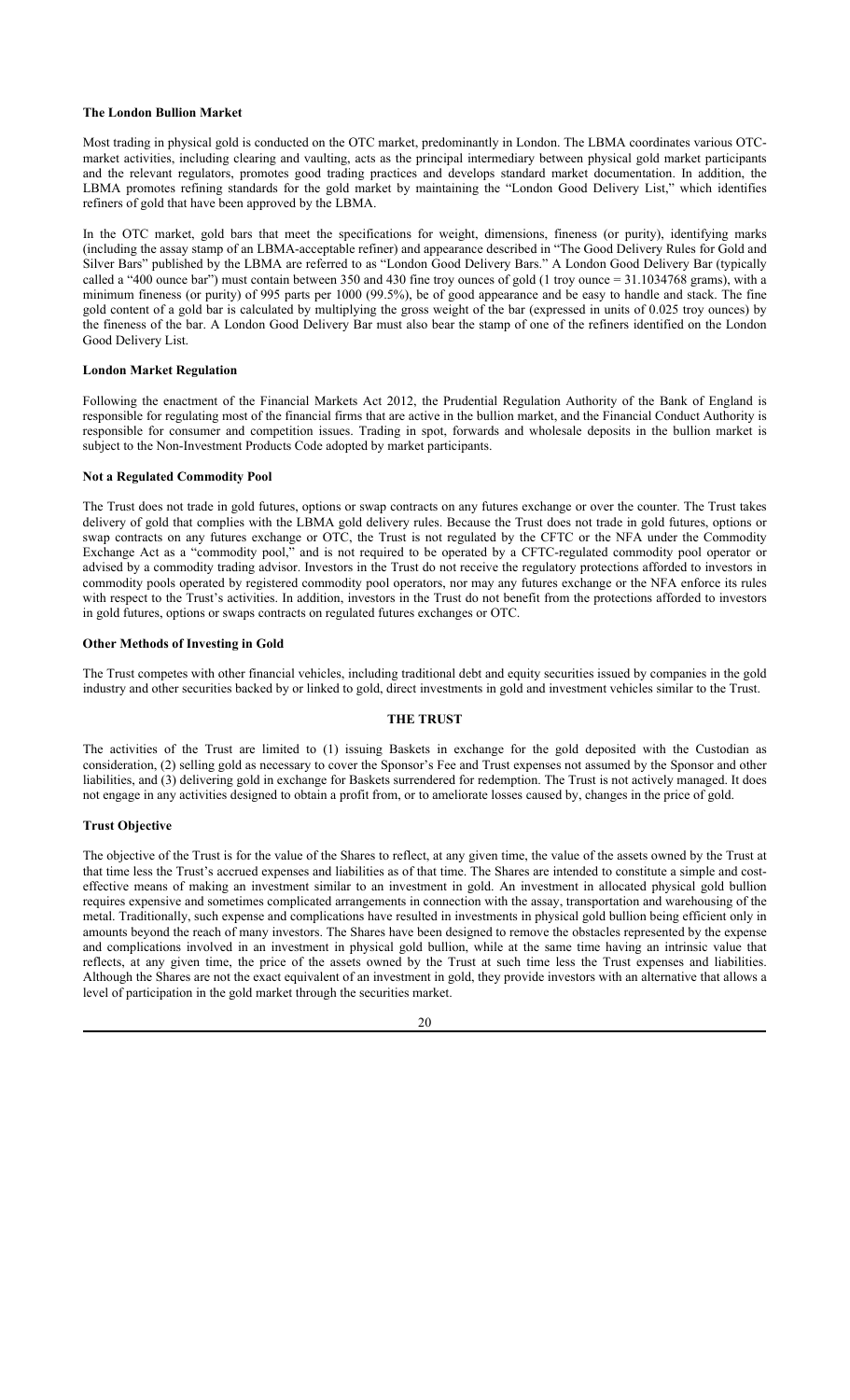#### Advantages of investing in the Shares include:

#### *Minimal credit risk.*

The Shares represent an interest in physical gold owned by the Trust (other than up to a maximum of 430 ounces of gold held in unallocated form) and held in physical custody at the Custodian. Physical gold of the Trust in the Custodian's possession is not subject to borrowing arrangements with third parties. Other than the gold temporarily being held in an unallocated gold account of the Trust in connection with deposits and an amount of gold comprising less than 430 ounces which may be held in the unallocated gold account of the Trust on an ongoing basis, the physical gold of the Trust is not subject to counterparty or credit risks. This contrasts with most other financial products that gain exposure to precious metals through the use of derivatives that are subject to counterparty and credit risks.

## *Backed by gold held by the Custodian on behalf of the Trust.*

The Shares are backed primarily by allocated physical gold bullion identified as the Trust's property in the Custodian's books. The Trust arrangements contemplate that no Shares can be issued unless the corresponding amount of gold has been deposited into the Trust. Once deposited into the Trust, gold is only removed from the Trust if (i) sold to pay Trust expenses (such as the Sponsor's Fee and any other expenses not assumed by the Sponsor) or liabilities to which the Trust may be subject, or (ii) transferred from the Trust's account to an Authorized Participant's account in exchange for one or more Baskets of Shares surrendered for redemption.

### *Ease and flexibility of investment.*

Retail investors may purchase and sell Shares through traditional brokerage accounts. Because the amount of gold corresponding to a Share is significantly less than the minimum amounts of physical gold bullion that are commercially available for investment purposes, the cash outlay necessary for an investment in Shares should be less than the amount required for currently existing means of investing in physical gold bullion. Shares are eligible for margin accounts.

#### *Relatively cost efficient.*

Although the return, if any, of an investment in the Shares is subject to the additional expenses of the Trust, including the Sponsor's Fee, the Trustee's Fee, the Custodian's Fee, and to other costs and expenses not assumed by the Sponsor which would not be incurred in the case of a direct investment in gold, the Shares may represent a cost-efficient alternative for investors not otherwise in a position to participate directly in the market for allocated physical gold bullion, because the expenses involved in an investment in allocated physical gold bullion through the Shares are dispersed among all holders of Shares.

#### **Secondary Market Trading**

While the Trust seeks to reflect generally the performance of the price of gold less the Trust's expenses and liabilities, Shares may trade at, above or below their NAV. The NAV of Shares will fluctuate with changes in the market value of the Trust's assets. The trading prices of Shares will fluctuate in accordance with changes in their NAV as well as market supply and demand. The amount of the discount or premium in the trading price relative to the NAV may be influenced by non-concurrent trading hours between the major gold markets and the Exchange. While the Shares trade on the Exchange until 4:00 p.m. (New York time), liquidity in the market for gold may be reduced after the close of the major world gold markets, including London, Zurich and COMEX. As a result, during this time, trading spreads, and the resulting premium or discount, on Shares may widen. However, given that Baskets of Shares can be created and redeemed in exchange for the underlying amount of gold, the Sponsor believes that the arbitrage opportunities may provide a mechanism to mitigate the effect of such premium or discount.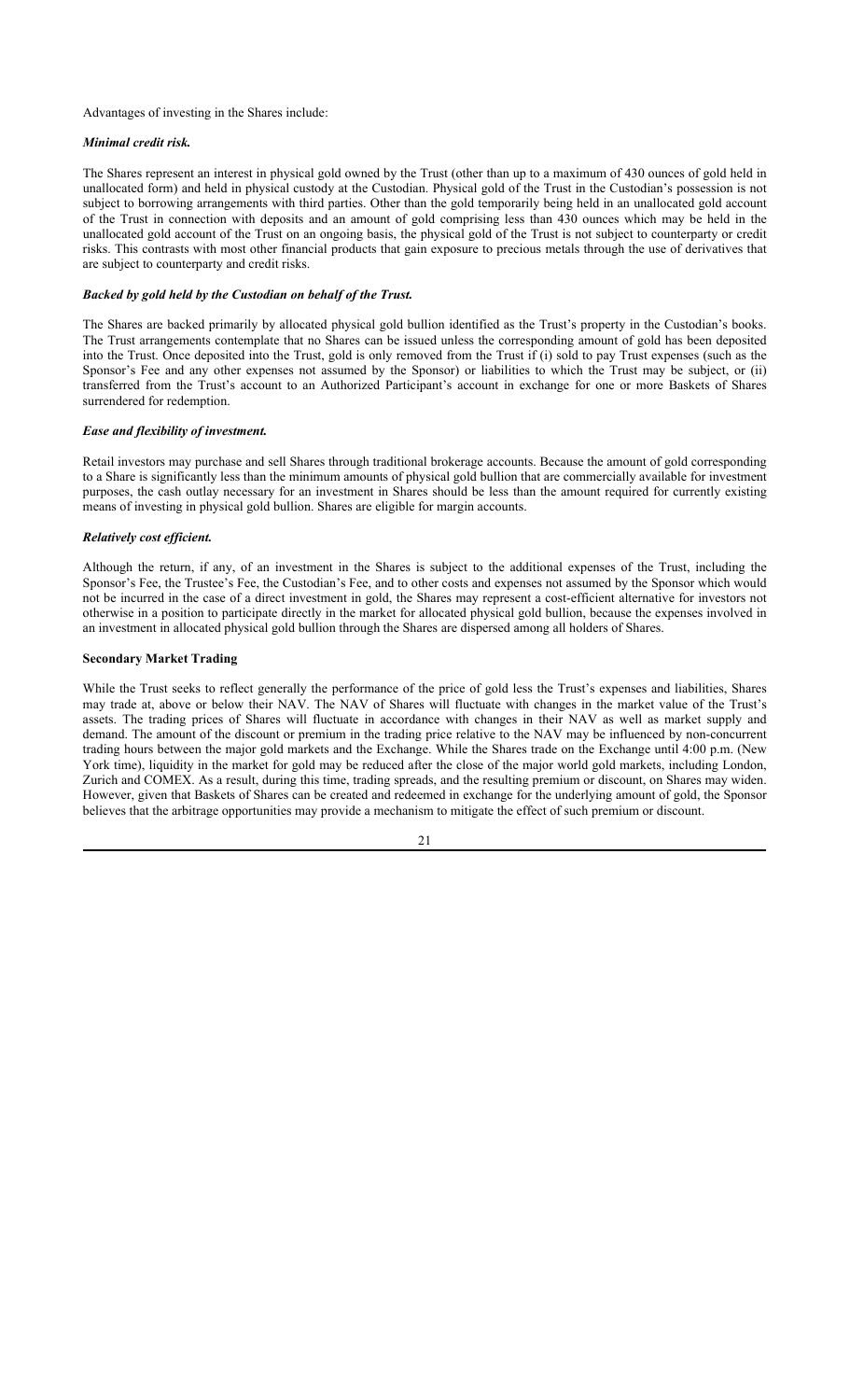#### **Valuation of Gold; Computation of Net Asset Value**

On each business day, as soon as practicable after 4:00 p.m. (New York time), the Trustee evaluates the gold held by the Trust and determines the net asset value of the Trust and the NAV. For purposes of making these calculations, a business day means any day other than a day when NYSE Arca is closed for regular trading.

LBMA Gold Price is the price per troy ounce, in U.S. dollars, of unallocated gold delivered in London determined by IBA following an electronic auction consisting of one or more 30-second rounds starting at 10:30 a.m. (London time) (the LBMA Gold Price AM) or 3:00 p.m. (London time) (the LBMA Gold Price PM) on each day that the London gold market is open for business, and published shortly thereafter. At the start of each round of auction, IBA publishes a price for that round. Participants then have 30 seconds to enter, change or cancel their orders (i.e., how much gold they want to buy or sell at that price). At the end of each round, order entry is frozen, and the system checks to see if the imbalance (i.e., the difference between buying and selling) is within the threshold (normally 10,000 troy ounces for gold). If the imbalance is outside the threshold at the end of a round, then the auction is not balanced, the price is adjusted and a new round starts. If the imbalance is within the threshold then the auction is finished, and the price is set as the LBMA Gold Price AM or LBMA Gold Price PM, as appropriate, for that day. Any imbalance is shared equally between all direct participants (even if they did not place orders or did not log in), and the net volume for each participant trades at the final price. The prices during the auction are determined by an algorithm that takes into account current market conditions and activity in the auction. Each auction is actively supervised by IBA staff. As of the date of this prospectus, information publicly available on IBA's website indicates that the direct participants currently qualified to submit orders during the electronic auctions used for the daily determination of the LBMA Gold Price are Bank of China, Bank of Communications, Citibank, N.A. London Branch, Coins 'N' Things Inc., DRW Investments, LLC, Goldman Sachs International plc, HSBC Bank USA NA, Industrial and Commercial Bank of China (ICBC), StoneX Financial Ltd, Jane Street Global Trading, LLC, JP Morgan Chase Bank, N.A. London Branch, Koch Supply and Trading LP, Marex Financial Limited, Morgan Stanley, Standard Chartered Bank and Toronto- Dominion Bank.

If there is no LBMA Gold Price PM on any day, the Trustee is authorized to use the most recently announced LBMA Gold Price AM, unless the Trustee, in consultation with the Sponsor, determines that such price is inappropriate as a basis for evaluation. The LBMA Gold Price AM and LBMA Gold Price PM are used by the Trust because they are commonly used by the U.S. gold market as indicators of the value of gold, and are permitted to be used under the Trust Agreement. The use of indicators of the value of gold bullion other than the LBMA Gold Price AM and LBMA Gold Price PM could result in materially different fair value pricing of the gold held by the Trust, and as such, could result in different cost or market adjustments or in different redemption value adjustments of the outstanding redeemable capital Shares. Having valued the gold held by the Trust, the Trustee then subtracts all accrued fees, expenses and other liabilities of the Trust from the total value of the gold held by the Trust and other assets of the Trust. The result is the net asset value of the Trust. The Trustee computes NAV by dividing the net asset value of the Trust by the number of Shares outstanding on the date the computation is made.

#### **Trust Expenses**

The Trust's only ordinary recurring expense is expected to be the Sponsor's Fee. In exchange for the Sponsor's Fee, the Sponsor has agreed to assume the following expenses incurred by the Trust: the Trustee's Fee and its ordinary out-of-pocket expenses, the Custodian's Fee and its reimbursable expenses, the Exchange listing fees, SEC registration fees, marketing expenses, printing and mailing costs, audit fees and expenses and up to \$100,000 per annum in legal fees and expenses.

The Sponsor's Fee is accrued daily at an annualized rate equal to 0.1749% of the net asset value of the Trust and is payable monthly in arrears. The Sponsor may, at its discretion and from time to time, waive all or a portion of the Sponsor's Fee for stated periods of time. The Sponsor is under no obligation to waive any portion of its fees and any such waiver shall create no obligation to waive any such fees during any period not covered by the waiver. Presently, the Sponsor does not intend to waive any part of its fee. Furthermore, the Sponsor may, in its sole discretion, agree to rebate all or a portion of the Sponsor's Fee attributable to Shares held by certain institutional investors subject to minimum Share holding and lock up requirements as determined by the Sponsor to foster stability in the Trust's asset levels. Any such rebate will be subject to negotiation and written agreement between the Sponsor and the investor on a case by case basis. The Sponsor is under no obligation to provide any rebates of the Sponsor's Fee. Neither the Trust nor the Trustee will be a party to any Sponsor's Fee rebate arrangements negotiated by the Sponsor. Any Sponsor's Fee rebate shall be paid from the funds of the Sponsor and not from the assets of the Trust.

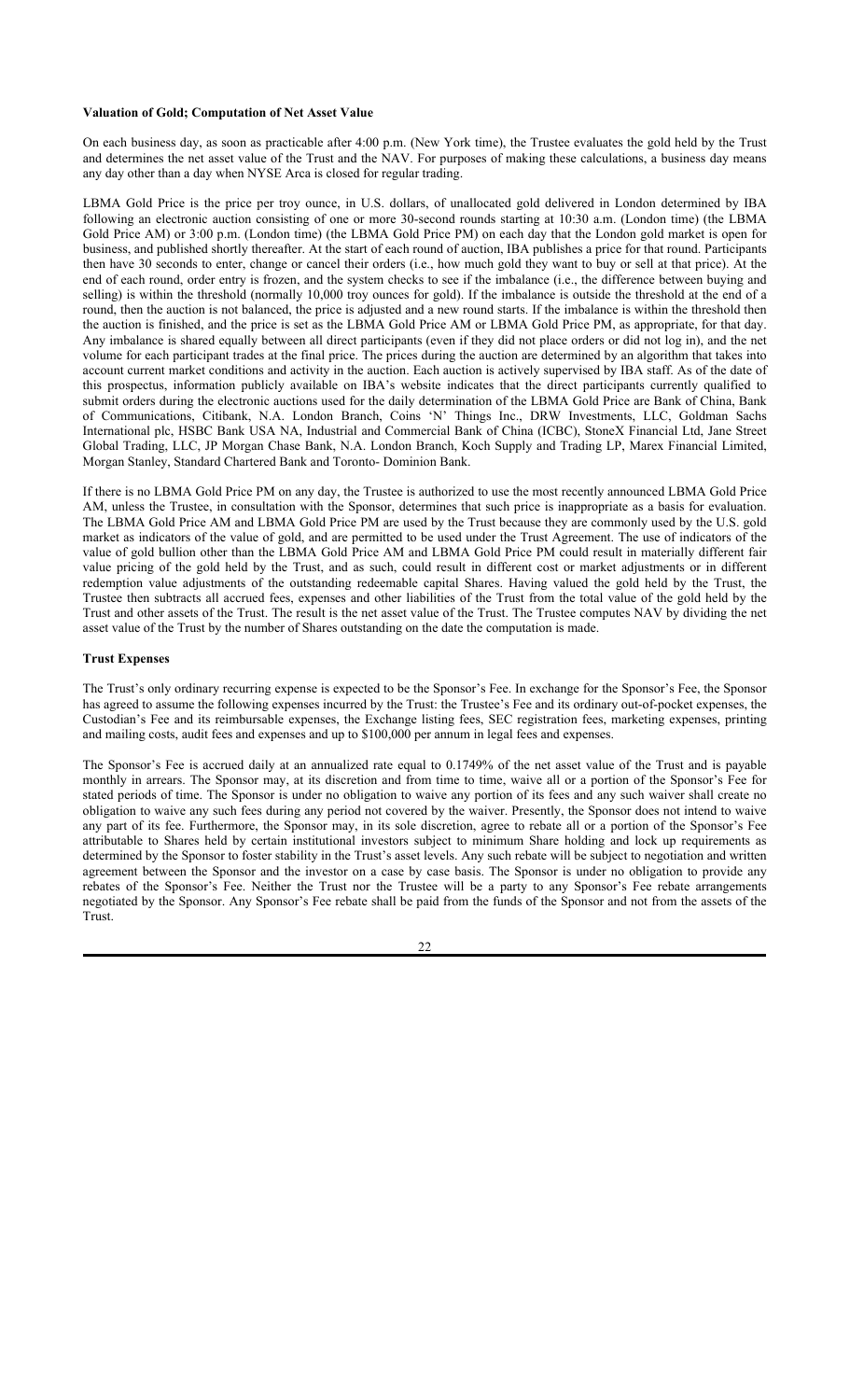The Sponsor's Fee will be paid through delivery of gold from the Trust Unallocated Account that has been de-allocated from the Trust Allocated Account for this purpose. The Trustee will, when directed by the Sponsor, and, in the absence of such direction, may, in its discretion, purchase gold in such quantity and at such times, as may be necessary to permit payment of the Trust expenses or liabilities not assumed by the Sponsor. The Trustee will endeavor to sell gold at such times and in the smallest amounts required to permit such payments as they become due, it being the intention to avoid or minimize the Trust's holdings of assets other than gold. Accordingly, the amount of gold to be sold will vary from time to time depending on the level of the Trust's expenses and the market price of gold. The Custodian may, but is not required to sell gold needed to cover Trust expenses provided that if the Trustee's instruction to sell gold is received by the Custodian by 2:00 p.m. (London time), the purchase price for the gold will be that day's LBMA Gold Price PM (or other applicable benchmark price), and if the Trustee's instruction to sell gold is received by the Custodian after 2:00 p.m. (London time), the purchase price will be the next LBMA Gold Price PM (or other applicable benchmark price) available after that day.

Cash held by the Trustee pending payment of the Trust's expenses will not bear any interest. Each sale of gold by the Trust will be a taxable event to Shareholders for federal income tax purposes. See "United States Federal Income Tax Consequences—Taxation of U.S. Shareholders."

### **Impact of Trust Expenses**

The Trust sells gold to raise the funds needed for the payment of the Sponsor's Fee and all other Trust expenses or liabilities not assumed by the Sponsor. The purchase price received as consideration for such sales is the Trust's sole source of funds to cover its liabilities. The Trust does not engage in any activity designed to derive a profit from changes in the price of gold. Gold not needed to redeem Baskets of Shares, or to cover the Sponsor's Fee and Trust expenses or liabilities not assumed by the Sponsor, will be held in physical form by the Custodian. As a result of the recurring deliveries or sales of gold necessary to pay the Sponsor's Fee and the Trust expenses or liabilities not assumed by the Sponsor, the fractional amount of gold represented by each Share will decrease over the life of the Trust. New deposits of gold, received in exchange for additional new Baskets issued by the Trust, do not reverse this trend.

#### **Hypothetical Expense Example**

The following table, prepared by the Sponsor, illustrates the anticipated impact of the deliveries and sales of gold discussed above on the fractional amount of gold represented by each outstanding Share for three years. It assumes that the only dispositions of gold will be those sales needed to pay the Sponsor's Fee and that the price of gold and the number of Shares remain constant during the three-year period covered. The table does not show the impact of any extraordinary expenses the Trust may incur. Any such extraordinary expenses, if and when incurred, will accelerate the decrease in the fractional amount of gold represented by each Share. In addition, the table does not show the effect of any waivers of the Sponsor's Fee that may be in effect from time to time.

|                                                 |     | Year       |   |            |     |            |  |  |
|-------------------------------------------------|-----|------------|---|------------|-----|------------|--|--|
|                                                 |     |            | 2 |            |     |            |  |  |
| Hypothetical gold price per ounce               | S.  | 1,000.00   | S | 1,000.00   | \$. | 1,000.00   |  |  |
| Sponsor's Fee                                   |     | 0.1749%    |   | 0.1749%    |     | 0.1749%    |  |  |
| Shares of Trust, beginning                      |     | 100,000    |   | 100,000    |     | 100,000    |  |  |
| Ounces of gold in Trust, beginning              |     | 997.177    |   | 995.433    |     | 993.693    |  |  |
| Beginning adjusted net asset value of the Trust | \$. | 997,177.00 | S | 995,433.28 | S   | 993,692.60 |  |  |
| Ounces of gold to be delivered to cover the     |     |            |   |            |     |            |  |  |
| Sponsor's Fee                                   |     | 1.744      |   | 1.741      |     | 1.738      |  |  |
| Ounces of gold in Trust, ending                 |     | 995.433    |   | 993.693    |     | 991.955    |  |  |
| Ending adjusted net asset value of the Trust    | S   | 995,433.28 | S | 993,692.60 | \$. | 991,954.97 |  |  |
| Ending NAV per share*                           | \$  | 9.95       |   | 9.93       |     | 9.92       |  |  |
|                                                 |     |            |   |            |     |            |  |  |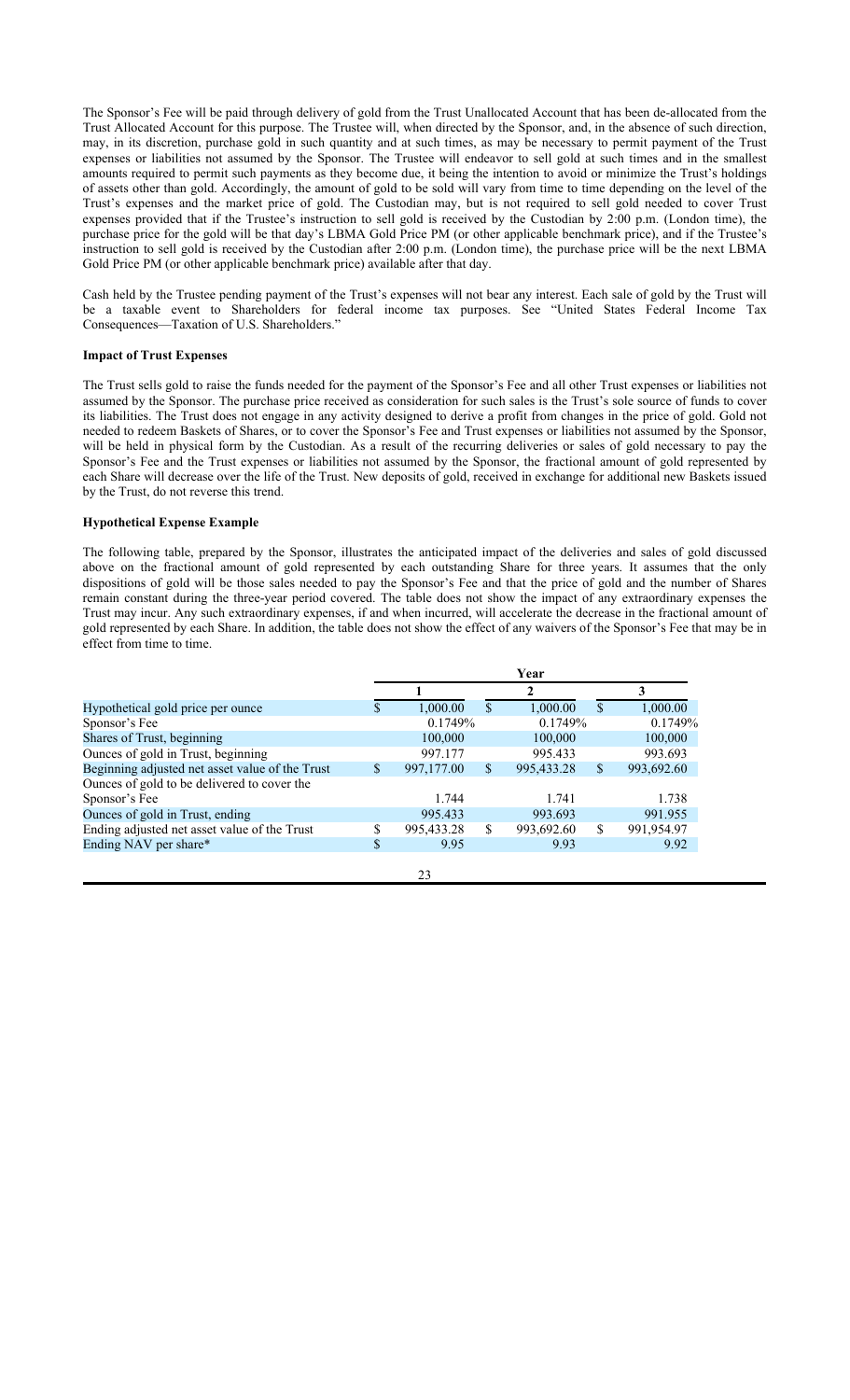## **DESCRIPTION OF THE SHARES AND THE TRUST AGREEMENT**

#### **General**

The Trust was formed in 2017 when an initial deposit of gold was made in exchange for the issuance of two Baskets. The purpose of the Trust is to own gold transferred to the Trust in exchange for Shares issued by the Trust. The Trust is governed by the Trust Agreement between the Sponsor and the Trustee. The Trust Agreement sets out the rights of depositors of gold and registered holders of Shares and the rights and obligations of the Sponsor and the Trustee. New York law governs the Trust Agreement, the Trust and the Shares. The following is a general description of the Shares and a summary of material provisions of the Trust Agreement. It is qualified by reference to the entire Trust Agreement, which is filed as an exhibit to the registration statement of which this prospectus is a part.

Each Share represents a fractional undivided beneficial interest in the net assets of the Trust. The assets of the Trust consist primarily of gold held by the Custodian on behalf of the Trust. However, the Trustee will, at the direction of the Sponsor, or, in the absence of such direction, may, in its discretion, sell the Trust's gold as necessary to cover the Sponsor's Fee and expenses and liabilities not assumed by the Sponsor. Such sales result in the Trust holding cash for brief periods of time. In addition, there may be other situations where the Trust may hold cash. For example, a claim may arise against the Custodian, an Authorized Participant, or any other third party, which is settled in cash. In those situations where the Trust unexpectedly receives cash or any other assets, the Trust Agreement provides that no deposits of gold will be accepted (i.e., there will be no issuance of new Shares) until after the record date for the distribution of such cash or other property has passed.

The Trustee is authorized under the Trust Agreement to create and issue an unlimited number of Shares. The Trustee will create Shares only in Baskets (a Basket equals a block of 50,000 Shares) and only upon the order of an Authorized Participant. Any creation and issuance of Shares above the amount registered on the registration statement of which this prospectus is a part will require the registration of such additional Shares. Baskets of Shares may be redeemed by the Trust in exchange for the amount of gold represented by the aggregate number of Shares redeemed. The Trust is not a registered investment company under the Investment Company Act and is not required to register under such act. The Trust is not a commodity pool for purposes of the Commodity Exchange Act.

## **Deposit of Gold; Issuance of Baskets**

The Trust creates and redeems Shares on a continuous basis but only in Baskets of 50,000 Shares. Upon the deposit of the corresponding amount of gold with the Custodian, and the payment of the Trustee's applicable fee and of any expenses, taxes or charges (such as stamp taxes or stock transfer taxes or fees), the Trustee will deliver the appropriate number of Baskets to the DTC account of the depositing Authorized Participant. Only Authorized Participants can deposit gold and receive Baskets of Shares in exchange. As of the date of this prospectus, Goldman Sachs & Co. LLC, J.P. Morgan Securities LLC, Merrill Lynch Professional Clearing Corp., Morgan Stanley & Co. LLC, Virtu Americas LLC and Virtu Financial BD LLC are the Authorized Participants. The Sponsor and the Trustee maintain a current list of Authorized Participants. Gold allocated by the Custodian to the Trust Allocated Account must meet the London Good Delivery Standards.

Before making a deposit, the Authorized Participant must deliver to the Trustee a written purchase order indicating the number of Baskets it intends to acquire. The Trustee will acknowledge the purchase order unless it or the Sponsor decides to refuse the purchase order as permitted by the Trust Agreement. The date the Trustee receives that order determines the Basket Amount the Authorized Participant needs to deposit. However, orders received by the Trustee after 3:59 p.m. (New York time) on a business day or on a business day when the LBMA Gold Price PM or other applicable benchmark price is not announced, will not be accepted.

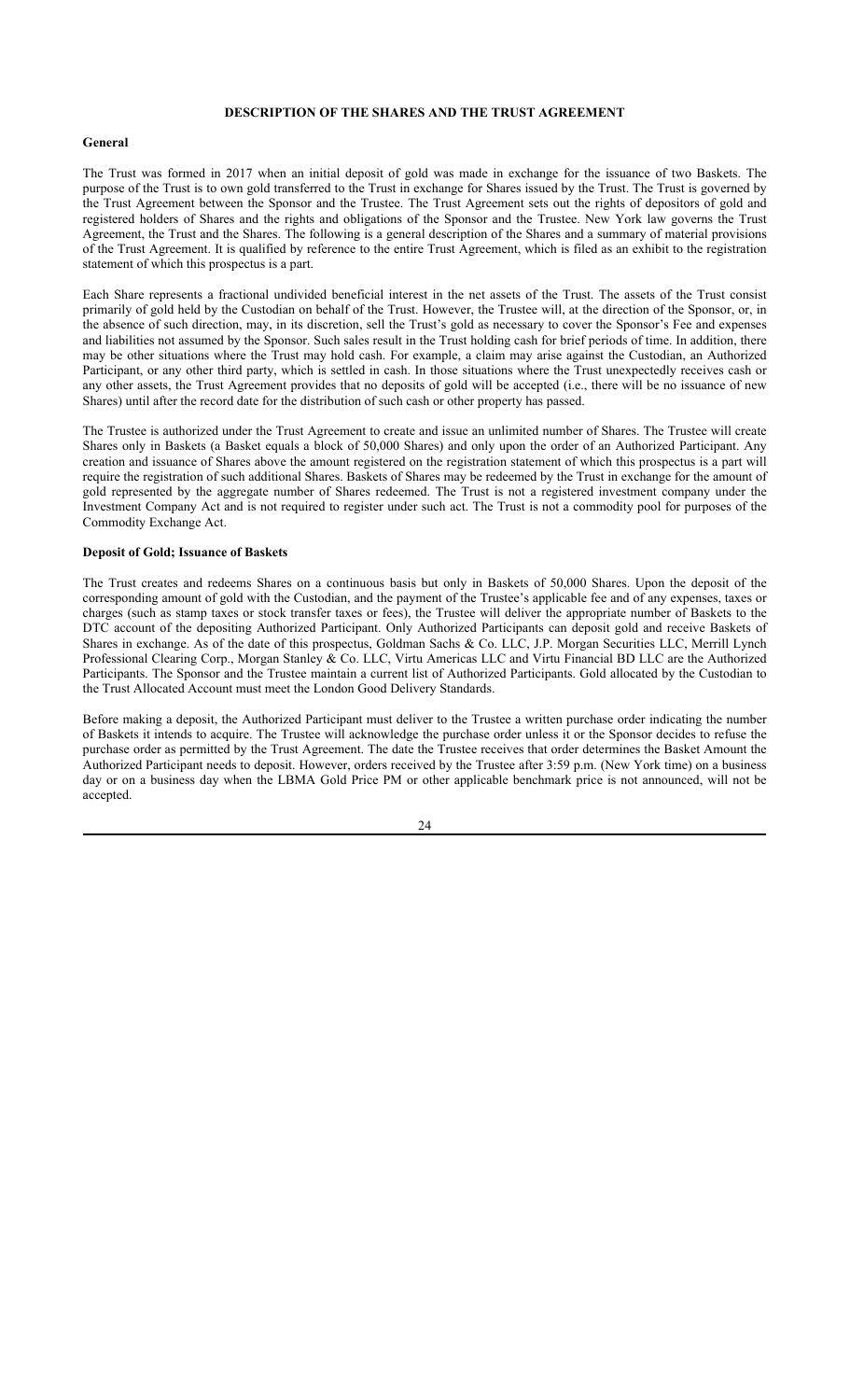If the Trustee accepts the purchase order, it transmits to the Authorized Participant, via facsimile or electronic mail message, no later than 5:30 p.m. (New York time) on the date such purchase order is received, or deemed received, a copy of the purchase order endorsed "Accepted" by the Trustee and indicating the Basket Amount that the Authorized Participant must deliver to the Custodian at the Trust Unallocated Account loco London in exchange for each Basket. Prior to the Trustee's acceptance as specified above, a purchase order only represents the Authorized Participant's unilateral offer to deposit gold in exchange for Baskets of Shares and has no binding effect upon the Trust, the Trustee, the Custodian or any other party.

The Basket Amount necessary for the creation of a Basket changes from day to day. On each day that the Exchange is open for regular trading, the Trustee adjusts the quantity of gold constituting the Basket Amount as appropriate to reflect sales of gold, any loss of gold that may occur, and accrued expenses. The computation is made by the Trustee as promptly as practicable after 4:00 p.m. (New York time). See "The Trust—Valuation of Gold; Computation of Net Asset Value" for a description of how the LBMA Gold Price PM is determined, and description of how the Trustee determines the NAV. The Trustee determines the Basket Amount for a given day by dividing the number of Fine Ounces of gold held by the Trust as of the opening of business on that business day, adjusted for the amount of gold constituting estimated accrued but unpaid fees and expenses of the Trust as of the opening of business on that business day, by the quotient of the number of Shares outstanding at the opening of business divided by 50,000. Fractions of a Fine Ounce of gold smaller than 0.001 Fine Ounce are disregarded for purposes of the computation of the Basket Amount. The Basket Amount so determined is communicated via electronic mail message to all Authorized Participants, and made available on the Sponsor's website for the Shares. The Exchange also publishes the Basket Amount determined by the Trustee as indicated above.

Because the Sponsor has assumed what are expected to be most of the Trust's expenses, and the Sponsor's Fee accrues daily at the same rate (i.e., 1/365th of the net asset value of the Trust multiplied by 0.1749%), in the absence of any extraordinary expenses or liabilities, the amount of gold by which the Basket Amount decreases each day is predictable. Authorized Participants may use that indicative Basket Amount as guidance regarding the amount of gold that they may expect to have to deposit with the Custodian in respect of purchase orders placed by them on such next business day and accepted by the Trustee. The Authorized Participant Agreement provides, however, that once a purchase order has been accepted by the Trustee, the Authorized Participant will be required to deposit with the Custodian the Basket Amount determined by the Trustee on the effective date of the purchase order.

No Shares are issued unless and until the Custodian has informed the Trustee that it has allocated to the Trust Allocated Account (other than up to 430 Fine Ounces, which may be held in the Trust Unallocated Account) the corresponding amount of gold.

### **Redemption of Baskets**

Authorized Participants, acting on authority of the registered holder of Shares or on their own account, may surrender Baskets of Shares in exchange for the corresponding Basket Amount announced by the Trustee. Upon the surrender of such Shares and the payment of the Trustee's applicable fee and of any expenses, taxes or charges (such as stamp taxes or stock transfer taxes or fees), the Trustee will deliver to the order of the redeeming Authorized Participant the amount of gold corresponding to the redeemed Baskets. Shares can only be surrendered for redemption in Baskets of 50,000 Shares each.

Before surrendering Baskets of Shares for redemption, an Authorized Participant must deliver to the Trustee a written request indicating the number of Baskets it intends to redeem or on a business day when the LBMA Gold Price PM or other applicable benchmark price is not announced. The date the Trustee receives that order determines the Basket Amount to be received in exchange. However, orders received by the Trustee after 3:59 p.m. (New York time) on a business day or on a business day when the LBMA Gold Price PM or other applicable benchmark price is not announced, will not be accepted.

The redemption distribution from the Trust will consist of a credit to the redeeming Authorized Participant's unallocated account representing the amount of the gold held by the Trust evidenced by the Shares being redeemed as of the date of the redemption order. Fractions of a Fine Ounce included in the redemption distribution smaller than 0.001 of a Fine Ounce are disregarded. The redemption distribution will not be delivered unless and until all of the Shares to be redeemed have been received by the Trustee.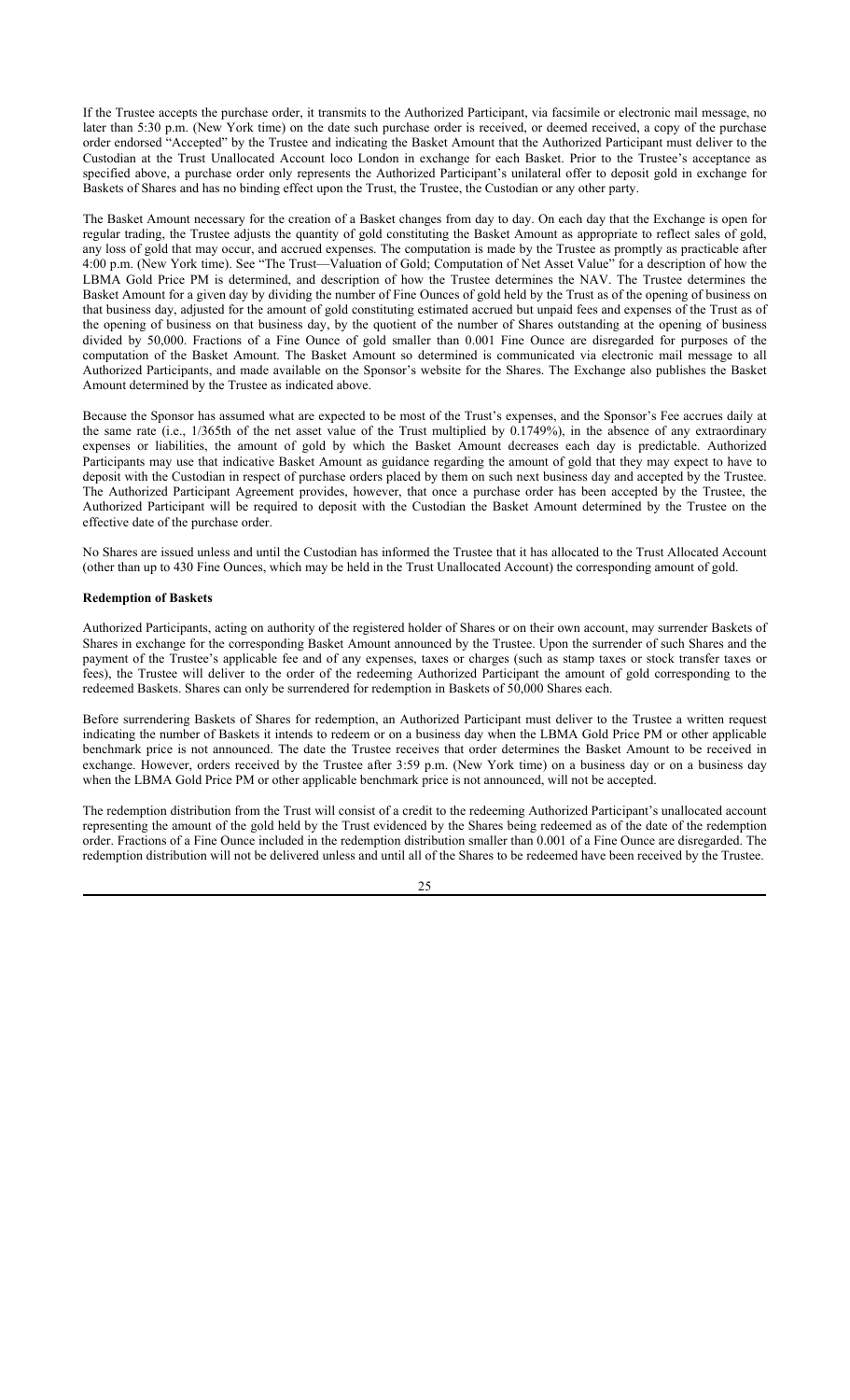In connection with any issuance or redemption of Shares, the Authorized Participant shall be responsible for paying or reimbursing to the Custodian and the Trustee the amount of any applicable tax, fees or other governmental charge that may be due in connection with the transfer of gold and the issuance and delivery of Shares, and any expense associated with the delivery of gold other than by credit to an Authorized Participant's unallocated account with the Custodian.

Redemptions may be suspended, or the date for delivery of gold may be postponed, only (i) during any period in which regular trading on the Exchange is suspended or restricted or the Exchange is closed (other than scheduled holiday or weekend closings), or (ii) during an emergency as a result of which delivery, disposal or evaluation of gold is not reasonably practicable. Neither the Trustee nor the Sponsor will be liable to any person by reason of any such suspension or postponement.

### **Certificates Evidencing the Shares**

The Shares are evidenced by certificates executed and delivered by the Trustee on behalf of the Trust. DTC has accepted the Shares for settlement through its book-entry settlement system. So long as the Shares are eligible for DTC settlement, there will be only one or more global certificates evidencing Shares that will be registered in the name of a nominee of DTC. Investors will be able to own Shares only in the form of book-entry security entitlements with DTC or direct or indirect participants in DTC. No investor will be entitled to receive a separate certificate evidencing Shares. Because Shares can only be held in the form of book-entries through DTC and its participants, investors must rely on DTC, a DTC participant and any other financial intermediary through which they hold Shares to receive the benefits and exercise the rights described in this section. Investors should consult with their broker or financial institution to find out about the procedures and requirements for securities held in DTC book-entry form.

### **Cash and Other Distributions**

If the Sponsor and Trustee determine that there is more cash being held in the Trust than is needed to pay the Trust's expenses for the next month, the Trustee will distribute the extra cash to DTC for further distribution to the Shareholders.

If the Trust receives any property other than gold or cash, the Trustee will distribute that property in proportion to the number of Shares owned by any means the Sponsor thinks is lawful, equitable and feasible. If the Sponsor is of the opinion that the distribution cannot be made in that way, the Trustee will adopt a method the Sponsor deems lawful, equitable and feasible for the purpose of effecting the distribution, including the public or private sale of the property, or any part thereof, and the net proceeds shall be distributed in the same manner as a distribution of cash. Such distributions shall be made after deduction or upon payment of the expenses of the Trustee.

Registered holders of Shares are entitled to receive these distributions in proportion to the number of Shares owned. Before making a distribution, the Trustee may deduct any applicable withholding taxes and governmental charges and any expenses of the Trustee that have not been paid. The Trustee distributes only whole dollars and cents and shall round fractional cents down to the nearest whole cent. Shareholders of record on the record date fixed by the Trustee for a distribution will be entitled to receive their pro rata portion of any distribution.

If the Trust is terminated and liquidated, the Trustee will distribute to the Shareholders in exchange for their Shares their pro rata share of any amounts remaining after the satisfaction of all outstanding liabilities of the Trust and the establishment of such reserves for applicable taxes, other governmental charges and contingent or future liabilities as the Trustee shall determine. See "Description of the Shares and the Trust Agreement—Amendment and Termination."

## **Voting Rights**

The Shares do not represent a traditional investment and you should not view them as similar to "shares" of a corporation operating a business enterprise with management and a board of directors. As a Shareholder, you will not have the statutory rights normally associated with the ownership of shares of a corporation, including, for example, the right to bring "oppression" or "derivative" actions. All Shares are of the same class with equal rights and privileges. Each Share is transferable, is fully paid and non-assessable and entitles the holder to vote on the limited matters upon which Shareholders may vote under the Trust Agreement. The Shares do not entitle their holders to any conversion or pre-emptive rights or any redemption rights or rights to distributions. However, registered holders of at least 25% of the Shares have the right to require the Trustee to cure any material breach by it of the Trust Agreement, and registered holders of at least 75% of the Shares have the right to require the Trustee to terminate the Trust Agreement as described below. In addition, certain amendments to the Trust Agreement require advance notice to the Shareholders before the effectiveness of such amendments, but no Shareholder vote or approval is required for any amendment to the Trust Agreement.

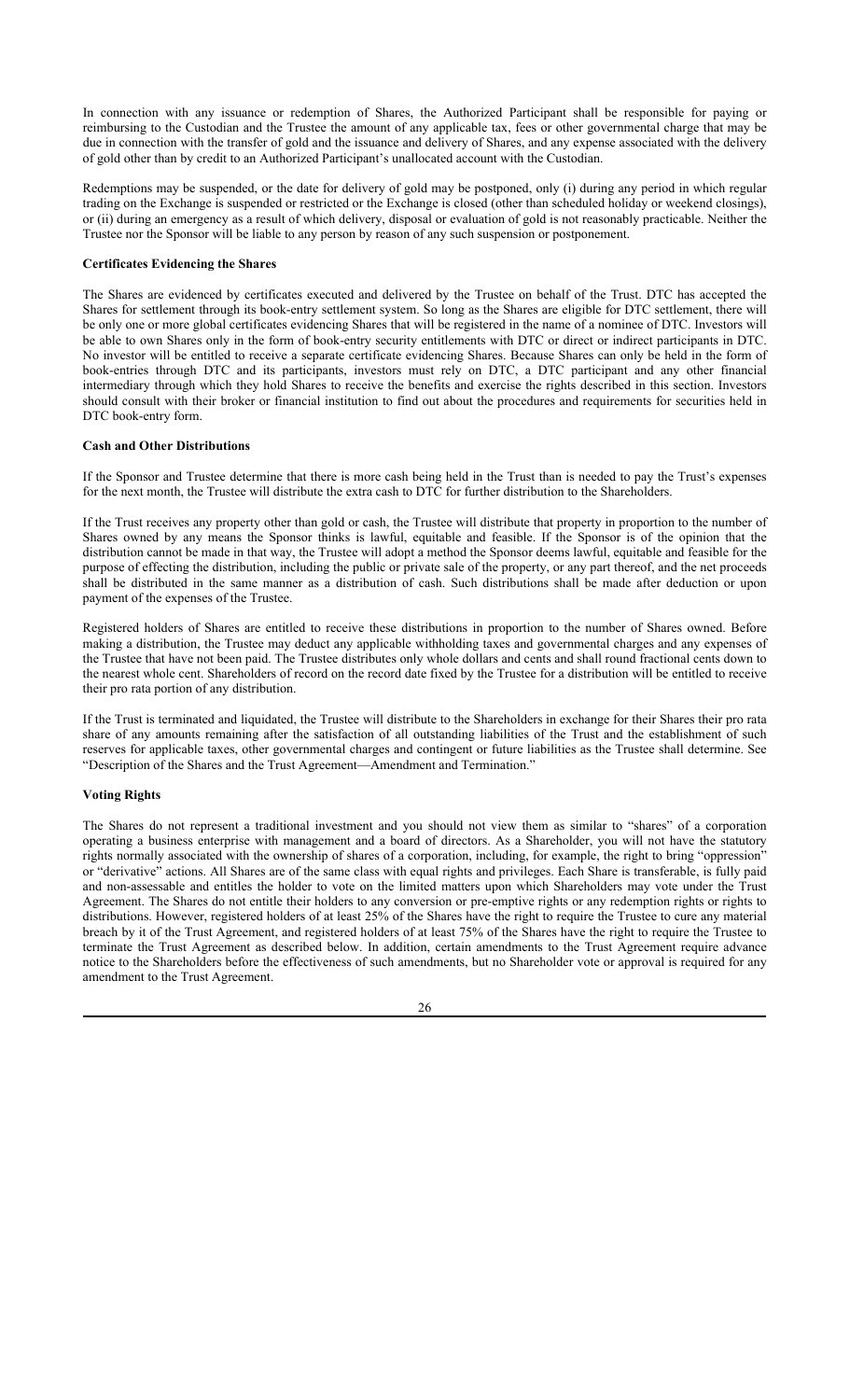#### **Fees and Expenses of the Trustee**

Each deposit of gold for the creation of Baskets of Shares and each surrender of Baskets of Shares for the purpose of withdrawing Trust property (including if the Trust Agreement terminates) must be accompanied by a payment to the Trustee of a fee of \$500 (or such other fee as the Trustee, with the prior written consent of the Sponsor, may from time to time announce).

The Trustee is entitled to reimburse itself from the assets of the Trust for all expenses and disbursements incurred by it for extraordinary services it may provide to the Trust or in connection with any discretionary action the Trustee may take to protect the Trust or the interests of the holders.

#### **Trust Expenses and Gold Sales**

In addition to the fee payable to the Sponsor (See "The Sponsor—The Sponsor's Fee"), the following expenses are paid out of the assets of the Trust:

- any expenses or liabilities of the Trust and the Trustee that are not assumed by the Sponsor;
- any taxes and other governmental charges that may fall on the Trust or its property;
- expenses and costs of any action taken by the Trustee or the Sponsor to protect the Trust and the rights and interests of holders of Shares; and
- any indemnification of the Trustee or the Sponsor as described below.

The Trustee may sell the Trust's gold from time to time as necessary to permit payment of the fees and expenses that the Trust is required to pay. See "The Trust—Trust Expenses."

The Trustee and the Sponsor shall not be responsible for any depreciation or loss incurred by reason of sales of gold made in compliance with the Trust Agreement, including upon termination of the Trust Agreement.

#### **Payment of Taxes**

The Trustee may deduct the amount of any taxes owed from any distributions it makes. It may also sell trust assets, by public or private sale, to pay any taxes owed. Authorized Participants are responsible for any transfer tax, sales or use tax, recording tax, value added tax or similar tax or other governmental charge applicable to the creation or redemption of Baskets regardless of whether such tax or charge is imposed directly on the Authorized Participant. By placing a purchase order or redemption order, the Authorized Participant agrees to indemnify the Sponsor, the Trustee and the Trust if any of them is required by law to pay any such tax or charge, together with any applicable penalties, additions to tax and interest thereon.

#### **Evaluation of Gold and the Trust Assets**

See "The Trust—Valuation of Gold; Computation of Net Asset Value."

#### **Amendment and Termination**

The Sponsor and the Trustee may agree to amend the Trust Agreement without the consent of Shareholders. If an amendment imposes or increases fees or charges, except for taxes and other governmental charges, registration fees or other such expenses, or prejudices a substantial right of holders of Shares, it will not become effective for outstanding Shares until 30 days after the Trustee notifies DTC of the amendment. *At the time an amendment becomes effective, by continuing to hold Shares, registered and beneficial owners of Shares are deemed to agree to the amendment and to be bound by the Trust Agreement as amended.*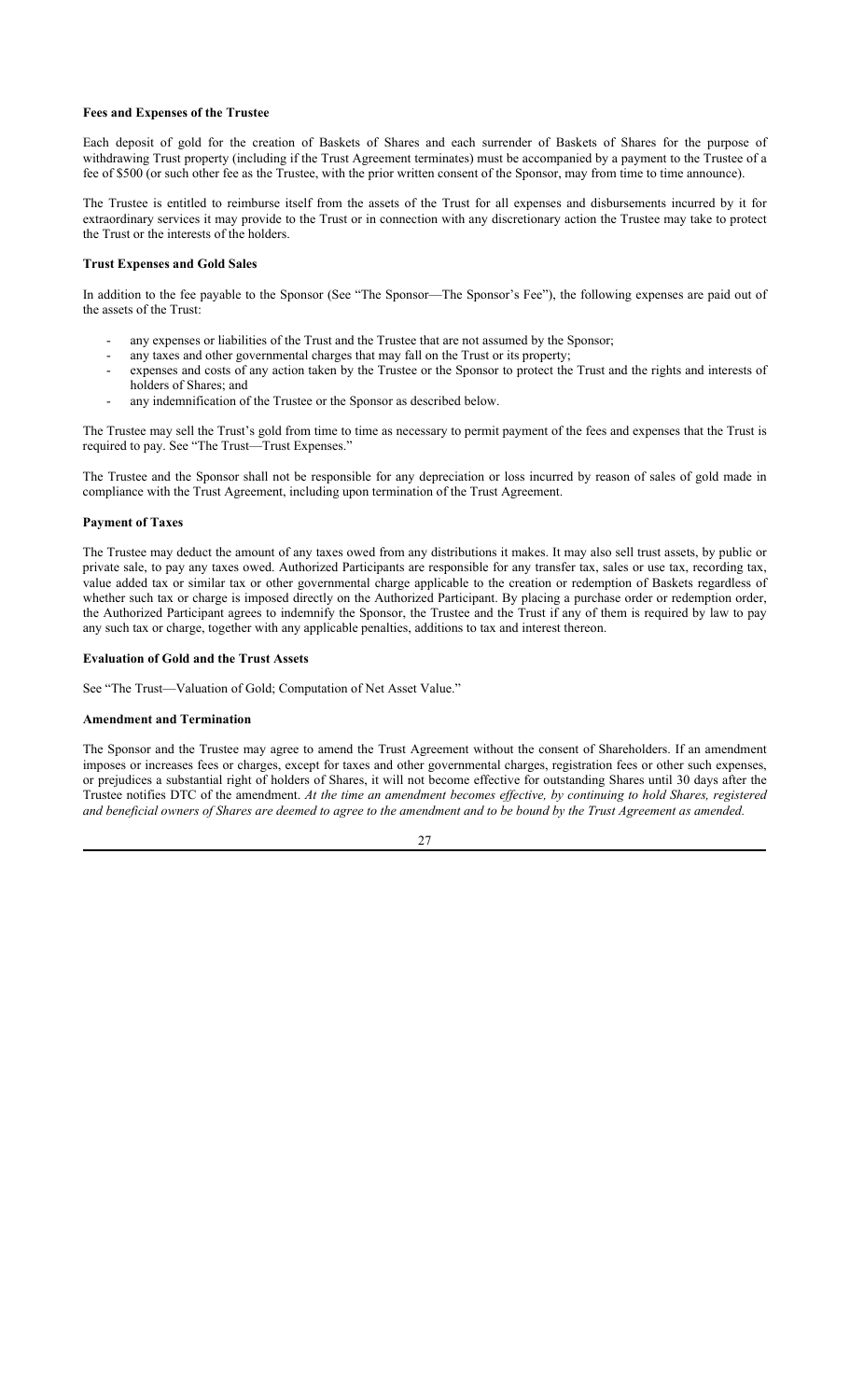The Trustee will terminate the Trust Agreement if:

- the Trustee is notified that the Shares are delisted from the Exchange and are not approved for listing on another national securities exchange within five business days of their delisting;
- Shareholders acting in respect of at least 75% of the outstanding Shares notify the Trustee that they elect to terminate the Trust;
- 60 days have elapsed since the Trustee notified the Sponsor of the Trustee's election to resign or since the Sponsor removed the Trustee, and a successor trustee has not been appointed and accepted its appointment;
- any sole Custodian then acting resigns or is removed and no successor custodian has been employed within 60 days of such resignation or removal;
- the SEC determines that the Trust is an investment company under the Investment Company Act and the Trustee has actual knowledge of that determination;
- the CFTC determines that (i) the Trust is a commodity pool under the Commodity Exchange Act; and/or (ii) the Shares constitute "commodity interests", as defined by the CFTC or in CFTC Regulation 1.3(yy) and the Trustee has actual knowledge of that determination;
- the aggregate market capitalization of the Trust, based on the closing price for the Shares, is less than \$50 million (as adjusted for inflation by reference to the U.S. Consumer Price Index) at any time more than 18 months after the Trust's formation, and the Trust receives, within 6 months after the last trading date on which such capitalization was less than \$50 million, notice from the Sponsor of its decision to terminate the Trust;
- the Trust fails to qualify for treatment, or ceases to be treated, as a grantor trust under the Code, or under any comparable provision of any other jurisdiction where such treatment is sought, and the Trustee receives notice that the Sponsor has determined that the termination of the Trust is advisable; or
- 60 days have elapsed since DTC ceases to act as depository with respect to the Shares and the Sponsor has not identified another depository which is willing to act in such capacity.

If the Sponsor resigns without appointing a successor sponsor, is dissolved or ceases to exist as a legal entity for any reason, or is deemed to have resigned because (1) it fails to undertake or perform, or becomes incapable of undertaking or performing, any of the duties required by the Trust Agreement, and such failure or incapacity is not cured, or (2) the Sponsor is adjudged bankrupt or insolvent, or a receiver of the Sponsor or of its property is appointed, or a trustee or liquidator or any public officer takes charge or control of the Sponsor or of its property or affairs for the purpose of rehabilitation, conservation or liquidation, the Sponsor shall be deemed to have resigned, in which case the Trustee may, among other actions, terminate and liquidate the Trust.

The Trustee will notify DTC at least 30 days before the date for termination of the Trust Agreement. After termination, the Trustee and its agents will do the following under the Trust Agreement but nothing else: (i) collect distributions pertaining to Trust property; (ii) pay the Trust's expenses and sell gold as necessary to meet those expenses; and (iii) deliver Trust property to Authorized Participants upon surrender of Shares. 60 days or more after termination, the Trustee will sell any remaining Trust property. After that, the Trustee will hold the money it received on the sale, as well as any other cash it is holding under the Trust Agreement, for the pro rata benefit of the registered holders that have not surrendered their Shares and will deliver to such registered holders against the surrender of their Shares their pro rata portion thereof. It will not invest the money and has no liability for interest. The Trustee will deduct from any delivery to Authorized Participants or registered holders of Shares any applicable fees, Trust expenses and taxes and governmental charges.

#### **The Sponsor**

This section summarizes some of the important provisions of the Trust Agreement which apply to the Sponsor. For a general description of the Sponsor's role concerning the Trust, see "The Sponsor-The Sponsor's Role."

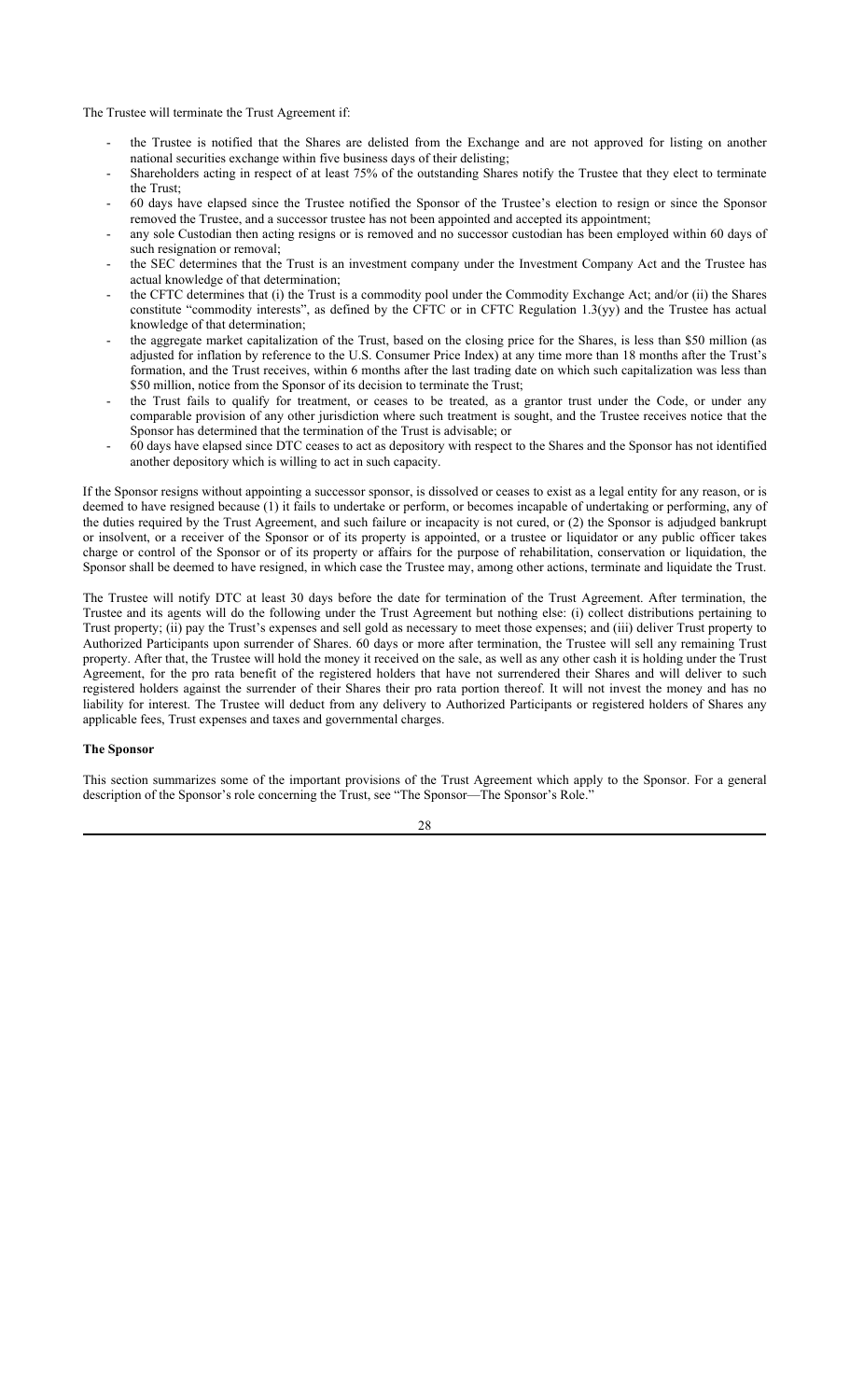#### *Liability of the Sponsor and Indemnification*

The Sponsor is required to perform its obligations under the Trust Agreement without gross negligence, willful misconduct or bad faith. Otherwise the Sponsor has no obligation, and will not be liable, to any Shareholder, Authorized Participant or other person under the Trust Agreement. Additionally, the Sponsor will not have any liability to any Shareholder, Authorized Participant or other person if it is prevented or delayed by law or circumstances beyond its control from performing its obligations under the Trust Agreement, or for any act or omission it made in reliance upon information or advice from legal counsel, accountants, any Authorized Participant, Shareholder or other person believed by it in good faith to be competent to give such information or advice. The Sponsor has no obligation to prosecute any action, suit or proceeding in respect of any Trust property or in respect of the Shares on behalf of a Shareholder, Authorized Participant or other person, or to comply with any direction or instruction from a Shareholder or Authorized Participant regarding Shares, unless specifically required to do so by the Trust Agreement.

The Sponsor and its members, managers, directors, officers, employees, agents and affiliates (as such term is defined under the Securities Act) and subsidiaries shall be indemnified from the Trust and held harmless against any loss, liability, or expense (including reasonable fees and expenses of legal counsel) arising out of or in connection with the performance of its obligations under the Trust Agreement and under each other agreement entered into by the Sponsor in furtherance of the administration of the Trust (including Authorized Participant agreements to which the Sponsor is a party, including the Sponsor's indemnification obligations thereunder) or any actions taken in accordance with the provisions of the Trust Agreement to the extent such loss, liability or expense was incurred without (1) gross negligence, bad faith, willful misconduct or willful malfeasance on the part of such indemnified party in connection with the performance of its obligations under the Trust Agreement or any such other agreement or any actions taken in accordance with the provisions of the Trust Agreement or any such other agreement, or (2) reckless disregard on the part of such indemnified party of its obligations and duties under the Trust Agreement or any such other agreement. Such indemnity shall include payment from the Trust of the reasonable costs and expenses incurred by such indemnified party in investigating or defending itself against any claim or liability in its capacity as Sponsor. Any amounts payable to an indemnified party may be payable in advance or shall be secured by a lien on the Trust's assets. The Sponsor may, in its discretion, undertake any action which it may deem necessary or desirable in respect of the Trust Agreement and the interests of the Shareholders and, in such event, the reasonable legal expenses and costs of any such actions shall be expenses and costs of the Trust and the Sponsor shall be entitled to be reimbursed therefor by the Trust.

#### *Successor Sponsors*

If the Sponsor fails to undertake or perform, or becomes incapable of undertaking or performing, any of its duties and such failure or incapacity is not cured within 30 days following receipt of notice from the Trustee of such failure or incapacity, or if the Sponsor is adjudged bankrupt or insolvent, or a receiver of the Sponsor or of its property is appointed, or a trustee or liquidator or any public officer takes charge or control of the Sponsor or of its property or affairs for the purpose of rehabilitation, conservation or liquidation, then, in any such case, the Trustee may (1) appoint a successor sponsor, (2) agree to act as the sponsor, or (3) terminate and liquidate the Trust and distribute its remaining assets. The Trustee has no obligation to appoint a successor sponsor or to assume the duties of the Sponsor and will have no liability to any person because the Trust is or is not terminated as described in the preceding sentence.

### **The Trustee**

This section summarizes some of the important provisions of the Trust Agreement which apply to the Trustee. For a general description of the Trustee's role concerning the Trust, see "The Trustee—The Trustee's Role."

### *Qualifications of the Trustee*

The Trustee and any successor trustee must be (1) a bank, trust company, corporation or national banking association organized and doing business under the laws of the United States or any of its states, and authorized under such laws to exercise corporate trust powers, (2) a participant in DTC or such other securities depository as shall then be acting with respect to Shares, and (3) unless counsel to the Sponsor, the appointment of which is acceptable to the Trustee, determines that such requirement is not necessary for the exception under Section 408(m)(3)(B) of the Code, to apply, a banking institution as defined in Code Section 408(n). The Trustee and any successor trustee must have, at all times, an aggregate capital, surplus, and undivided profits of at least \$150 million.

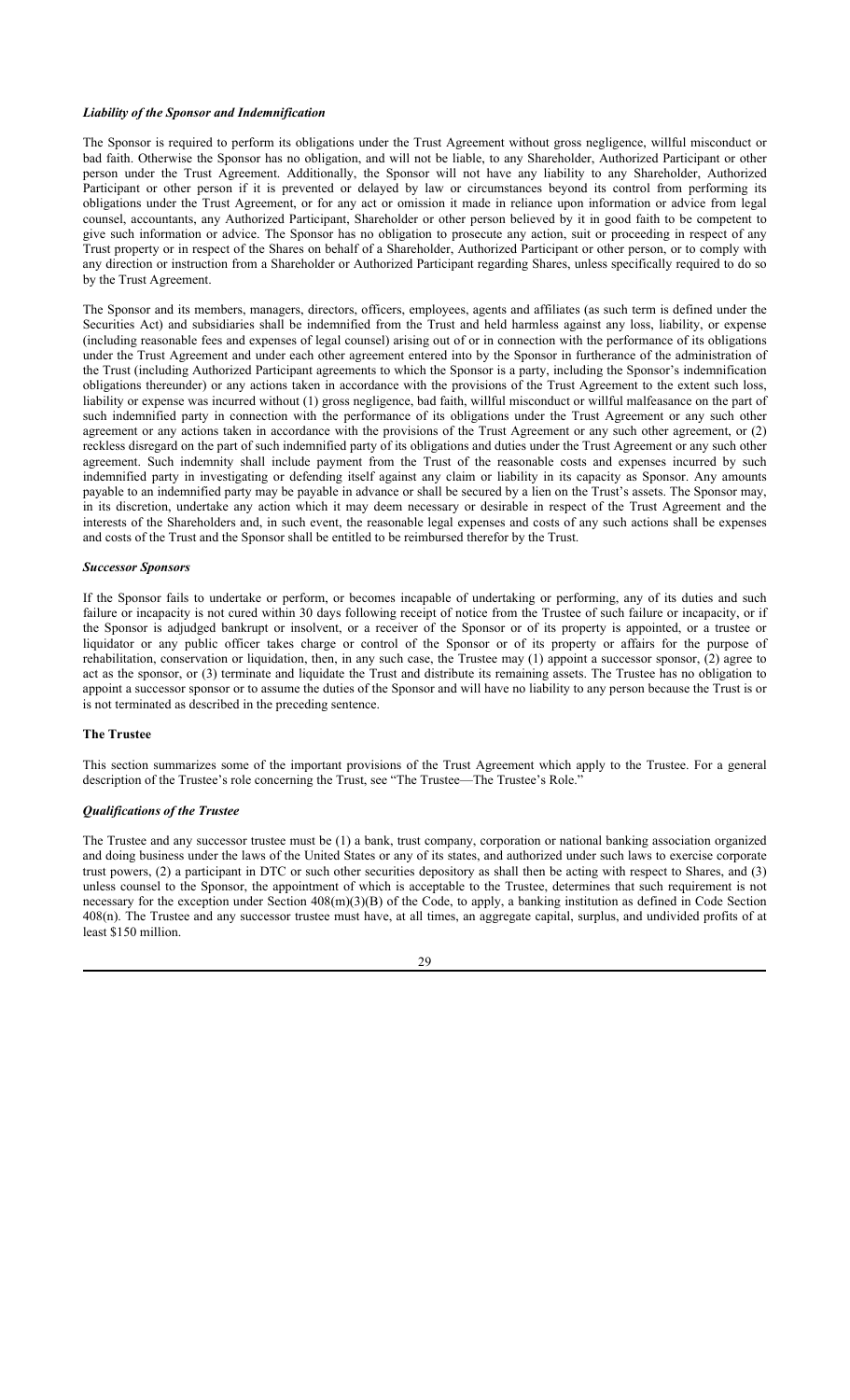#### *General Duty of Care of Trustee*

The Trustee is a fiduciary under the Trust Agreement; provided, however, that the fiduciary duties and responsibilities and liabilities of the Trustee are limited by, and are only those specifically set forth in, the Trust Agreement. For limitations of the fiduciary duties of the Trustee, see the limitations on liability set forth in "Description of the Shares and the Trust Agreement—The Trustee."

#### *Limitation on Trustee's Liability*

The Trustee is required to perform its obligations under the Trust Agreement without gross negligence, willful misconduct or bad faith. Otherwise the Trustee has no obligations, and will not be liable to any Shareholder, Authorized Participant or other person, under the Trust Agreement. The Trustee will not have any liability to any Shareholder or Authorized Participant if it is prevented or delayed by law or circumstances beyond its control from performing its obligations under the Trust Agreement, or for any act or omission it made in reliance upon information or advice from legal counsel, accountants, any Authorized Participant, any Shareholder or any other person believed by it in good faith to be competent to give such information or advice. The Trustee has no obligation to comply with any direction or instruction from any Shareholder or Authorized Participant regarding Shares, unless specifically required to do so by the Trust Agreement. In no event will the Trustee be liable for acting in accordance with or conclusively relying upon any instruction, notice, demand, certificate or document (1) from the Sponsor or a Custodian or any entity acting on behalf of either which the Trustee believes is given pursuant to or is authorized by the Trust Agreement or a Custody Agreement, respectively; or (2) from or on behalf of any Authorized Participant which the Trustee believes is given pursuant to or is authorized by an Authorized Participant Agreement (provided that the Trustee has complied with any verification procedures specified in the Authorized Participant Agreement). The Trustee will not be liable for any indirect, consequential, punitive or special damages, regardless of the form of action and whether or not any such damages were foreseeable or contemplated, or for an amount in excess of the value of the Trust's assets.

### *Trustee's Liability for Custodial Services and Agents*

The Trustee will not be answerable for the default of the Custodian or any other custodian of the Trust's gold employed at the direction of the Sponsor or selected by the Trustee with reasonable care. The Trustee does not monitor the performance of the Custodian or any sub-custodian other than to review the reports provided by the Custodian pursuant to the Custody Agreements. The Trustee may also employ custodians for Trust assets other than gold, agents, attorneys, accountants, auditors and other professionals and shall not be answerable for the default or misconduct of any of them if they were selected with reasonable care. The fees and expenses charged by custodians for the custody of gold and related services, agents, attorneys, accountants, auditors or other professionals, and expenses reimbursable to any custodian under a custody agreement authorized by the Trust Agreement, exclusive of fees for services to be performed by the Trustee, will be expenses of the Sponsor or the Trust. Fees paid for the custody of assets other than gold will be an expense of the Trustee.

#### *Taxes*

The Trustee will not be personally liable for any taxes or other governmental charges imposed upon the gold or its custody, moneys or other Trust assets, or on the income therefrom or the sale or proceeds of the sale thereof, or upon it as Trustee (except that it shall be personally liable for any income or other taxes on the amounts it receives from the Sponsor for its fee for acting as Trustee and for reimbursement for out of pocket expenses) or upon or in respect of the Trust or the Shares which it may be required to pay under any present or future law of the United States of America or of any other taxing authority having jurisdiction in the premises. For all such taxes and charges and for any expenses, including reasonable counsel's fees, which the Trustee may sustain or incur with respect to such taxes or charges, the Trustee will be reimbursed and indemnified out of the Trust's assets and the payment of such amounts shall be secured by a lien on the Trust's assets.

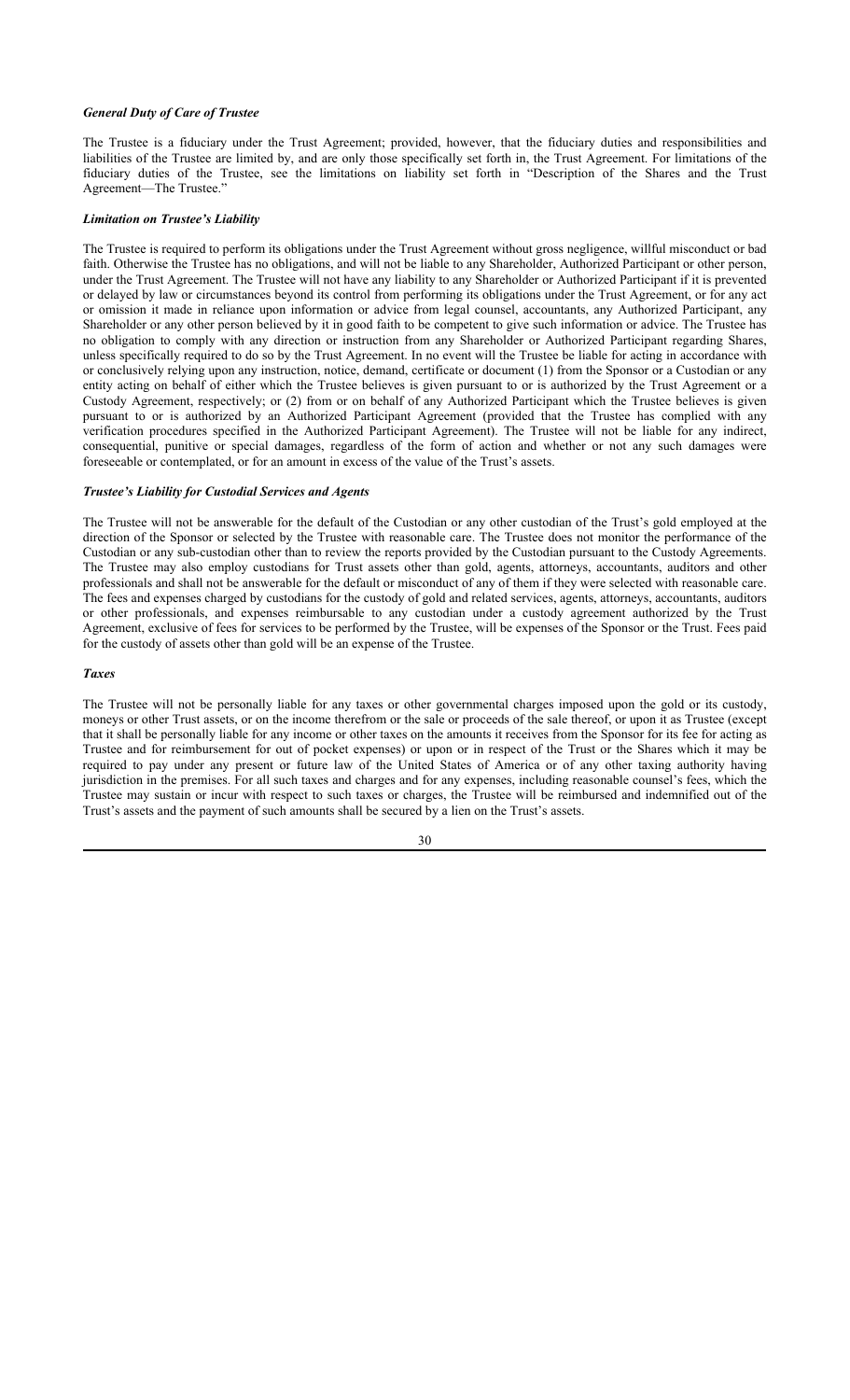### *Indemnification of the Trustee*

The Trustee and its directors, officers, employees, shareholders, agents and affiliates (as such term is defined under the Securities Act) shall be indemnified from the Trust and held harmless against any loss, liability or expense (including the reasonable fees and expenses of counsel) arising out of or in connection with the performance of its obligations under the Trust Agreement and under each other agreement entered into by the Trustee in furtherance of the administration of the Trust (including the Custody Agreements and any Authorized Participant Agreement, including the Trustee's indemnification obligations thereunder) or otherwise by reason of the Trustee's acceptance or administration of the Trust, to the extent such loss, liability or expense was incurred without (i) gross negligence, bad faith, willful misconduct or willful malfeasance on the part of such indemnified party in connection with the performance of its obligations under the Trust Agreement or any such other agreement or any actions taken in accordance with the provisions of the Trust Agreement or any such other agreement or (ii) reckless disregard on the part of such indemnified party of its obligations and duties under the Trust Agreement or any such other agreement. Such indemnity shall include payment from the Trust of the costs and expenses incurred by such indemnified party in investigating or defending itself against any claim or liability. Any amounts payable to an indemnified party may be payable in advance or shall be secured by a lien on the Trust's assets.

## *Indemnity for Actions Taken to Protect the Trust*

The Trustee is under no obligation to appear in, prosecute or defend any action that in its opinion may involve it in expense or liability, unless it is furnished with reasonable security and indemnity against the expense or liability. Subject to the preceding conditions, the Trustee may, in its sole discretion, undertake such action as it may deem necessary or desirable to protect the Trust and the rights and interests of all Shareholders pursuant to the terms of the Trust Agreement. The expenses, costs and disbursements incurred by the Trustee in connection with taking any action under the preceding sentence (including the reasonable fees and disbursements of legal counsel) shall be expenses of the Trust, and shall be deductible from, and constitute a lien on, the assets of the Trust.

#### *Protection for Amounts Due to Trustee*

If any fees or costs owed to the Trustee under the Trust Agreement are not paid when due by the Sponsor, the Trustee may charge those amounts to the Trust, in any amount not exceeding the amount that could be charged to the Trust in respect of the Sponsor's Fee (without regard to whether the Sponsor may not be entitled to such fee due to its default, waiver or other reason), and any subsequent amount paid to the Sponsor as its fee shall be net of the amounts withheld. The Trustee's right of reimbursement shall be secured by a lien on amounts chargeable to the Trust for the Sponsor's Fee, without giving effect to any fee waiver, which shall have priority over the interest of the Sponsor, the Shareholders and any other person.

### *Holding of Trust Property Other Than Gold*

The Trustee will hold and record the ownership of the Trust's assets in a manner so that it will be owned by the Trust and the Trustee as trustee thereof for the benefit of the Shareholders for the purposes of, and subject to and limited by the terms and conditions set forth in, the Trust Agreement. Other than issuance of the Shares, the Trust shall not issue or sell any certificates or other obligations or, except as provided in the Trust Agreement, otherwise incur, assume or guarantee any indebtedness for money borrowed.

All moneys held by the Trustee shall be held by it, without interest thereon or investment thereof, as a deposit for the account of the Trust. Such monies held shall be deemed segregated by maintaining such monies in an account or accounts for the exclusive benefit of the Trust. The Trustee may also employ custodians for Trust assets other than gold, agents, attorneys, accountants, auditors and other professionals and shall not be answerable for the default or misconduct of any of them if they were selected with reasonable care. Any Trust assets other than gold or cash will be held by the Trustee either directly or through the commercial book-entry system operated by the Federal Reserve Banks ("Book Entry System"), DTC, or through any other clearing agency or similar system ("Clearing Agency"), if available. The Trustee will have no responsibility or liability for the actions or omissions of the Book Entry System, DTC or any Clearing Agency. The Trustee shall not be liable for ascertaining or acting upon any calls, conversions, exchange offers, tenders, interest rate changes, or similar matters relating to securities held at DTC.

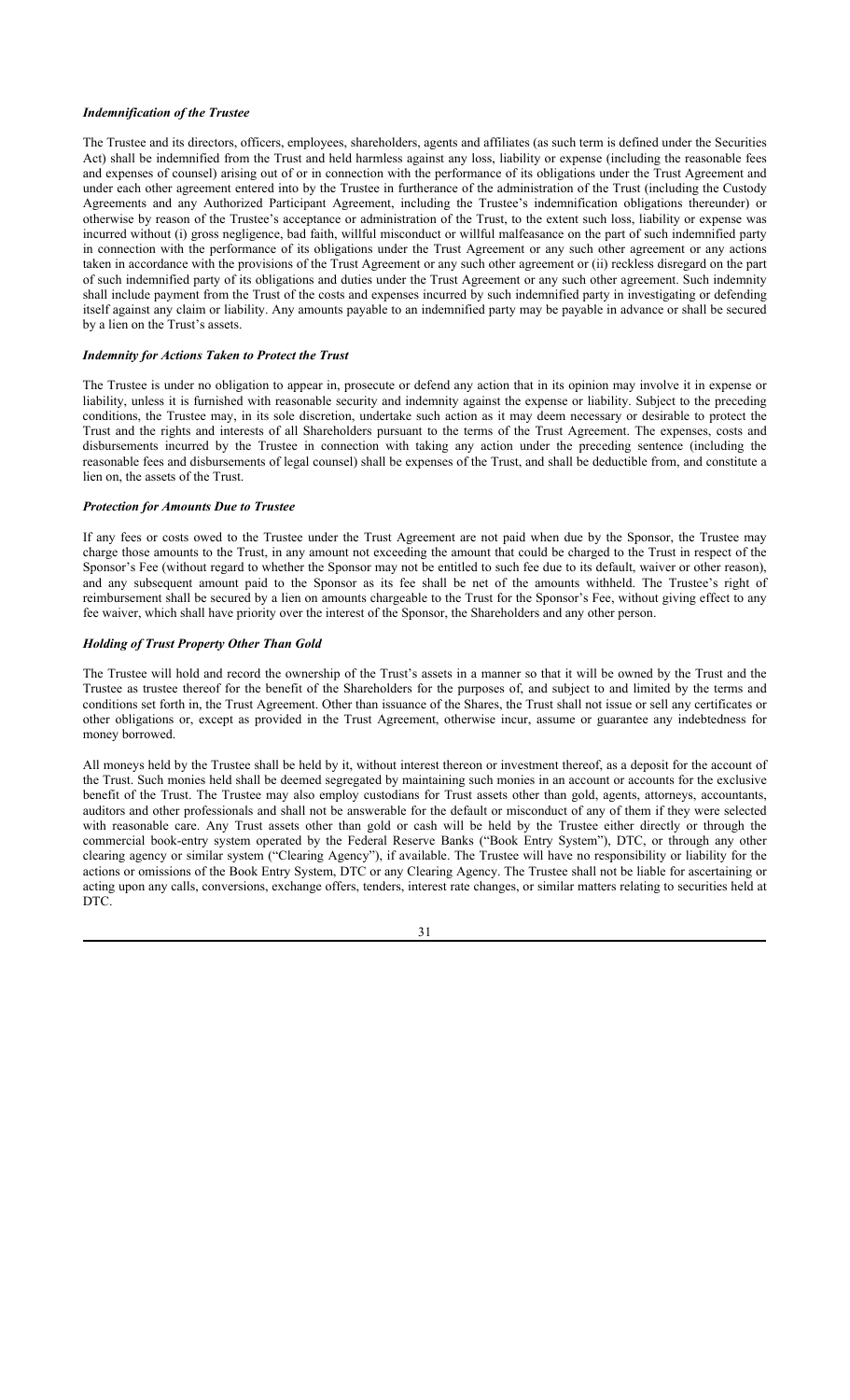### *Resignation, Discharge or Removal of Trustee; Successor Trustees*

The Trustee may at any time resign as Trustee by written notice of its election so to do, delivered to the Sponsor, and such resignation shall take effect upon the appointment of a successor Trustee and its acceptance of such appointment.

The Sponsor may remove the Trustee in its sole discretion by written notice delivered to the Trustee not more than 120 days and at least 90 days prior to the fifth anniversary of the date of the Trust Agreement or, thereafter, by written notice delivered to the Trustee not more than 120 days and at least 90 days prior to the last day of any subsequent three-year period.

The Sponsor may also remove the Trustee at any time if the Trustee (1) ceases to be a Qualified Bank (as defined below), (2) is in material breach of its obligations under the Trust Agreement and fails to cure such breach within 30 days after receipt of written notice from the Sponsor or Shareholders acting on behalf of at least 25% of the outstanding Shares specifying such default and requiring the Trustee to cure such default, or (3) fails to consent to the implementation of an amendment to the Trust's initial Internal Control Over Financial Reporting deemed necessary by the Sponsor and, after consultations with the Sponsor, the Sponsor and the Trustee fail to resolve their differences regarding such proposed amendment. Under such circumstances, the Sponsor, acting on behalf of the Shareholders, may remove the Trustee by written notice delivered to the Trustee and such removal shall take effect upon the appointment of a successor Trustee and its acceptance of such appointment.

A "Qualified Bank" means a bank, trust company, corporation or national banking association organized and doing business under the laws of the United States or any State of the United States that is authorized under those laws to exercise corporate trust powers and that (i) is a DTC Participant or a participant in such other depository as is then acting with respect to the Shares; (ii) unless counsel to the Sponsor, the appointment of which is acceptable to the Trustee, determines that the following requirement is not necessary for the exception under Section  $408(m)(3)$  of the Code, to apply, is a banking institution as defined in Section 408(n) of the Code and (iii) had, as of the date of its most recent annual financial statements, an aggregate capital, surplus and undivided profits of at least \$150 million.

The Sponsor may also remove the Trustee at any time if the Trustee merges into, consolidates with or is converted into another corporation or entity in a transaction in which the Trustee is not the surviving entity. The surviving entity from such a transaction shall be the successor of the Trustee without the execution or filing of any document or any further act; however, during the 90 day period following the effectiveness of such transaction, the Sponsor may, by written notice to the successor Trustee, remove the Trustee and designate a successor Trustee.

If the Trustee resigns or is removed, the Sponsor, acting on behalf of the Shareholders, shall use its reasonable efforts to appoint a successor Trustee, which shall be a Qualified Bank. Every successor Trustee shall execute and deliver to its predecessor and to the Sponsor, acting on behalf of the Shareholders, an instrument in writing accepting its appointment, and thereupon such successor Trustee, without any further act or deed, shall become fully vested with all the rights, powers, duties and obligations of its predecessor; but such predecessor, nevertheless, upon payment of all sums due it and on the written request of the Sponsor, acting on behalf of the Shareholders, shall execute and deliver an instrument transferring to such successor all rights and powers of such predecessor, shall duly assign, transfer and deliver all right, title and interest in the Trust's assets to such successor, and shall deliver to such successor a list of the registered owners of all outstanding Shares. The Sponsor or any such successor Trustee shall promptly give notice of the appointment of such successor Trustee to the Shareholders.

If the Trustee resigns and a successor trustee has not been appointed and accepted its appointment within 60 days after the date the Trustee issues its notice of resignation, the Trustee will terminate and liquidate the Trust and distribute its remaining assets.

### **The Custodian and Custody of the Trust's Gold**

In addition to this section, see "The Custodian—The Custodian's Role" for a summary of some of the important provisions of the Trust Agreement which apply to the Custodian and the custody of the Trust's gold.

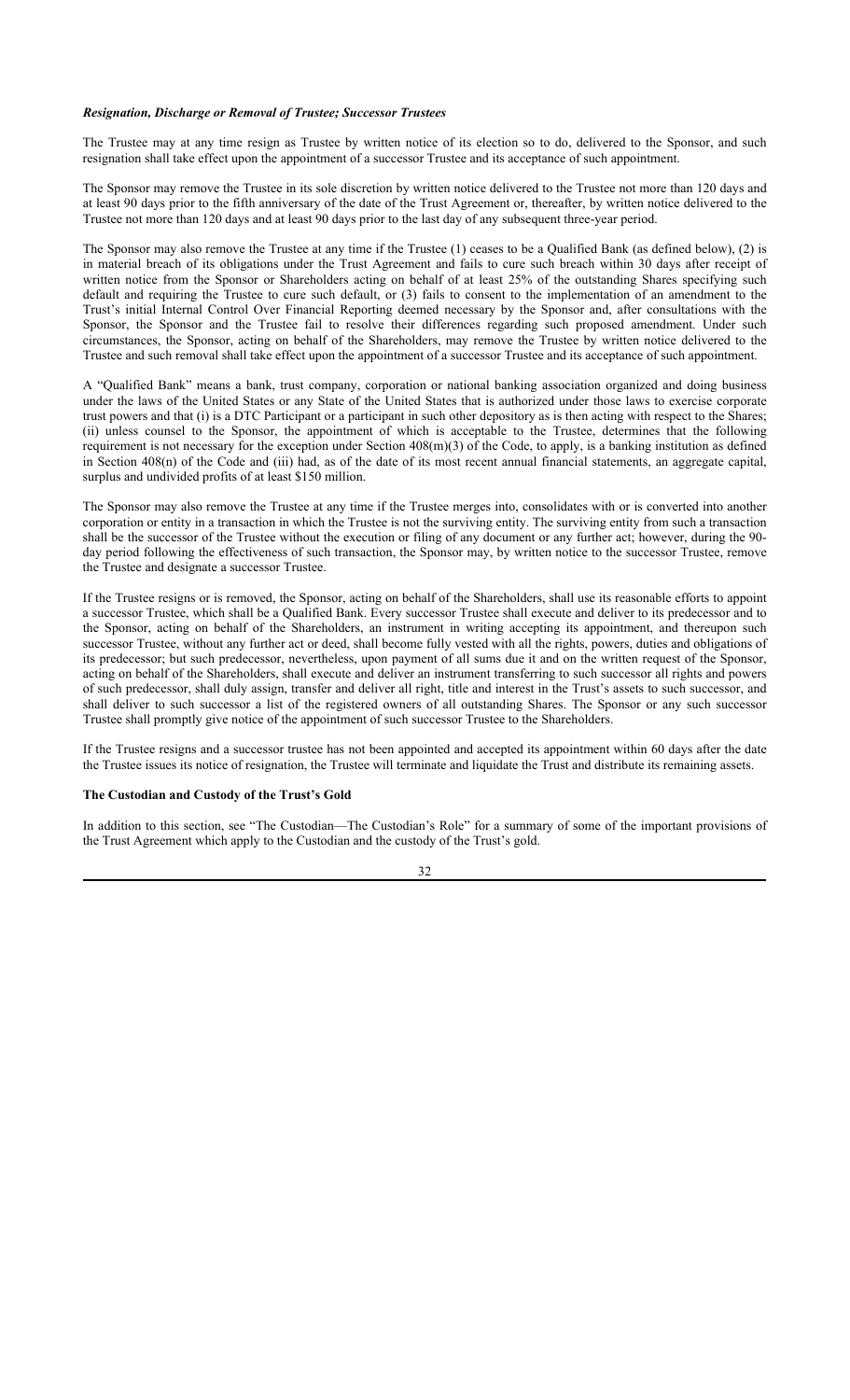#### *The Trustee, on behalf of the Trust, will enter into the Custody Agreements with the Custodian.*

The Sponsor will appoint accountants, auditors, or other inspectors to audit or examine the accounts and operations of the Custodian and any successor custodian or additional custodian at such times as directed by the Sponsor as permitted by the Custody Agreements. The Trustee has no obligation to monitor the activities of any Custodian other than to receive and review such reports of the gold held for the Trust by such Custodian and of transactions in gold held for the account of the Trust made by such Custodian pursuant to the Custody Agreements.

### *Appointment and Removal of Custodians*

The Sponsor may direct the Trustee to employ one or more other custodians in addition to or in replacement of the Custodian, provided that the Trustee shall not be answerable for the default of any custodian employed at the direction of the Sponsor or selected by the Trustee with reasonable care. When directed by the Sponsor, the Trustee will employ one or more successor or additional custodians selected by the Sponsor for the safekeeping of gold and services in connection with the deposit and delivery of gold.

## **THE SECURITIES DEPOSITORY; BOOK-ENTRY-ONLY SYSTEM; GLOBAL SECURITY**

DTC acts as securities depository for the Shares. DTC is a limited-purpose trust company organized under the laws of the State of New York, a member of the Federal Reserve System, a "clearing corporation" within the meaning of the New York Uniform Commercial Code, and a "clearing agency" registered pursuant to the provisions of Section 17A of the Exchange Act. DTC was created to hold securities of DTC Participants and to facilitate the clearance and settlement of transactions in those securities among DTC Participants through electronic book-entry changes. This eliminates the need for physical movement of securities certificates. DTC Participants include securities brokers and dealers, banks, trust companies, clearing corporations, and certain other organizations, some of whom (and/or their representatives) own DTC. Access to the DTC system is also available to others such as banks, brokers, dealers and trust companies that clear through or maintain a custodial relationship with a DTC Participant, either directly or indirectly. DTC agrees with and represents to DTC Participants that it will administer its book-entry system in accordance with its rules and by-laws and requirements of law.

Individual certificates are not issued for the Shares. Instead, one or more global certificates are signed by the Trustee on behalf of the Trust, registered in the name of Cede & Co., as nominee for DTC, and deposited with the Trustee on behalf of DTC. The global certificates represent all of the Shares outstanding at any time.

Upon the settlement date of any creation, transfer or redemption of Shares, DTC will credit or debit, on its book-entry registration and transfer system, the number of Shares so created, transferred or redeemed to the accounts of the appropriate DTC Participants. The Trustee and the DTC Participants will designate the accounts to be credited and charged in the case of creation or redemption of Shares.

Beneficial ownership of the Shares is limited to DTC Participants, Indirect Participants and persons holding interests through DTC Participants and Indirect Participants. Owners of beneficial interests in the Shares will be shown on, and the transfer of ownership is effected only through, records maintained by DTC, with respect to DTC Participants, the records of DTC Participants, with respect to Indirect Participants, and the records of Indirect Participants with respect to beneficial owners that are not DTC Participants or Indirect Participants. Beneficial owners are expected to receive from or through a DTC Participant a written confirmation relating to their purchase of the Shares.

Investors may transfer Shares through DTC by instructing the DTC Participant or Indirect Participant through which they hold their Shares to transfer the Shares. Transfers will be made in accordance with standard securities industry practice.

DTC may decide to discontinue providing its service for the Shares by giving notice to the Trustee and the Sponsor. Under these circumstances, the Sponsor will either find a replacement for DTC to perform its functions at a comparable cost or, if a replacement is unavailable, the Trustee will terminate the Trust.

The rights of the Shareholders generally must be exercised by DTC Participants acting on their behalf in accordance with the rules and procedures of DTC.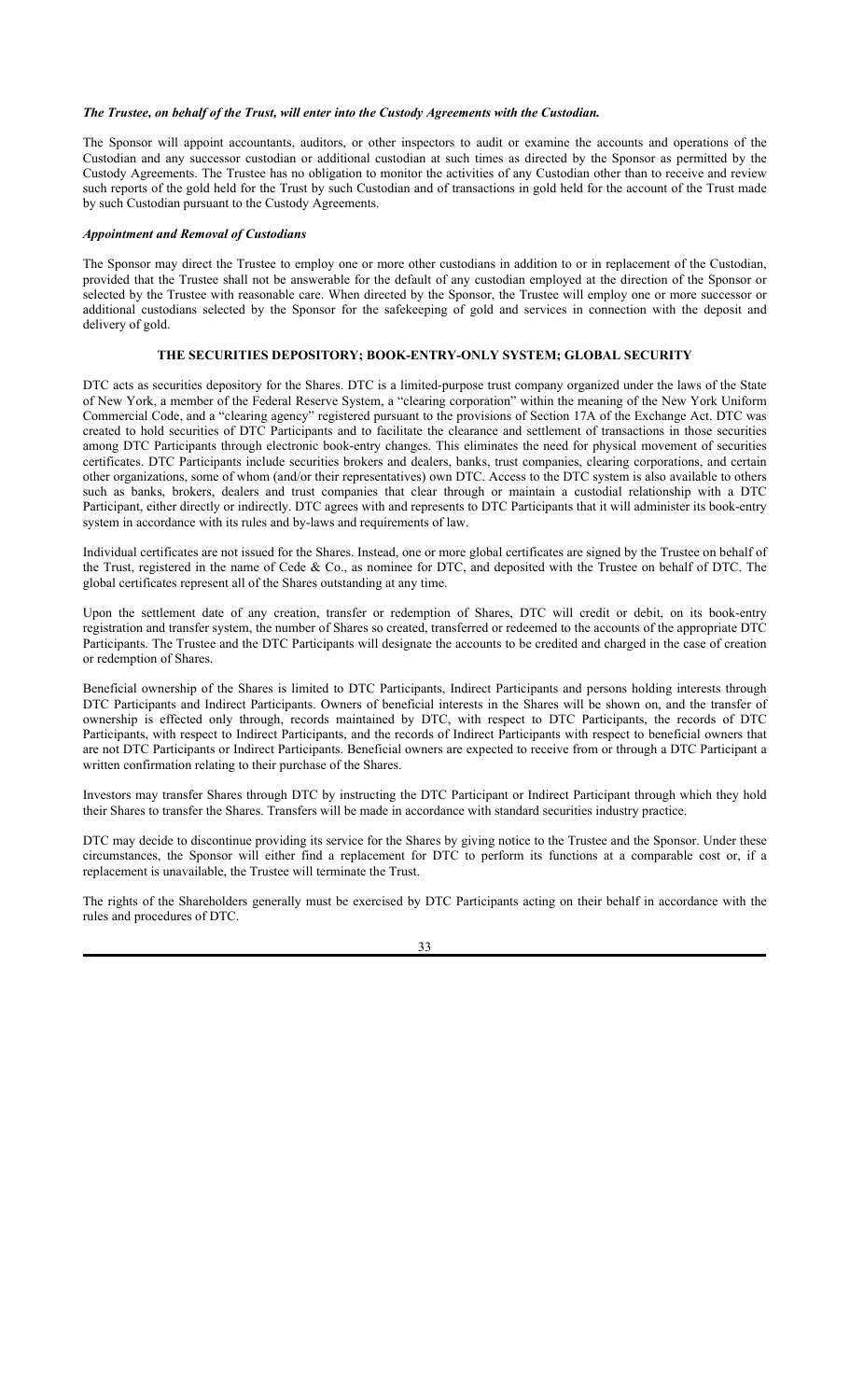The Trust Agreement provides that, as long as the Shares are eligible for deposit with DTC, the sole registered owner will be DTC or its nominee and transfer of Shares will be effected solely by DTC in accordance with its customary practices from time to time.

### **THE SPONSOR**

The Sponsor is a Delaware limited liability company and was formed on January 6, 2017. The Sponsor's office is located at 205 Hudson Street, 7th Floor, New York, New York 10013. Under the Delaware Limited Liability Company Act and the governing documents of the Sponsor, the sole member of the Sponsor, GraniteShares, Inc., is not responsible for the debts, obligations and liabilities of the Sponsor solely by reason of being the sole member of the Sponsor.

#### **The Sponsor's Role**

The Sponsor arranged for the creation of the Trust and is responsible for the ongoing registration of the Shares for their public offering in the United States and the listing of the Shares on the Exchange. The Sponsor has agreed to assume the organizational expenses of the Trust and the following expenses incurred by the Trust: the Trustee's monthly fee and its ordinary out-of-pocket expenses, the Custodian's Fee and its reimbursable expenses, Exchange listing fees, SEC registration fees, marketing expenses, printing and mailing costs, audit fees and expenses and up to \$100,000 per annum in legal fees and expenses.

The Sponsor will not exercise day-to-day oversight over the Trustee or the Custodian. The Sponsor may remove the Trustee and appoint a successor Trustee (i) if the Trustee ceases to meet certain objective requirements (including the requirement that it have capital, surplus and undivided profits of at least \$150 million), (ii) if, having received written notice of a material breach of its obligations under the Trust Agreement, the Trustee has not cured the breach within 30 days, or (iii) if the Trustee refuses to consent to the implementation of an amendment to the Trust's initial Internal Control Over Financial Reporting. The Sponsor also has the right to replace the Trustee during the 90 days following any merger, consolidation or conversion in which the Trustee is not the surviving entity or, in its discretion, on the fifth anniversary of the creation of the Trust or on any subsequent third anniversary thereafter. The Sponsor also has the right to direct the Trustee to appoint any new or additional Custodian that the Sponsor selects.

The Sponsor has developed a marketing plan for the Trust, prepares marketing materials regarding the Shares, including the content of the Trust's website, and executes the marketing plan for the Trust on an ongoing basis.

### **Management of the Sponsor**

The Trust does not have any directors, officers or employees. The creation and operation of the Trust has been arranged by the Sponsor. The Sponsor is not governed by a board of directors. The principals and executive officers of the Sponsor are as follows:

*William Rhind* has been the Chief Executive Officer ("CEO") and Chief Financial Officer ("CFO") of the Sponsor since its inception on January 6, 2017. Prior to forming the Sponsor and becoming its CEO and CFO, Mr. Rhind was the CEO of World Gold Trust Services, LLC ("WGTS") from September 2014 to February 2016. WGTS is the sponsor of SPDR® Gold Trust, the largest gold fund in the world, and is a wholly-owned subsidiary of the World Gold Council, a market development organization for the gold industry. Mr. Rhind also served as the Managing Director, Institutional Investment, of the World Gold Council from September 2013 to February 2016. From March 2007 to September 2013, Mr. Rhind was employed by ETF Securities, an independent exchange-traded product provider, in a number of leadership roles, including as Managing Director from June 2009 to September 2013. In that role, Mr. Rhind managed the company's U.S. exchange traded fund business. Prior to joining ETF Securities, Mr. Rhind was a Principal for the iShares unit of Barclays Global Investors. He began his career as an investment banking analyst at Nomura International in London. Mr. Rhind earned a Bachelor of Arts in Modern Languages (French & Russian) and European Studies from the University of Bath in England. Mr. Rhind is 42 years old.

*Benoit Autier* has been the Chief Accounting Officer ("CAO") of the Sponsor since its inception on January 6, 2017. Mr. Autier was previously the Head of Product Management for the World Gold Council from September 2015 to October 2016. Mr. Autier worked at ETF Securities, an independent exchange-traded product provider, from July 2005 to August 2015 as Head of Product Management. Mr. Autier previously was employed by KPMG in Paris as a senior consultant. Mr. Autier holds a Masters in Finance from London Business School. Mr. Autier is 46 years old.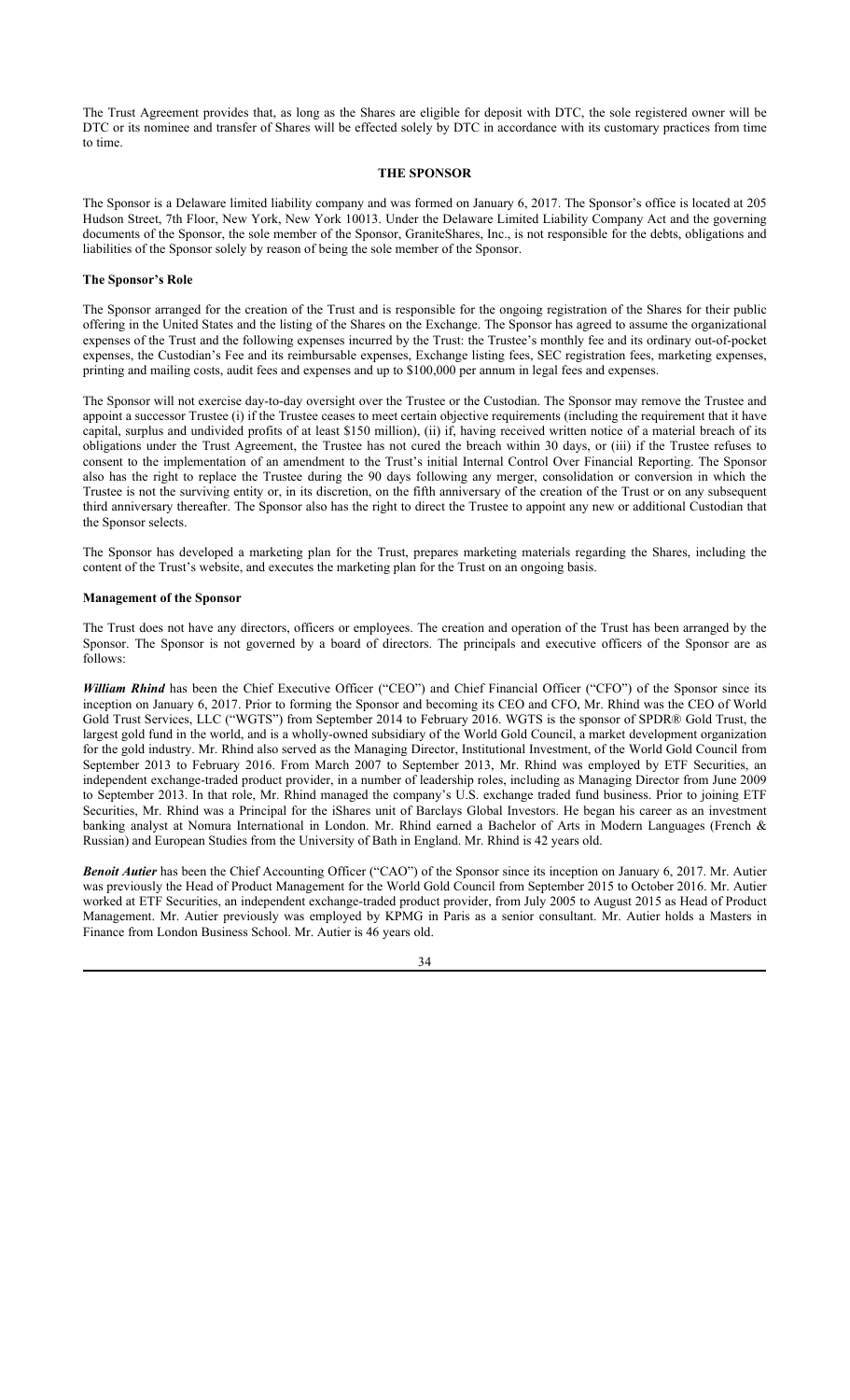### **The Sponsor's Fee**

The Sponsor's Fee accrues daily and is paid monthly in arrears at an annualized rate equal to 0.1749% of the net asset value of the Trust.

## **THE TRUSTEE**

The Bank of New York Mellon, a banking corporation organized under the laws of the State of New York with trust powers, serves as the Trustee. The Bank of New York Mellon has a trust office at 2 Hanson Place, 9th Floor, Brooklyn, New York 11217. The Bank of New York Mellon is subject to supervision by the New York State Department of Financial Services and the Board of Governors of the Federal Reserve System. A copy of the Trust Agreement is available for inspection at The Bank of New York Mellon's trust office identified above. The Bank of New York Mellon had at least \$150 million in capital and retained earnings as of December 31, 2021.

#### **The Trustee's Role**

The Trustee is responsible for the day-to-day administration of the Trust. This includes (i) processing orders for the creation and redemption of Baskets; (ii) coordinating with the Custodian the receipt and delivery of gold transferred to, or by, the Trust in connection with each issuance and redemption of Baskets; (iii) calculating the net asset value of the Trust on each business day; and (iv) selling the Trust's gold as needed to cover the Trust's expenses. The Trustee intends to regularly communicate with the Sponsor to monitor the overall performance of the Trust. The Trustee does not monitor the performance of the Custodian other than to review the reports provided by the Custodian pursuant to the Custody Agreements. The Trustee, along with the Sponsor, will liaise with the Trust's legal, accounting and other professional service providers as needed. The Trustee will assist and support the Sponsor with the preparation of the financial statements of the Trust and with all periodic reports required to be filed with the SEC on behalf of the Trust.

The Trustee's Fees are paid by the Sponsor.

The Trustee and any of its affiliates may from time to time purchase or sell Shares for their own account, as agent for their customers and for accounts over which they exercise investment discretion.

#### **THE CUSTODIAN**

ICBC Standard Bank Plc, a public limited company incorporated under the laws of England and Wales, serves as the Custodian of the Trust's gold.

#### **The Custodian's Role**

The Custodian is responsible for holding the Trust's allocated gold as well as receiving and converting allocated and unallocated gold on behalf of the Trust. Unless otherwise agreed between the Trustee (as instructed by the Sponsor) and the Custodian, physical gold must be held by the Custodian at its London vault premises. At the end of each business day, the Custodian will hold no more than 430 Fine Ounces of unallocated gold for the Trust, which corresponds to the maximum Fine Ounce weight of a London Good Delivery Bar. The Custodian converts the Trust's gold between allocated and unallocated gold when: (1) Authorized Participants engage in creation and redemption transactions with the Trust; or (2) gold is sold to pay Trust expenses. The Custodian will facilitate the transfer of gold in and out of the Trust through the unallocated gold accounts it may maintain for each Authorized Participant or unallocated gold accounts that may be maintained for an Authorized Participant by another LBMA-approved gold-clearing bank, and through the unallocated gold account it will maintain for the Trust. The Custodian is responsible for allocating specific bars of gold to the Trust Allocated Account.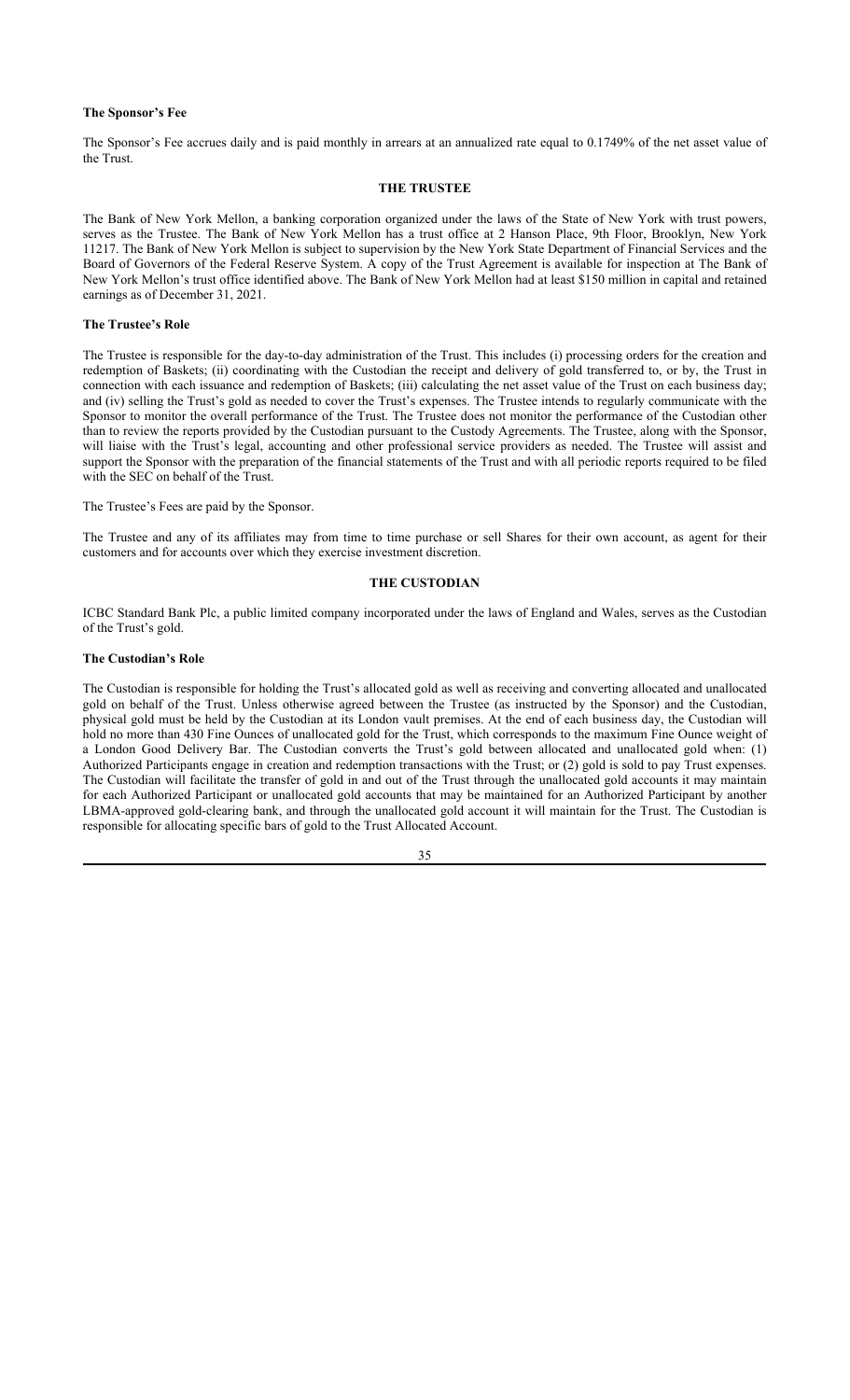The Custodian will provide the Trustee with regular reports detailing the gold transfers in and out of the Trust Unallocated Account with the Custodian and identifying the gold bars held in the Trust Allocated Account.

The Custodian's fees and expenses are to be paid by the Sponsor. The Custodian and its affiliates may from time to time act as Authorized Participants or purchase or sell gold or shares for their own account, as an agent for their customers and for accounts over which they exercise investment discretion. The Trustee, on behalf of the Trust, has entered into the Custody Agreements with the Custodian, under which the Custodian maintains the Trust Unallocated Account and the Trust Allocated Account.

Pursuant to the Trust Agreement, if, upon the resignation of the Custodian, there would be no custodian acting pursuant to the Custody Agreements, the Trustee shall, promptly after receiving notice of such resignation, appoint a substitute custodian or custodians selected by the Sponsor pursuant to custody agreement(s) approved by the Sponsor (provided, however, that the rights and duties of the Trustee under the Trust Agreement and the custody agreement(s) shall not be materially altered without its consent). When directed by the Sponsor, and to the extent permitted by, and in the manner provided by, the Custody Agreements, the Trustee shall remove the Custodian and appoint a substitute or appoint an additional custodian or custodians selected by the Sponsor. Each such substitute or additional custodian shall, forthwith upon its appointment, enter into a Custody Agreement in form and substance approved by the Sponsor. After the entry into the Custody Agreements, the Trustee shall not enter into or amend any Custody Agreement with a custodian without the written approval of the Sponsor (which approval shall not be unreasonably withheld or delayed). When instructed by the Sponsor, the Trustee shall demand that a custodian of the Trust deliver such of the Trust's gold held by it as is requested of it to any other custodian or such substitute or additional custodian or custodians directed by the Sponsor. In connection with such transfer of physical gold, the Trustee will, at the direction of the Sponsor, cause the physical gold to be weighed or assayed. The Trustee shall have no liability for any transfer of physical gold or weighing or assaying of delivered physical gold as directed by the Sponsor, and in the absence of such direction shall have no obligation to effect such a delivery or to cause the delivered physical gold to be weighed, assayed or otherwise validated.

Under the Trust Agreement, the Sponsor is responsible for appointing accountants, auditors or other inspectors to audit or examine the accounts and operations of the Custodian and any successor custodian or additional custodian at such times as directed by the Sponsor as permitted by the Custody Agreements. See "—Inspection of Gold" for a summary of the provisions of the Custody Agreements permitting the Sponsor and the Trustee and their identified representatives, independent public accountants and physical gold auditors to access the premises of the Custodian and to examine the physical gold and records maintained by the Custodian pursuant to the Custody Agreements. The Trustee has no obligation to monitor the activities of the Custodian other than to receive and review such reports of the gold held for the Trust by such Custodian and of transactions in gold held for the account of the Trust made by such Custodian pursuant to the Custody Agreements.

### **Description of the Custody Agreements**

The Trustee has entered into the Custody Agreements with the Custodian on the Trust's behalf. The Custody Agreements establish the Trust Unallocated Account and the Trust Allocated Account with the Custodian and define the Custodian's responsibilities to the Trust.

## *Transfers from the Trust Unallocated Account*

The Custodian will arrange for the transfer of gold from the Trust Unallocated Account only in accordance with the Trustee's instructions to the Custodian. A transfer of gold from the Trust Unallocated Account may only be made (1) by transferring gold to an Authorized Participant's unallocated account, (2) by transferring gold to the Trust Allocated Account, (3) the collection of physical gold from the Custodian at its vault premises or such other location as the Custodian may direct, at the Trust's expense and risk, (4) delivery of gold to such location as the Trustee directs, at the Trust's expense and risk, or (5) by transfer to an account maintained by the Custodian or a third party on an unallocated basis in connection with the sale of gold or other transfers permitted under the Trust Agreement. Transfers made pursuant to clauses (3) and (4) are anticipated to be made only on an exceptional basis, with transfers under clause (5) to include transfers made in connection with a sale of gold to pay the Sponsor's Fee and any extraordinary expenses of the Trust not paid by the Sponsor or on the liquidation of the Trust. Any gold made available in physical form by the Custodian will be in a form that complies with the rules, regulations, practices, procedures and customs of the LBMA, the Bank of England or any applicable regulatory body that apply to such gold or in such other form as may be agreed between the Trustee and the Custodian, the combined weight of which will not exceed the number of Fine Ounces the Trustee has instructed the Custodian to debit.

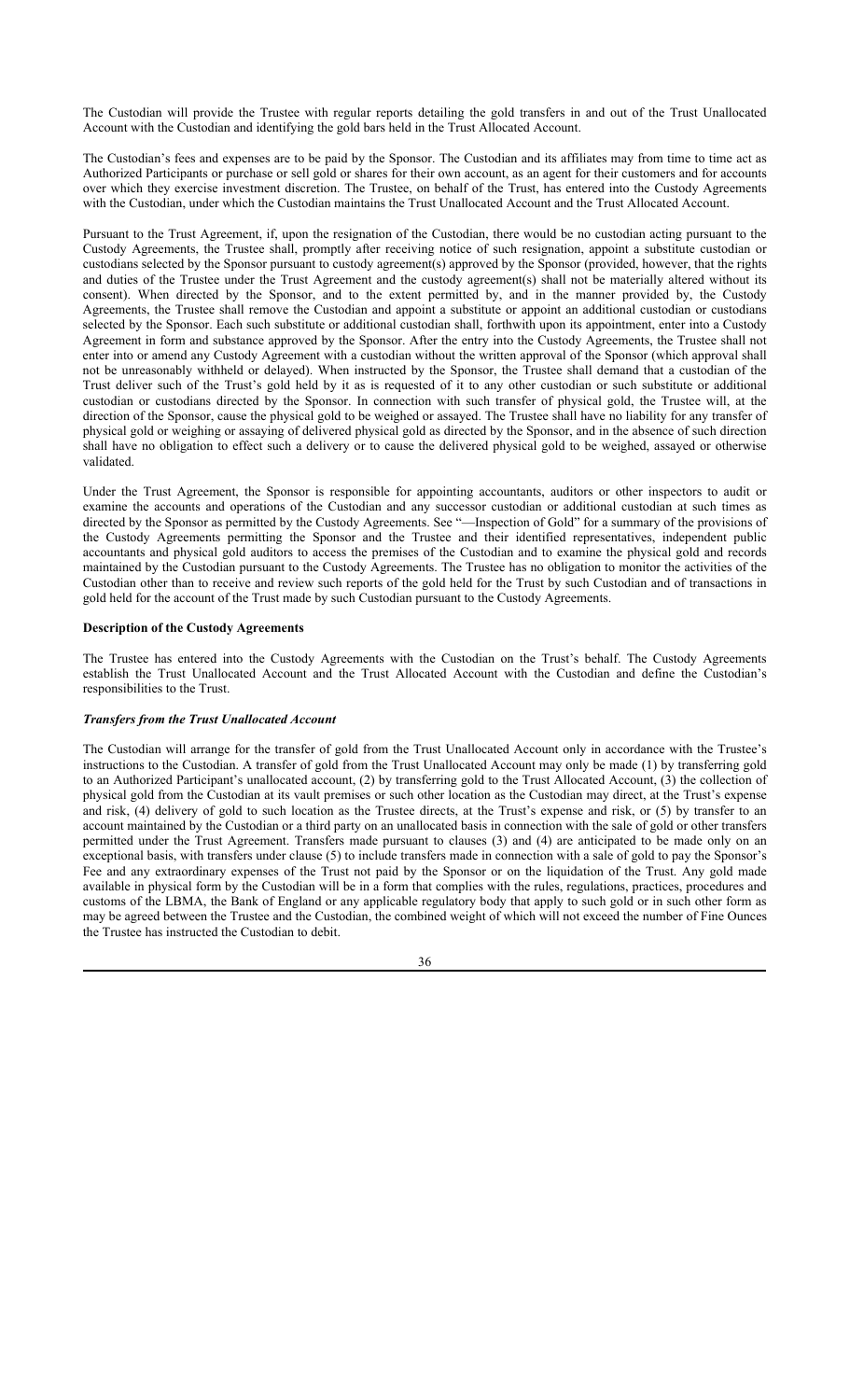The Custodian shall identify bars of a weight most closely approximating, but not exceeding, the balance in the Trust Unallocated Account and shall transfer such weight from the Trust Unallocated Account to the Trust Allocated Account.

## *Right to Refuse Transfers or Amend Transfer Procedures*

The Custodian will, where practicable, refuse to accept instructions to transfer gold to or from the Trust Unallocated Account or the Trust Allocated Account if, in the Custodian's reasonable opinion, they are or may be contrary to the rules, regulations, practices, procedures and customs of the LBMA or the Bank of England or contrary to any applicable law. The Custodian may amend the procedures for transferring gold to or from the Trust Unallocated Account or the Trust Allocated Account or impose such additional procedures in relation to the transfer of gold to or from the Trust Unallocated Account or the Trust Allocated Account where such amendment or imposition is caused by a change in the rules, regulations, practices, procedures and customs of the LBMA or the Bank of England or other applicable regulatory authority. The Custodian will, whenever practicable, notify the Trustee and the Sponsor within a commercially reasonable time before the Custodian amends these procedures or imposes additional ones.

### *Trust Unallocated Account Credit and Debit Balances*

No interest will be paid by the Custodian on any credit balance to the Trust Unallocated Account or the Trust Allocated Account. The Trust Unallocated Account may not at any time have a debit or negative balance.

### *Exclusion of Liability*

The Custodian will use reasonable care in the performance of its duties under the Custody Agreements and will only be responsible for any loss or damage suffered by the Trustee or the Trust as a direct result of any negligence, fraud or willful default on its part in the performance of its duties. In the case where gold is lost or damaged, the Custodian's liability under the Custody Agreements is further limited to the market value of the gold credited to the Trust Unallocated Account and the Trust Allocated Account at the time such negligence, fraud or willful default is either discovered by the Custodian or notified to the Custodian by the Trustee.

#### *Indemnity*

The Trustee will, solely out of and to the extent of the Trust's assets, indemnify and keep indemnified the Custodian (on an aftertax basis) on demand against all costs and expenses, damages, liabilities and losses (other than value added taxes and expenses assumed by the Sponsor) that the Custodian may suffer or incur directly or indirectly in connection with the Custody Agreements, except to the extent that such sums are due directly to the Custodian's negligence, willful default or fraud.

#### *Insurance*

The Custodian (or one of its affiliates) will maintain such insurance as it deems appropriate in connection with its custodial and other obligations and will be responsible for all costs, fees and expenses (including any relevant taxes) arising from the insurance policy or policies attributable to its relationship with the Trust. The Trustee and the Sponsor may, subject to confidentiality restrictions, review the details of this insurance coverage from time to time upon reasonable prior notice. In the event the Custodian or one of its affiliates elects to reduce, cancel or not renew the Custodian's insurance, the Custodian will give the Trustee and the Sponsor written notice of the election within 15 days thereafter.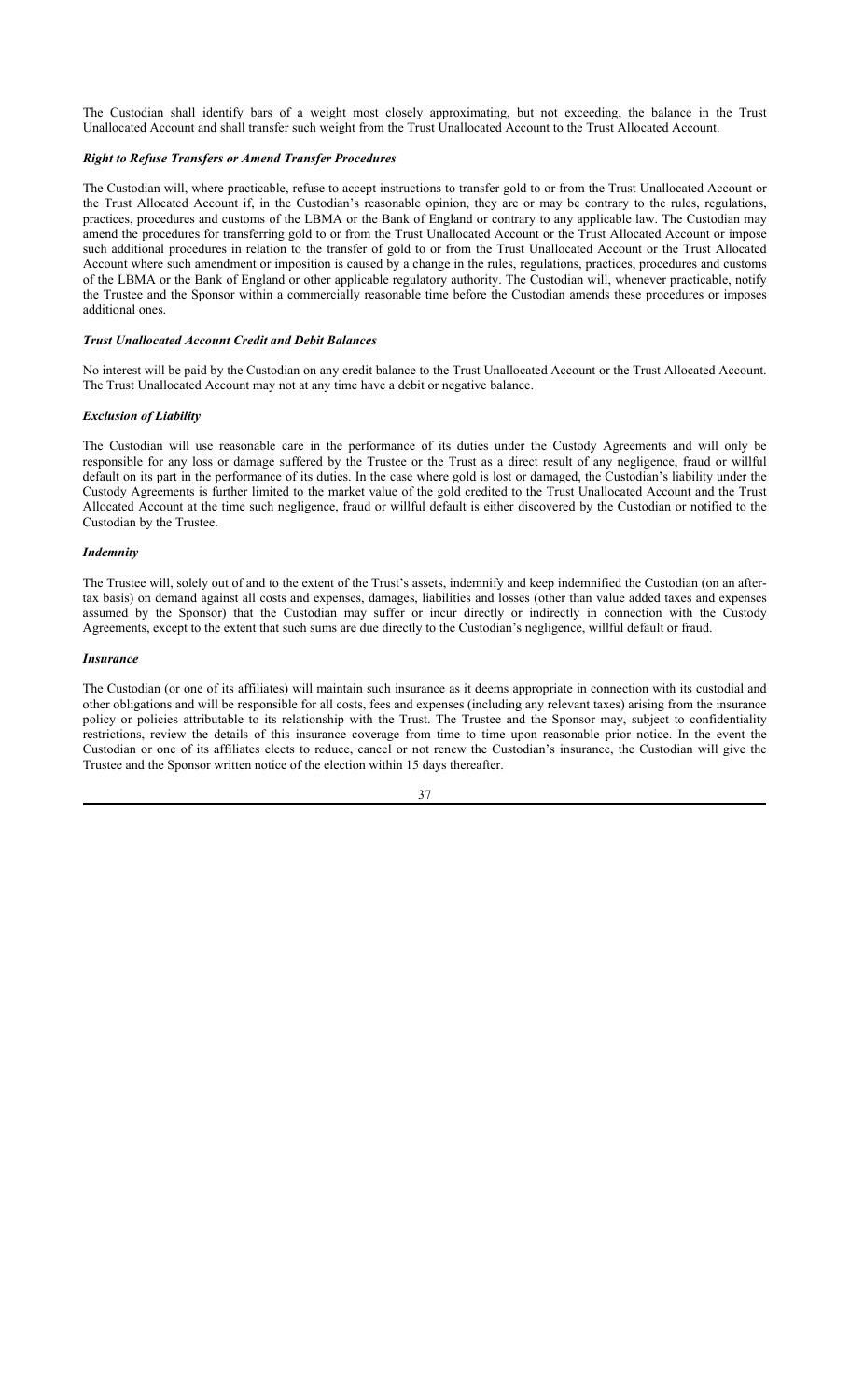## *Force Majeure*

The Custodian will not be liable for any delay in performance or any non-performance of any of its obligations under the Custody Agreements by reason of any cause beyond its reasonable control, including acts of God, war or terrorism or other breakdowns or acts set forth in the Custody Agreements.

#### *Reports*

The Custodian will provide the Trustee with reports for each London business day identifying (1) the credits and debits of gold to the Trust Unallocated Account and the Trust Allocated Account and (2) sufficient information to identify each bar of physical gold held in the Trust Allocated Account. The Custodian will provide notification to the Trustee on each London business day of (1) each separate transaction transferring gold to and from the Trust Unallocated Account and the Trust Allocated Account, (2) the amount of gold transferred to and from the Trust Allocated Account, and (3) the closing balance of gold in the Trust Unallocated Account and the Trust Allocated Account, and the Custodian will use commercially reasonable efforts to send the notification by 12:00 noon (New York time). For each calendar month, the Custodian will provide the Trustee within a reasonable time after the end of the month a statement of account for the Trust Allocated Account and the Trust Unallocated Account which shall include the opening and closing monthly balances and all transfers to and from the Trust Allocated Account and the Trust Unallocated Account, accompanied by one or more weight lists containing information sufficient to identify each bar of gold held in the Trust Allocated Account as of the last London Business Day of the calendar month. Under the Custody Agreements, a "business day" generally means any day that is a "London Business Day," when commercial banks generally and the London gold market are open for the transaction of business in London.

#### *Transfers into the Trust Unallocated Account*

The Custodian will credit to the Trust Unallocated Account the amount of gold it receives from an Authorized Participant's unallocated account. Additionally, in the ordinary course, the only gold the Custodian will accept for credit to the Trust Unallocated Account is gold that has transferred from an Authorized Participant's unallocated account or from the Trust Allocated Account.

#### *Termination*

The Custody Agreements each have an initial five (5) years term and will automatically renew for successive one (1) year terms unless otherwise terminated. The Trustee, upon instruction from the Sponsor, and the Custodian may each terminate any Custody Agreement for any reason or for no reason upon 90 days' prior written notice. Each Custody Agreement may also be terminated immediately upon written notice as follows: (1) by the Trustee, if the Custodian ceases to offer the services contemplated by the Custody Agreement to its clients or proposes to withdraw from the gold bullion business, (2) by the Trustee or the Custodian, if it becomes unlawful for the Custodian or the Trustee to have entered into the agreement or to provide or receive the services thereunder, (3) by the Custodian, if the Custodian determines in its reasonable view that the Trust or the Sponsor is insolvent or faces impending insolvency, or by the Trustee, if the Sponsor determines in its view that the Custodian or the Sponsor is insolvent or faces impending insolvency, (4) by the Trustee, if the Trust is to be terminated, or (5) by the Trustee or the Custodian, if the other Custody Agreement ceases to be in full force and effect.

If arrangements acceptable to the Custodian for redelivery of the balance in the Trust Unallocated Account or the gold in the Trust Allocated Account are not made, the Custodian may continue to maintain the Trust Unallocated Account and the Trust Allocated Account and charge for its fees and expenses payable under the Trust Allocated Account Agreement, and, after six months from the termination date, the Custodian may close the Trust Allocated Account and Trust Unallocated Account, sell the Trust's gold and account to the Trustee for the proceeds.

## *Governing Law*

The Custody Agreements are governed by English law. The Trustee and the Custodian both consent to the non-exclusive jurisdiction of the courts of the State of New York and the federal courts located in the borough of Manhattan in New York City. Such consent is not required for any person to assert a claim of New York jurisdiction over the Trustee or the Custodian.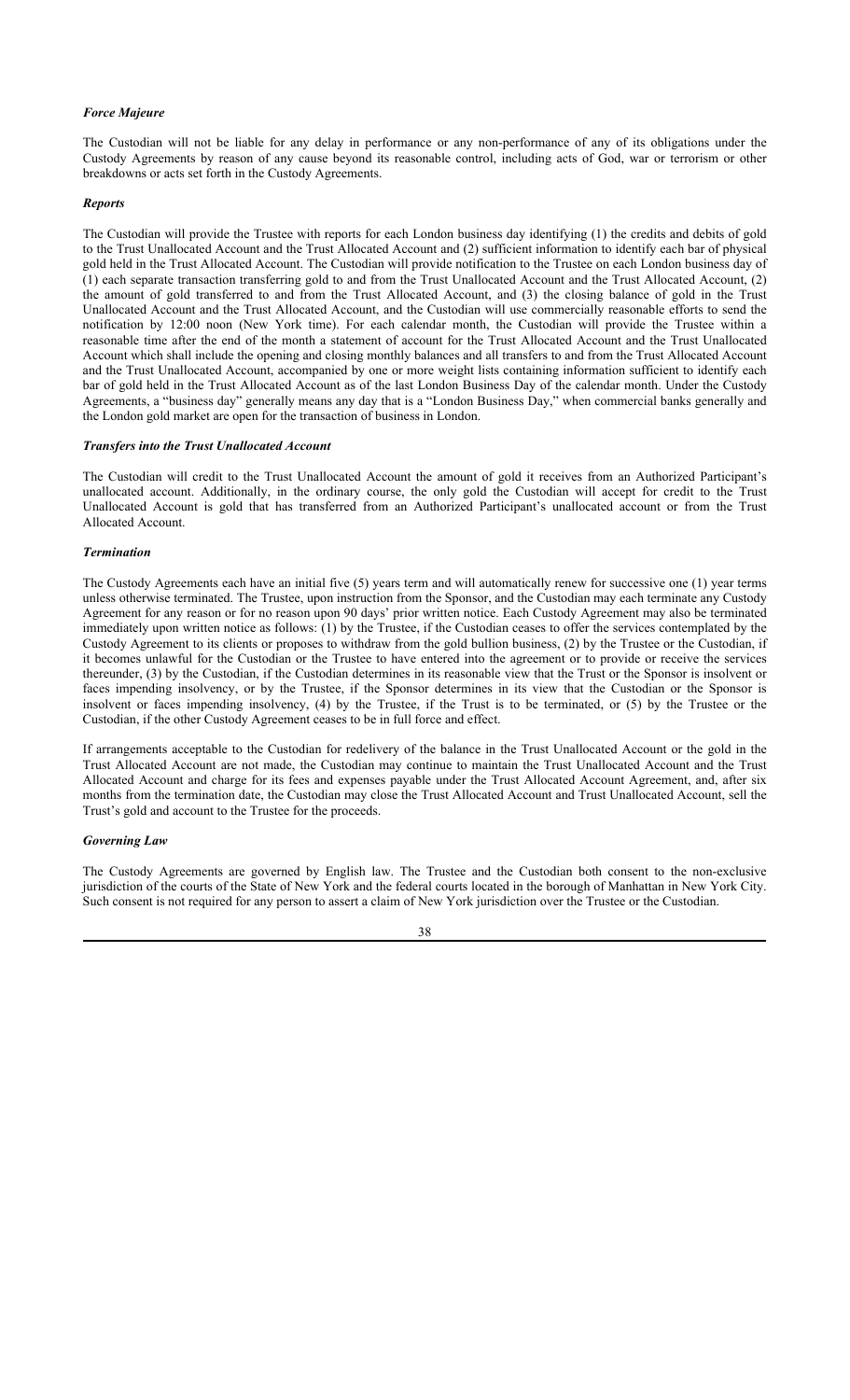### **Inspection of Gold**

Under the Custody Agreements, the Custodian will allow the Sponsor and the Trustee and their identified representatives, independent public accountants and physical gold auditors (currently Inspectorate International Limited, an entity owned by Bureau Veritas Group Company), access to its premises upon reasonable notice during normal business hours, to examine the physical gold and such records as they may reasonably require to perform their respective duties with regard to investors in Shares. The Trustee agrees that any such access shall be subject to execution of a confidentiality agreement and agreement to the Custodian's security procedures, and any such audit shall be at the Trust's expense.

## **UNITED STATES FEDERAL INCOME TAX CONSEQUENCES**

The following discussion of the material United States federal income tax consequences that generally will apply to the purchase, ownership and disposition of Shares by a U.S. Shareholder (as defined below), and certain United States federal income consequences that may apply to an investment in Shares by a Non-U.S. Shareholder (as defined below), represents, insofar as it describes conclusions as to United States federal income tax law and subject to the limitations and qualifications described therein, the opinion of Thompson Hine LLP, special United States federal income tax counsel to the Sponsor. The discussion below is based on the Internal Revenue Code of 1986, as amended (the "Code"), Treasury Regulations promulgated thereunder and judicial and administrative interpretations of the Code, all as in effect on the date of this Prospectus; no assurance can be given that future legislation, regulations, court decisions and/or administrative pronouncements will not significantly change applicable law and materially affect the conclusions expressed herein, and any such change, even though made after a Shareholder has invested in the Trust, could be applied retroactively. The tax treatment of Shareholders may vary depending upon their own particular circumstances. This discussion does not purport to be complete or to deal with all aspects of federal income taxation that may be relevant to an investor in light of its particular circumstances, including banks, thrift institutions and certain other financial institutions, insurance companies, tax-exempt organizations, broker-dealers, traders, Shareholders that are partnerships for United States federal income tax purposes, persons holding Shares as a position in a "hedging," "straddle," "conversion," or "constructive sale" transaction for United States federal income tax purposes, qualified pension and profitsharing plans, individual retirement accounts (IRAs), certain other tax-deferred accounts, U.S. expatriates, persons whose "functional currency" is not the U.S. dollar, persons with "applicable financial statements" within the meaning of Section 451(b) of the Code, or other investors with special circumstances) may be subject to special rules not discussed below. In addition, the following discussion applies only to investors who will hold Shares as "capital assets" within the meaning of Section 1221 of the Code. Moreover, the discussion below does not address the effect of any state, local or foreign tax law on an owner of Shares. Purchasers of Shares are urged to consult their own tax advisers with respect to all federal, state, local and foreign tax law considerations potentially applicable to their investment in Shares.

For purposes of this discussion, a "U.S. Shareholder" is a Shareholder that is:

- an individual who is treated as a citizen or resident of the United States for United States federal income tax purposes;
- a corporation (or entity treated as a corporation for United States federal income tax purposes) created or organized in or under the laws of the United States, any state thereof or the District of Columbia;
- an estate, the income of which is includible in gross income for United States federal income tax purposes regardless of its source; or
- a trust, if a court within the United States is able to exercise primary supervision over the administration of the trust and one or more United States persons have the authority to control all substantial decisions of the trust, or a trust that has made a valid election under applicable Treasury Regulations to be treated as a domestic trust.

A Shareholder that is not a U.S. Shareholder as defined above is considered a "Non-U.S. Shareholder" for purposes of this discussion. If a partnership or other entity or arrangement treated as a partnership for U.S. federal income tax purposes holds Shares, the tax treatment of a partner generally depends upon the status of the partner and the activities of the partnership. If you are a partner of a partnership holding Shares, the discussion below may not be applicable and we urge you to consult your own tax adviser for the U.S. federal tax implications of the purchase, ownership and disposition of such Shares.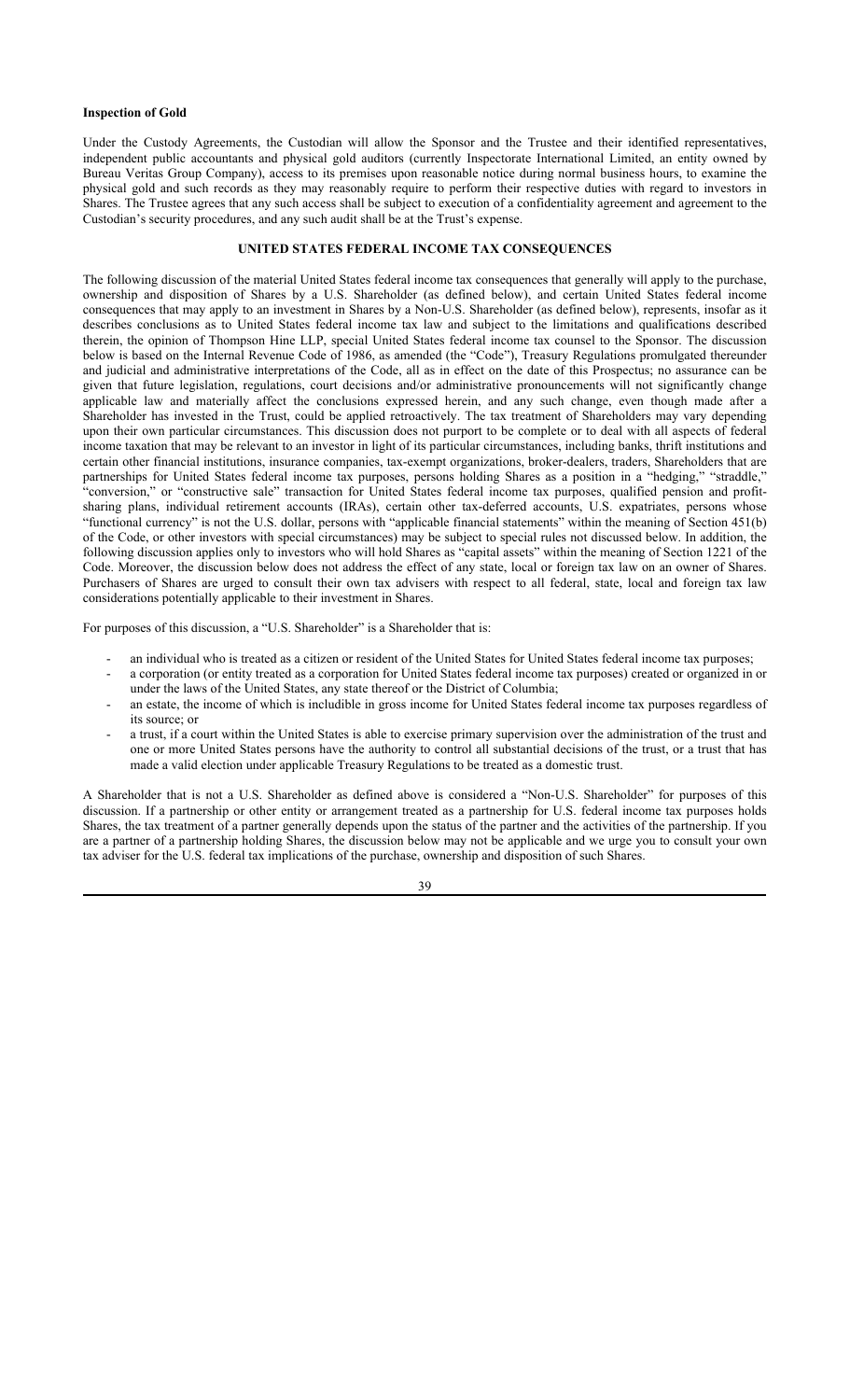#### **Taxation of the Trust**

The Sponsor and the Trustee will treat the Trust as a "grantor trust" for United States federal income tax purposes. In the opinion of Thompson Hine, special United States federal income tax counsel to the Sponsor, the Trust will be classified as a "grantor trust" for United States federal income tax purposes. As a result, the Trust itself will not be subject to United States federal income tax. Instead, the Trust's income and expenses will "flow through" to the Shareholders, and the Trustee will report the Trust's income, gains, losses and deductions to the Internal Revenue Service (the "IRS") on that basis. The opinion of Thompson Hine represents only its best legal judgment and is not binding on the IRS or any court and does not preclude the IRS from taking a contrary position. Accordingly, there can be no assurance that the IRS will agree with the conclusions of counsel's opinion and it is possible that the IRS or another tax authority could assert a position contrary to one or all of those conclusions and that a court could sustain that contrary position. Neither the Sponsor nor the Trustee will request a ruling from the IRS with respect to the classification of the Trust for United States federal income tax purposes. If the IRS were to assert successfully that the Trust is not classified as a "grantor trust," the Trust would likely be classified as a partnership for United States federal income tax purposes, which may affect the timing and other tax consequences to the Shareholders and would require the Trust to forward tax information on Schedule K-1 to investors.

The following discussion assumes that the Trust will be classified as a "grantor trust" for United States federal income tax purposes.

### **Taxation of U.S. Shareholders**

Shareholders will be treated, for United States federal income tax purposes, as if they directly owned a pro rata share of the underlying assets held in the Trust. Shareholders also will be treated as if they directly received their respective pro rata shares of the Trust's income, if any, and as if they directly incurred their respective pro rata shares of the Trust's expenses. In the case of a Shareholder that purchases Shares for cash, its initial tax basis in its pro rata share of the assets held in the Trust at the time it acquires its Shares will be equal to its cost of acquiring the Shares. In the case of a Shareholder that acquires its Shares as part of a creation of a Basket, the delivery of gold to the Trust in exchange for the underlying gold represented by the Shares will not be a taxable event to the Shareholder, and the Shareholder's tax basis and holding period for the Shareholder's pro rata share of the gold held in the Trust will be the same as its tax basis and holding period for the gold delivered in exchange therefor. For purposes of this discussion, and unless stated otherwise, it is assumed that all of a Shareholder's Shares are acquired on the same date and at the same price per Share. Shareholders that hold multiple lots of Shares, or that are contemplating acquiring multiple lots of Shares, should consult their own tax advisers as to the determination of the tax basis and holding period for the underlying gold related to such Shares.

When the Trust sells gold, for example to pay expenses, a Shareholder will recognize gain or loss in an amount equal to the difference between (a) the Shareholder's pro rata share of the amount realized by the Trust upon the sale and (b) the Shareholder's tax basis for its pro rata share of the gold that was sold. Such gain or loss will generally be long-term or short-term capital gain or loss, depending upon whether the Shareholder has a holding period in its Shares of longer than one year. A Shareholder's tax basis for its share of any gold sold by the Trust generally will be determined by multiplying the Shareholder's total basis for its share of all of the gold held in the Trust immediately prior to the sale, by a fraction the numerator of which is the amount of gold sold, and the denominator of which is the total amount of the gold held in the Trust immediately prior to the sale. After any such sale, a Shareholder's tax basis for its pro rata share of the gold remaining in the Trust will be equal to its tax basis for its share of the total amount of the gold held in the Trust immediately prior to the sale, less the portion of such basis allocable to its share of the gold that was sold.

Upon a Shareholder's sale of some or all of its Shares, the Shareholder will be treated as having sold the portion or all, respectively, of its pro rata share of the gold held in the Trust at the time of the sale that is attributable to the Shares sold. Accordingly, the Shareholder generally will recognize gain or loss on the sale in an amount equal to the difference between (a) the amount realized pursuant to the sale of the Shares, and (b) the Shareholder's tax basis for the portion of its pro rata share of the gold held in the Trust at the time of sale that is attributable to the Shares sold, as determined in the manner described in the preceding paragraph.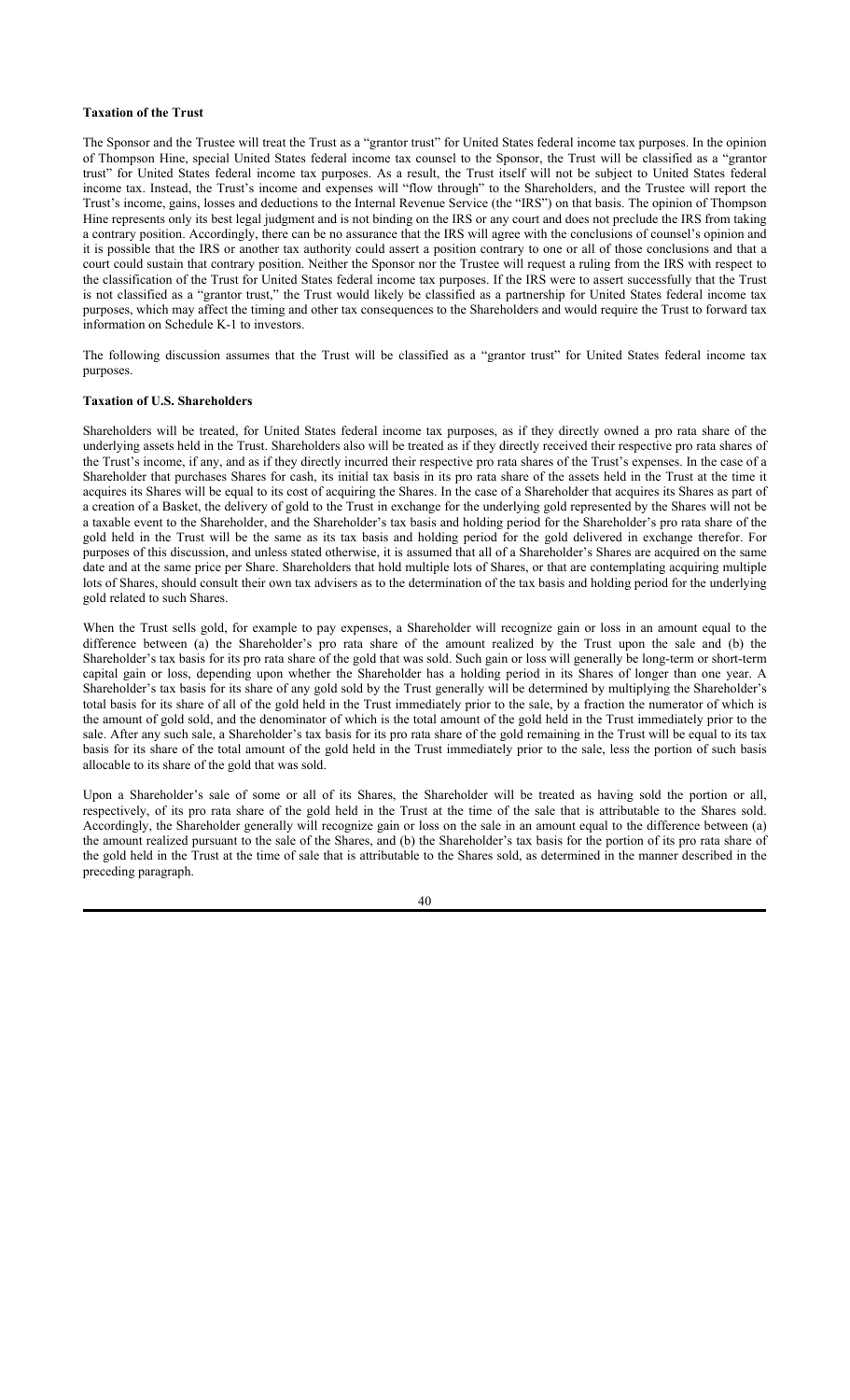A redemption of some or all of a Shareholder's Shares in exchange for the underlying gold represented by the Shares redeemed generally will not be a taxable event to the Shareholder. The Shareholder's tax basis for the gold received in the redemption generally will be the same as the Shareholder's tax basis for the portion of its pro rata share of the gold held in the Trust immediately prior to the redemption that is attributable to the Shares redeemed. The Shareholder's holding period with respect to the gold received should include the period during which the Shareholder held the Shares redeemed. A subsequent sale of the gold received by the Shareholder will be a taxable event, unless a nonrecognition provision of the Code applies to such sale.

After any sale or redemption of less than all of a Shareholder's Shares, the Shareholder's tax basis for its pro rata share of the gold held in the Trust immediately after such sale or redemption generally will be equal to its tax basis for its share of the total amount of the gold held in the Trust immediately prior to the sale or redemption, less the portion of such basis which is taken into account in determining the amount of gain or loss recognized by the Shareholder upon such sale or, in the case of a redemption, that is treated as the basis of the gold received by the Shareholder in the redemption

#### **Maximum 28% Long-Term Capital Gains Tax Rate for U.S. Shareholders Who Are Individuals**

Under current law, gains recognized by individuals from the sale of "collectibles," including gold, held for more than one year are taxed at a maximum rate of 28%, rather than the current maximum 20% rate applicable to most other long-term capital gains. For these purposes, gain recognized by an individual upon the sale of an interest in a trust that holds collectibles is treated as gain recognized on the sale of collectibles, to the extent that the gain is attributable to unrealized appreciation in value of the collectibles held by the Trust. Therefore, any gain recognized by an individual U.S. Shareholder attributable to a sale of Shares held for more than one year, or attributable to the Trust's sale of any gold which the Shareholder is treated (through its ownership of Shares) as having held for more than one year, generally will be taxed at a maximum federal income tax rate of 28%. The federal income tax rates for capital gains recognized upon the sale of assets held by an individual U.S. Shareholder for one year or less are generally the same as those at which ordinary income is taxed. A U.S. corporation's capital gain is generally taxed at the same federal income tax rates applicable to the corporation's ordinary income.

#### **3.8% Tax on Net Investment Income**

Certain U.S. Shareholders who are individuals are required to pay a 3.8% tax on the lesser of the excess of their modified adjusted gross income over a threshold amount (\$250,000 for married persons filing jointly and \$200,000 for single taxpayers) or their "net investment income," which generally includes capital gains from the disposition of property. This tax is in addition to any capital gains taxes due on such investment income. A similar tax applies to estates and trusts. U.S. Shareholders should consult their own tax advisers regarding the effect, if any, this law may have on their investment in the Shares.

## **Brokerage Fees and Trust Expenses**

Any brokerage or other transaction fee incurred by a Shareholder in purchasing Shares will be treated as part of the Shareholder's tax basis in the underlying assets of the Trust. Similarly, any brokerage fee incurred by a Shareholder in selling Shares will reduce the amount realized by the Shareholder with respect to the sale.

Shareholders will be required to recognize the full amount of gain or loss upon a sale of gold by the Trust (as discussed above), even though some or all of the proceeds of such sale are used by the Trustee to pay Trust expenses. Shareholders may deduct their respective pro rata shares of each expense incurred by the Trust to the same extent as if they directly incurred the expense. Shareholders who are individuals, estates or trusts, or certain closely held corporations, however, may be subject to various limitations on their ability to use their allocable share of the Trust's deductions and losses. For example, miscellaneous itemized deductions, including expenses for the production of income, are not currently deductible for taxable years beginning before January 1, 2026. Prospective Shareholders should consult their own tax advisers regarding the United States federal income tax consequences of holding Shares in light of their particular circumstance.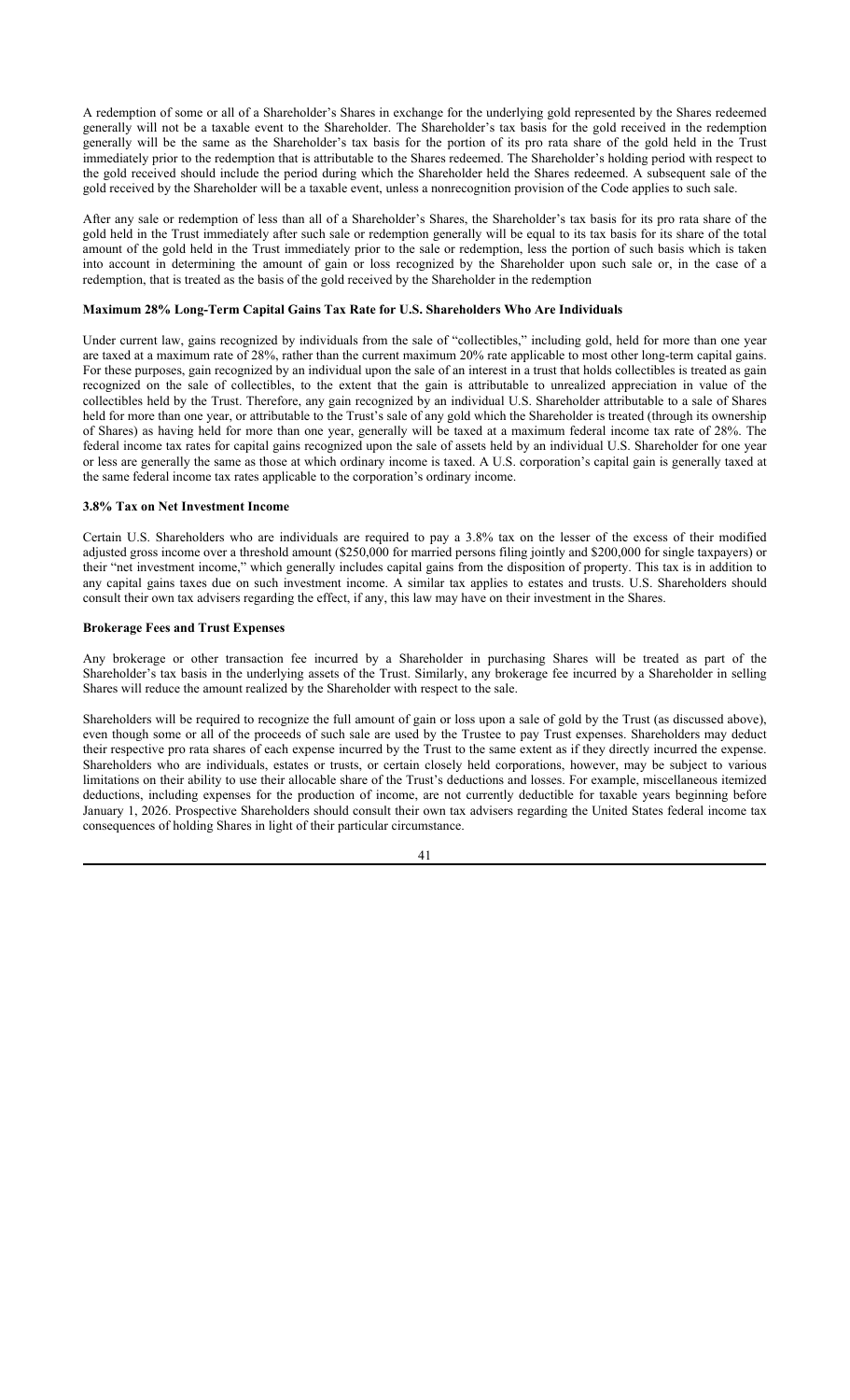### **Investment by U.S. Tax-Exempt Shareholders**

Certain U.S. Shareholders ("U.S. Tax-Exempt Shareholders") are subject to United States federal income tax only on their "unrelated business taxable income" ("UBTI"). Unless they incur debt in order to purchase Shares, it is expected that U.S. Tax-Exempt Shareholders should not realize UBTI in respect of income or gains from the Shares. U.S. Tax-Exempt Shareholders should consult their own independent tax advisers regarding the United States federal income tax consequences of holding Shares in light of their particular circumstances.

## **Investment by Regulated Investment Companies**

Mutual funds and other investment vehicles which are "regulated investment companies" within the meaning of Code Section 851 should consult with their tax advisers concerning (1) the likelihood that an investment in Shares, although they are a "security" within the meaning of the Investment Company Act, may be considered an investment in the underlying gold for purposes of Code Section 851(b), and (2) the extent to which an investment in Shares might nevertheless be consistent with preservation of their qualification under Code Section 851.

## **Investment by Certain Retirement Plans**

Section 408(m) of the Code provides that the purchase of a "collectible" as an investment for an IRA, or for a participantdirected account maintained under any plan that is tax-qualified under Section 401(a) of the Code ("Tax Qualified Account"), is treated as a taxable distribution from the account to the owner of the IRA, or to the participant for whom the Tax Qualified Account is maintained, of an amount equal to the cost to the account of acquiring the collectible. The IRS has issued private letter rulings which provide that the purchase of shares of trusts similar to the Trust by an IRA or a Tax Qualified Account will not constitute the acquisition of a collectible or be treated as resulting in a taxable distribution to the IRA owner or Tax Qualified Account participant under Code Section 408(m). However, if any of the Shares so purchased are distributed from an IRA or Tax Qualified Account to the IRA owner or plan participant, or if any gold received by such IRA or Tax Qualified Account upon the redemption of any of the Shares purchased by it is distributed (or treated as distributed pursuant to Code Section 408(m)) to the IRA owner or plan participant, the Shares or gold so distributed will be subject to federal income tax in the year of distribution, to the extent provided under the applicable provisions of Code Sections 408(d), 408(m) or 402. Private letter rulings are only binding on the IRS with respect to the taxpayer to which they were issued and the Trust has neither requested nor obtained such a private letter ruling. Accordingly, potential IRA or Tax Qualified Account investors are urged to consult with their own professional advisors concerning the treatment of an investment in Shares under Code Section 408(m).

## **Taxation of Non-U.S. Shareholders**

A Non-U.S. Shareholder generally will not be subject to United States federal income tax with respect to gain recognized upon the sale or other disposition of Shares, or upon the sale of gold by the Trust, unless (1) the Non-U.S. Shareholder is an individual and is present in the United States for 183 days or more during the taxable year of the sale or other disposition, and the gain is treated as being from United States sources; or (2) the gain is effectively connected with the conduct by the Non-U.S. Shareholder of a trade or business in the United States and certain other conditions are met.

### **United States Information Reporting and Backup Withholding**

The Trustee will file certain information returns with the IRS, and provide certain tax-related information to Shareholders, in connection with the Trust. To the extent required by applicable regulations, each Shareholder will be provided with information regarding its allocable portion of the Trust's annual income (if any) and expenses. A U.S. Shareholder may be subject to United States backup withholding tax, at a rate of 24%, in certain circumstances unless it provides its taxpayer identification number and complies with certain certification procedures. Non-U.S. Shareholders may have to comply with certification procedures to establish that they are not a United States person, and some Non-U.S. Shareholders will be required to meet certain information reporting or certification requirements imposed by the Foreign Account Tax Compliance Act, in order to avoid certain information reporting and withholding tax requirements.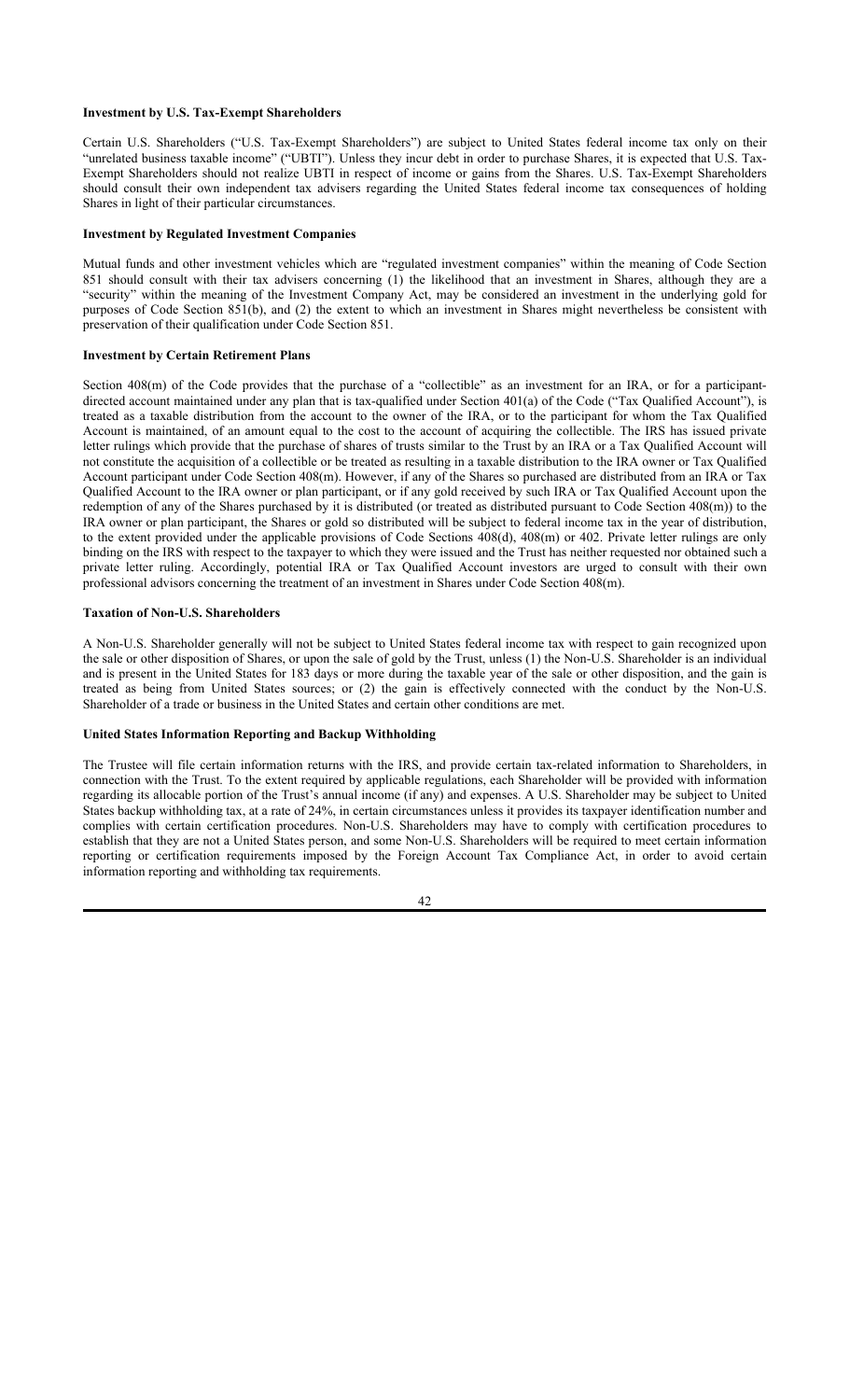The amount of any backup withholding will be allowed as a credit against a Shareholder's United States federal income tax liability and may entitle such a Shareholder to a refund, provided that the required information is furnished to the IRS in a timely manner.

### **Taxation in Jurisdictions Other Than the United States**

Prospective purchasers of Shares that are based in or acting out of a jurisdiction other than the United States are advised to consult their own tax advisers as to the tax consequences, under the laws of such jurisdiction (or any other jurisdiction other than the United States to which they are subject), of their purchase, holding, sale and redemption of or any other dealing in Shares and, in particular, as to whether any value added tax, other consumption tax or transfer tax is payable in relation to such purchase, holding, sale, redemption or other dealing.

## **ERISA AND RELATED CONSIDERATIONS**

ERISA and/or Code Section 4975 impose certain requirements on certain employee benefit plans and certain other plans and arrangements, including individual retirement accounts and annuities, Keogh plans, and certain commingled investment vehicles or insurance company general or separate accounts in which such plans or arrangements are invested (collectively, "Plans"), and on persons who are fiduciaries with respect to the investment of "plan assets" of a Plan. Government plans and some church plans are not subject to the fiduciary responsibility provisions of ERISA or the provisions of Section 4975 of the Code, but may be subject to substantially similar rules under other federal law, or under state or local law ("Other Law").

In contemplating an investment of a portion of Plan assets in Shares, the Plan fiduciary responsible for making such investment should carefully consider, taking into account the facts and circumstances of the Plan and the "Risk Factors" discussed above and whether such investment is consistent with its fiduciary responsibilities under ERISA or Other Law, including, but not limited to: (1) whether the investment is permitted under the Plan's governing documents, (2) whether the fiduciary has the authority to make the investment, (3) whether the investment is consistent with the Plan's investment and funding objectives, (4) the tax effects of the investment on the Plan (see, for example, "Investment by Retirement Plans" under "United States Federal Income Tax Consequences" above), and (5) whether the investment satisfies the exclusive purpose, prudence, and diversification requirements under ERISA or Other Law considering all relevant factors, including those discussed in this prospectus. In addition, ERISA and Code Section 4975 prohibit a broad range of transactions involving assets of a plan and persons who are "parties in interest" under ERISA or "disqualified persons" under Section 4975 of the Code. A violation of these rules may result in the imposition of significant excise taxes and other liabilities. Plans subject to Other Law may be subject to similar restrictions.

It is anticipated that the Shares will constitute "publicly offered securities" as defined in the Department of Labor "Plan Asset Regulations," §2510.3-101 (b)(2) as modified by Section 3(42) of ERISA. Accordingly, pursuant to the Plan Asset Regulations, only Shares purchased by a Plan, and not an interest in the underlying assets held in the Trust, should be treated as assets of the Plan, for purposes of applying the "fiduciary responsibility" rules of ERISA and the "prohibited transaction" rules of ERISA and the Code. Fiduciaries of plans subject to Other Law should consult legal counsel to determine whether there would be a similar result under the Other Law.

This registration statement on Form S-3 and Preliminary Prospectus, as well as any Prospectus, relating to the Trust do not constitute an undertaking to provide either individualized investment advice or impartial investment advice by the Sponsor and it is our intention to not act in a fiduciary capacity with respect to any Plan.

**Allowing an investment in the Trust is not to be construed as a representation by the Sponsor or any of its affiliates, agents or employees that this investment meets some or all of the relevant legal requirements with respect to investments by any particular Plan or that this investment is appropriate for any such particular Plan. The person with investment discretion should consult with the Plan's attorney and financial advisors as to the propriety of an investment in the Trust in light of the circumstances of the particular Plan, current tax law and ERISA.**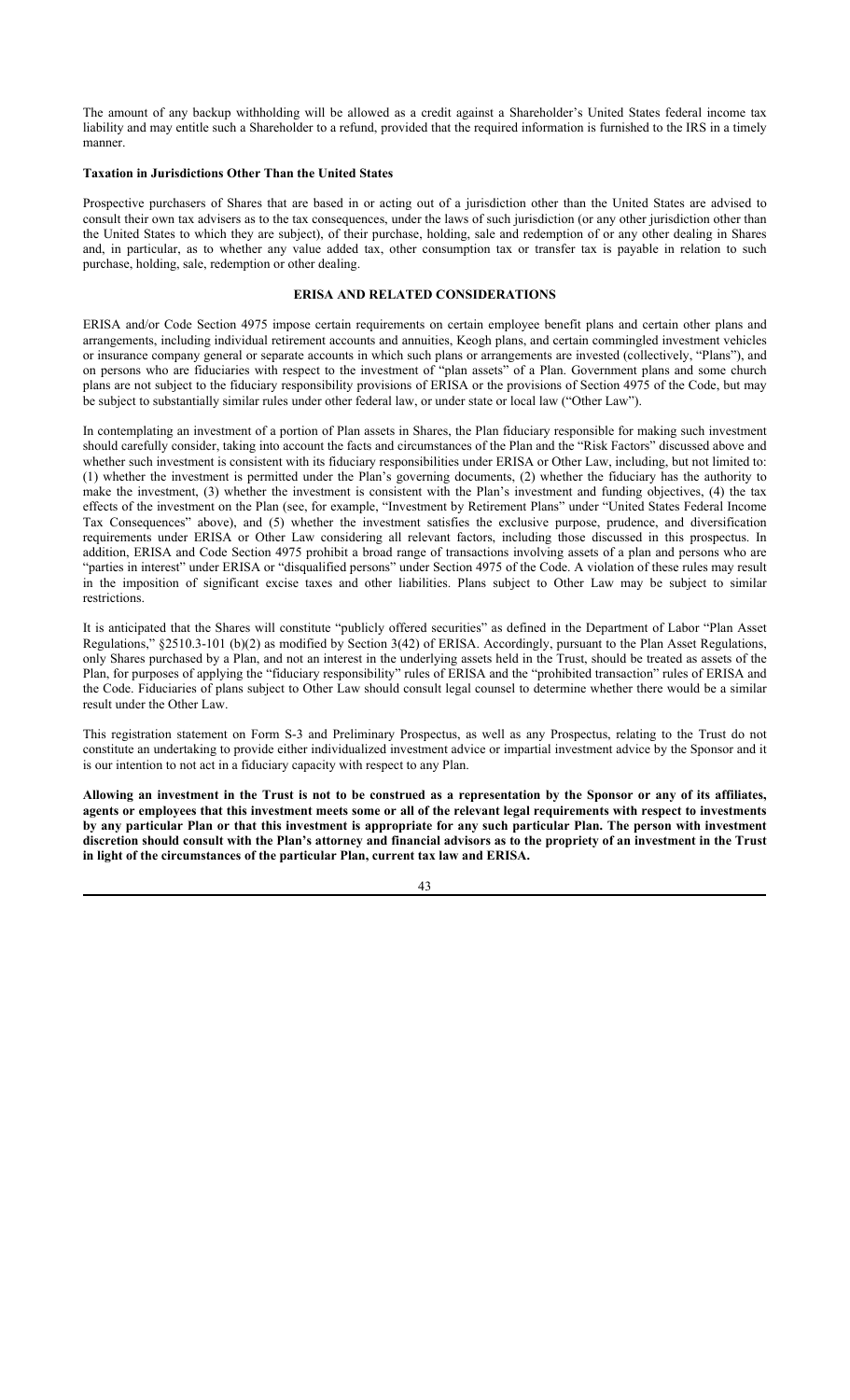## **PLAN OF DISTRIBUTION**

In addition to, and independent of the initial purchases by the initial Authorized Participant (described below), the Trust will issue Shares in Baskets to Authorized Participants in exchange for deposits of gold on a continuous basis. Because new Shares can be created and issued on an ongoing basis, at any point during the life of the Trust, a "purchases," as such term is used in the Securities Act, will be occurring. Broker-dealers and other persons are cautioned that some of their activities will result in their being deemed participants in a distribution in a manner which would render them statutory underwriters and subject them to the prospectus-delivery and liability provisions of the Securities Act. For example, a broker-dealer firm or its client will be deemed a statutory underwriter if it purchases a Basket from the Trust, breaks the Basket down into the constituent Shares and sells the Shares directly to its customers; or if it chooses to couple the creation of a supply of new Shares with an active selling effort involving solicitation of secondary market demand for the Shares. A determination of whether a particular market participant is an underwriter must take into account all the facts and circumstances pertaining to the activities of the broker-dealer or its client in the particular case, and the examples mentioned above should not be considered a complete description of all the activities that could lead to designation as an underwriter.

Investors that purchase Shares through a commission/fee-based brokerage account may pay commissions/fees charged by the brokerage account. We recommend that investors review the terms of their brokerage accounts for details on applicable charges.

Dealers that are not "underwriters" but are participating in a distribution (as contrasted to ordinary secondary trading transactions), and thus dealing with Shares that are part of an "unsold allotment" within the meaning of Section 4(a)(3)(C) of the Securities Act, would be unable to take advantage of the prospectus-delivery exemption provided by Section 4(a)(3) of the Securities Act.

The Sponsor intends to qualify the Shares in states selected by the Sponsor and that sales be made through broker-dealers who are members of FINRA. Investors intending to create or redeem Baskets through Authorized Participants in transactions not involving a broker-dealer registered in such investor's state of domicile or residence should consult their legal advisor regarding applicable broker-dealer or securities regulatory requirements under the state securities laws prior to such creation or redemption.

Authorized Participants will offer Shares at an offering price that will vary, depending on, among other factors, the price of gold and the trading price of the Shares on the Exchange at the time of offer. Authorized Participants will not receive from the Trust, the Sponsor, the Trustee or any of their affiliates a fee or other compensation in connection with the sale of the Shares, although Authorized Participants may receive commissions/fees from investors who purchase Shares.

The Trust will not bear any expenses in connection with the offering or sales of the Shares.

The offering of Baskets is being made in compliance with Conduct Rule 2310 of FINRA. Authorized Participants do not receive from the Trust or the Sponsor any compensation in connection with an offering of the Shares.

Pursuant to a Marketing Services Agreement and Securities Activities and Services Agreement, ALPS Distributors, Inc provides the following services to Sponsor:

- Reviewing proposed advertising materials and sales literature for compliance with applicable laws and regulations; filing with appropriate regulators those advertising materials and sales literature as required; furnishing to the Sponsor any comments provided by regulators with respect to such materials and using its best efforts to obtain regulators' approval of such advertising materials and sales literature;
- Preparing and providing compliance policies and procedures for complying with applicable laws, rules and regulations under the Securities Act and the rules and regulations of any applicable self-regulatory organizations, including FINRA;
- Consulting with the Trust's legal counsel when requested in connection with the services provided pursuant to the Marketing Services Agreement;
- Registering and overseeing supervisory activities of the Sponsor's FINRA-licensed personnel; and
- Preparing and maintaining books and records related to the services provided.

The Shares will trade on the Exchange under the symbol "BAR."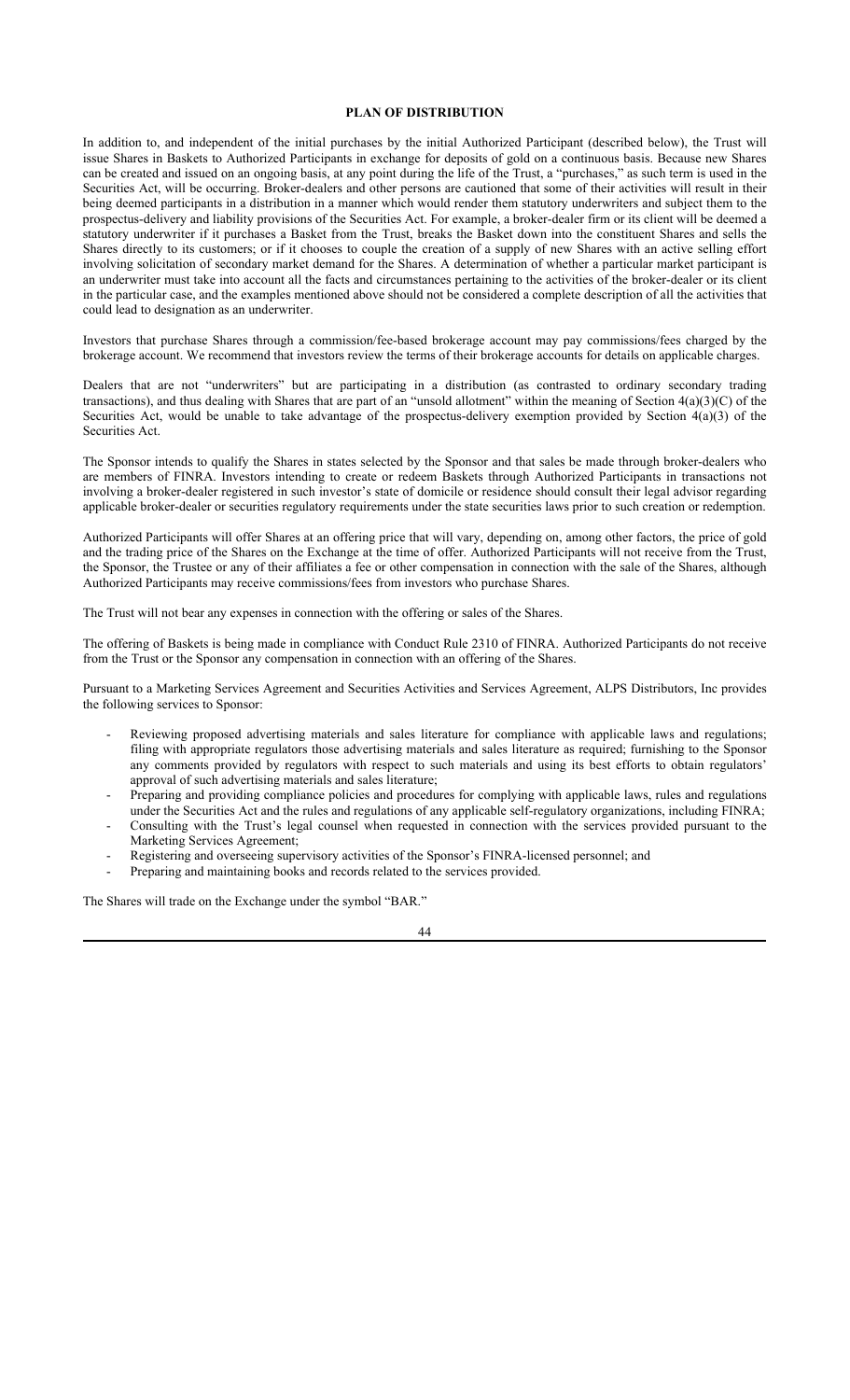#### **LEGAL MATTERS**

The validity of the Shares has been passed upon for the Sponsor by Thompson Hine LLP, which, as special United States federal income tax counsel to the Sponsor, has also rendered an opinion regarding the material United States federal income tax consequences relating to the Shares.

#### **License Agreement**

On August 24, 2017, The Bank of New York Mellon granted to the Sponsor of the Trust (the "Licensee") a perpetual, worldwide, non-exclusive, non-transferable license under The Bank of New York Mellon's patents and patent applications that cover securitized gold products solely for the purpose of establishing, operating and marketing any securitized gold financial product that is sold, sponsored or issued by the Licensee.

## **EXPERTS**

The financial statements of the Trust as of and for the fiscal year ended June 30, 2021, have been incorporated by reference herein in reliance upon the report of Tait, Weller & Baker LLP, independent registered public accounting firm, and upon the authority of said firm as experts in accounting and auditing.

### **INFORMATION INCORPORATED BY REFERENCE**

The SEC allows us to "incorporate by reference" into this prospectus the information we file with it, which means that we can disclose important information to you by referring to those documents. The information that we incorporate by reference is considered to be part of this prospectus. Any statement contained or incorporated by reference in this prospectus shall be deemed to be modified or superseded for purposes of this prospectus to the extent that a statement contained herein, or in any subsequently filed document which also is incorporated by reference herein, modifies or supersedes such earlier statement. Any such statement so modified or superseded shall not be deemed, except as so modified or superseded, to constitute a part of this prospectus. We incorporate by reference into this prospectus the following documents:

- Our Annual Report on Form 10-K for the fiscal year ended June 30, 2021, filed with the SEC on August 13, 2021, as amended by the Trust's Form 10-K/A, filed with the SEC on January 21, 2022.
- Our Quarterly Reports on Form 10-Q for the quarters ended September 30, 2021, and December 31, 2021, filed with the SEC on November 05, 2021, and February 03, 2022, respectively; and
- The description of our Shares set forth in the Registration Statement on Form 8-A, filed with the SEC on August 29, 2017.

We also incorporate by reference any filings we make with the SEC pursuant to Sections 13(a), 13(c), 14 or 15(d) of the Exchange Act after the date of this prospectus and prior to the termination of any offering covered by this prospectus and any applicable prospectus supplement.

We will provide you without charge, upon your written or oral request, a copy of any of the documents incorporated by reference in this prospectus, other than exhibits to such documents which are not specifically incorporated by reference into such documents, and other than information in future filings that is deemed not to be filed. Please direct your written or telephone requests to GraniteShares LLC, 205 Hudson Street, 7th Floor, New York, NY 10013 (Tel: 844-476-8747). You may also obtain information about us by visiting our website at www.graniteshares.com. Information contained on our website is not part of this prospectus.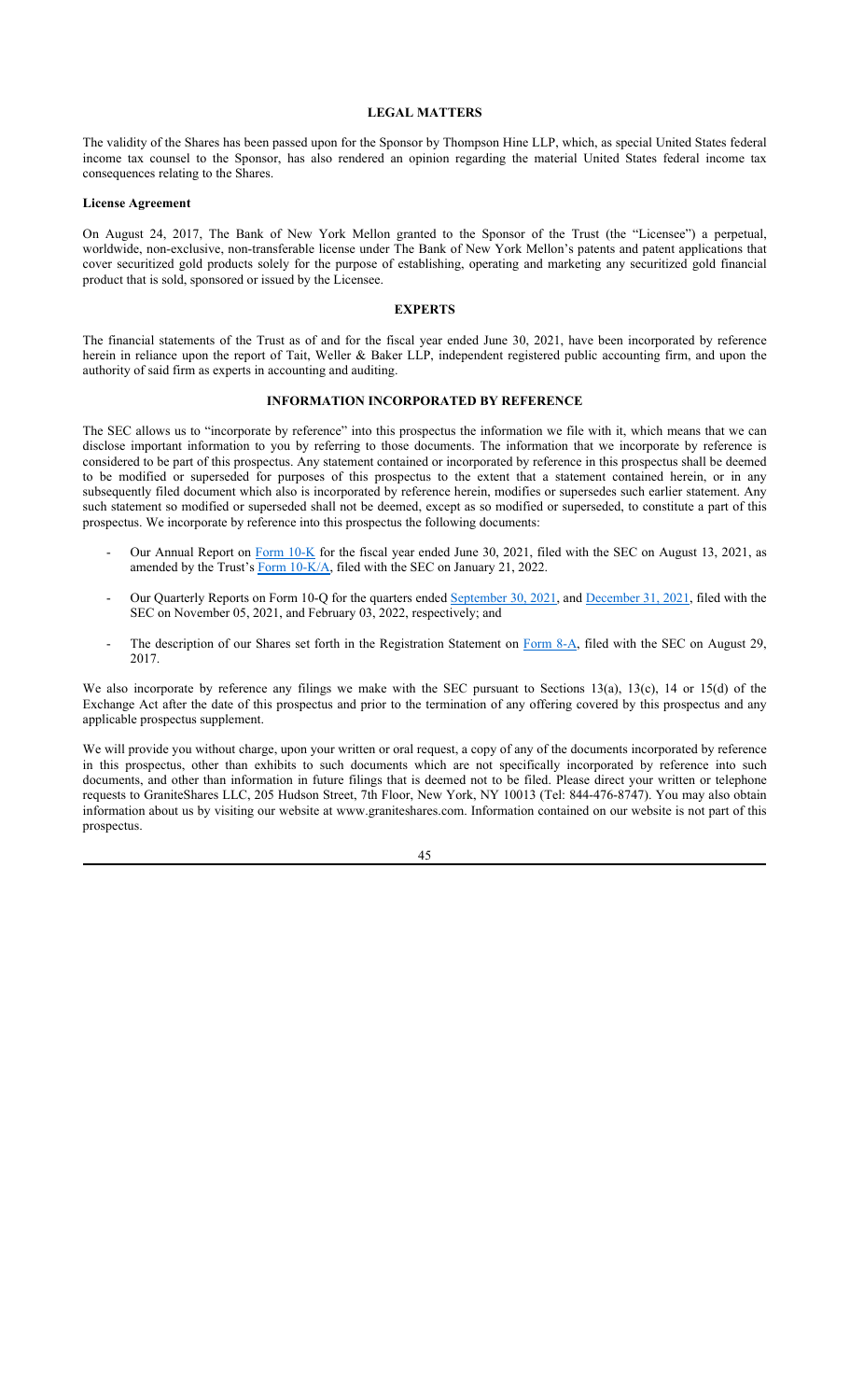## **WHERE YOU CAN FIND MORE INFORMATION**

This prospectus is a part of a registration statement on Form S-3 that the Sponsor has filed on behalf of the Trust with the SEC under the Securities Act. This prospectus does not contain all of the information set forth in the registration statement (including the exhibits to the registration statement), parts of which have been omitted in accordance with the rules and regulations of the SEC. For further information about the Trust or the Shares, please refer to the registration statement, which is available to the public on the SEC's website at www.sec.gov. Information about the Trust and the Shares can also be obtained from the Trust's website. The internet address of the Trust's website is www.graniteshares.com. This internet address is only provided here as a convenience to you to allow you to access the Trust's website, and the information contained on or connected to the Trust's website is not part of this prospectus or the registration statement of which this prospectus is part.

The Trust is subject to the informational requirements of the Exchange Act and the Sponsor, on behalf of the Trust, will file quarterly and annual reports and other information with the SEC. The reports and other information are available to the public on the SEC's website at www.sec.gov.

#### **GLOSSARY**

In this prospectus, each of the following terms has the meaning set forth below:

"Authorized Participant" — A person who, at the time of submitting to the Trustee an order to create or redeem one or more Baskets (i) is a registered broker-dealer or other securities market participant, (ii) is a DTC Participant, (iii) has in effect a valid Authorized Participant Agreement, and (iv) has established a gold unallocated account with the Custodian or another LBMAapproved gold-clearing bank.

"Authorized Participant Agreement" — An agreement entered into by an Authorized Participant, the Sponsor and the Trustee that provides the procedures for the creation and redemption of Baskets.

"Basket" — A block of 50,000 Shares (as such number may be increased or decreased pursuant to the Trust Agreement).

"Basket Amount" — The amount of gold (measured in Fine Ounces), determined on each Business Day by the Trustee, which Authorized Participants must transfer to the Trust in exchange for a Basket, or will receive in exchange for each Basket surrendered for redemption.

"Book Entry System" — The Federal Reserve Treasury Book Entry System for United States and federal agency securities.

"Business Day" — Any day other than: (i) a day on which the Exchange is closed for regular trading; or (ii) if the order or other transaction requires the receipt or delivery, or the confirmation of receipt or delivery, of gold in the United Kingdom or some other jurisdiction on a particular day, (A) when the banks are authorized to close in the United Kingdom or in such other jurisdiction or when the London gold market is closed, or (B) when banks in the United Kingdom or in such other jurisdiction are, or the London gold market is, not open for a full business day and the order or other transaction requires the execution or completion of procedures which cannot be executed or completed by the close of the business day.

"CFTC" — Commodity Futures Trading Commission, an independent agency with the mandate to regulate commodity futures, options, swaps and derivatives markets in the United States, or any successor governmental agency in the United States.

"Clearing Agency" — Any clearing agency or similar system other than the Book Entry System or DTC.

"Code" — The Internal Revenue Code of 1986, as amended.

"COMEX" — The exchange market on gold futures contracts operated by Commodity Exchange, Inc., a subsidiary of New York Mercantile Exchange, Inc.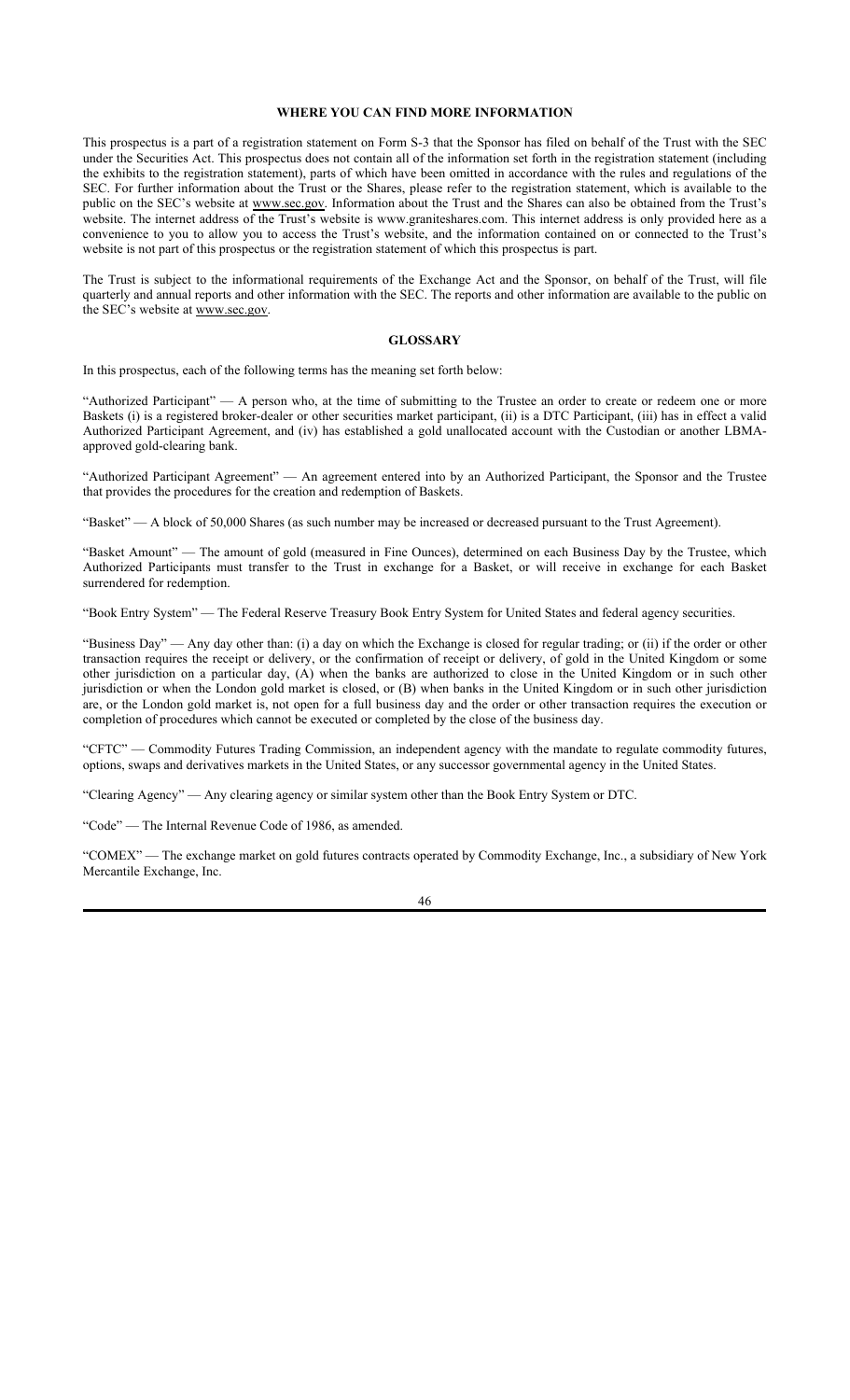"Commodity Exchange Act" — The Commodity Exchange Act of 1936, as amended.

"Custodian" — The initial Custodian designated by the Trust Agreement, which is ICBC Standard Bank Plc, a public limited company incorporated under the laws of England and Wales, and any substitute or additional custodian appointed by the Trustee at the direction of or as approved by the Sponsor pursuant to the Trust Agreement.

"Custody Agreements" — Collectively, the Trust Unallocated Account Agreement and the Trust Allocated Agreement, which are governed by English law, between the Trustee and the Custodian regarding the custody of the Trust's gold.

"DTC" — The Depository Trust Company, a limited purpose trust company organized under the New York Banking Law, a "banking organization" within the meaning of the New York Banking Law, a member of the United States Federal Reserve System, a "clearing corporation" within the meaning of the New York Uniform Commercial Code and a "clearing agency" registered pursuant to the provisions of Section 17A of the Exchange Act.

"DTC Participant" — An entity that has an account with DTC.

"ERISA" — The Employee Retirement Income Security Act of 1974, as amended.

"Exchange" — NYSE Acra.

"Exchange Act" — The Securities Exchange Act of 1934, as amended.

"Fine Ounce" — An Ounce of 100% pure gold. The number of Fine Ounces in a gold bar may be calculated by multiplying the gross weight in Ounces by the fineness, expressed as a fraction of the fine metal content in parts per 1000.

"FINRA" — Financial Industry Regulatory Authority, Inc.

"IBA" means ICE Benchmark Administration, a specialist benchmark administrator appointed by the LBMA.

"Indirect Participant" — An entity that has access to the DTC clearing system by clearing securities through, or maintaining a custodial relationship with, a DTC Participant.

"IRA" — Individual retirement account.

"IRS" — Internal Revenue Service.

"LBMA" — The London Bullion Market Association, a trade association that acts as the coordinator for activities conducted on behalf of its members and other participants in the London bullion market.

"LBMA Gold Price AM" — As of any day, the price of gold determined in an auction hosted by IBA in the morning of such day (London time).

"LBMA Gold Price PM" — As of any day, the price of gold determined in an auction hosted by IBA in the afternoon of such day (London time).

"London Good Delivery Bar" — A bar of gold meeting the London Good Delivery Standards.

"London Good Delivery Standards" — The specifications for weight, dimensions, fineness (or purity), identifying marks and appearance of gold bars as set forth in "The Good Delivery Rules for Gold and Silver Bars" published by the LBMA.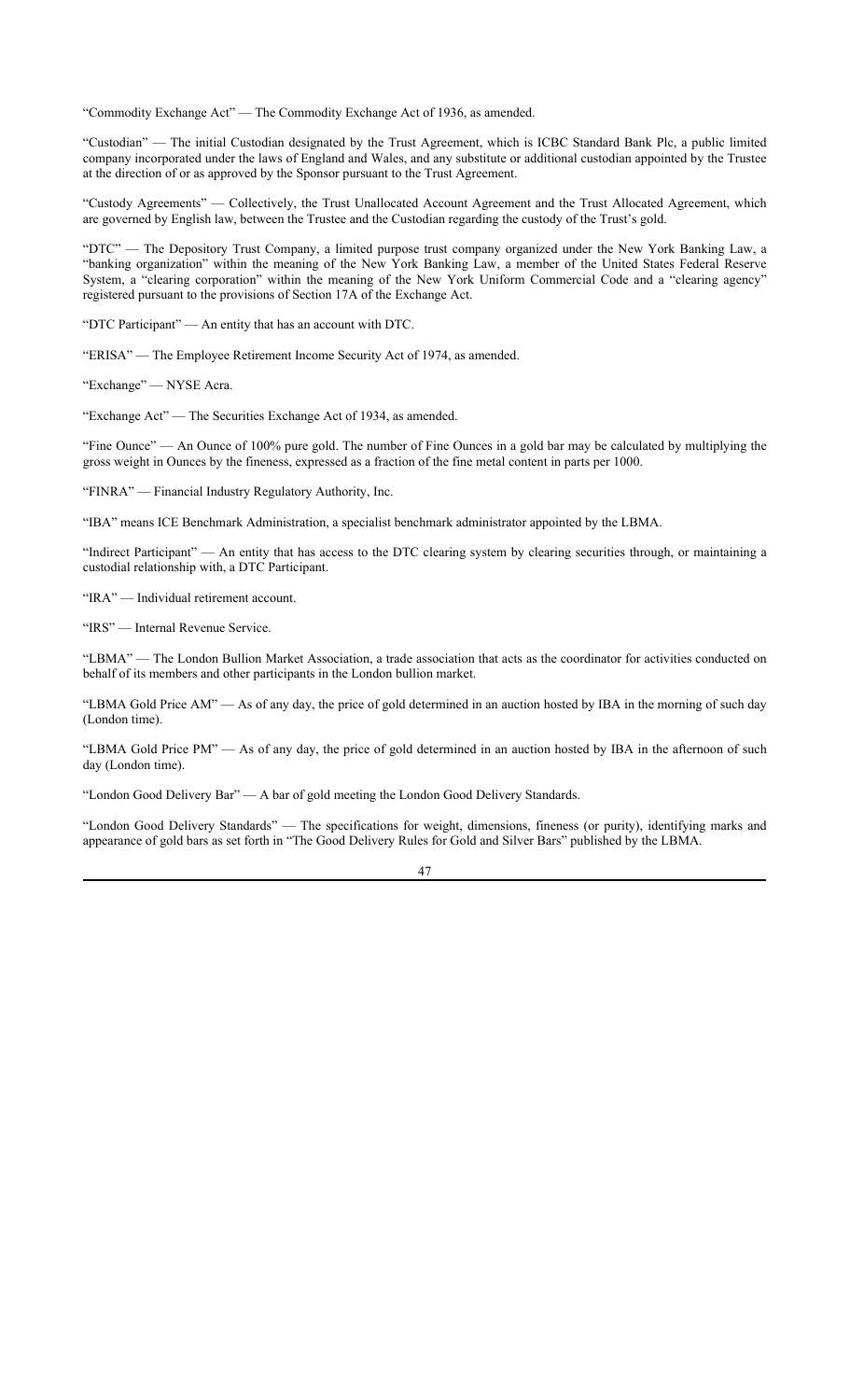"NAV" — Net asset value per Share. See "The Trust — Valuation of Gold; Computation of Net Asset Value" for a description of how the net asset value of the Trust and the NAV are calculated.

"NFA" — The National Futures Association, a futures association and a self-regulatory organization organized under the Commodity Exchange Act and CFTC regulations with the mandate to regulate intermediaries trading in "commodity interests".

"Non-U.S. Shareholder" — A Shareholder that is not a U.S. Shareholder.

"OTC" — The global Over-the-Counter market for the trading of gold which consists of transactions in spot, forwards, and options and other derivatives.

"Ounce" — A troy ounce, equal to 31.103 grams or 1.0971428 ounces avoirdupois. "Avoirdupois" is the system of weights used in the U.S. and Great Britain for goods other than precious metals, gems and drugs. In that system, a pound has 16 ounces and an ounce has 16 drams.

"Plan" — Any (a) employee benefit plan (as defined in Section 3(3) of ERISA) that is subject to the fiduciary responsibility provisions of ERISA, as set forth in Title I thereof, (b) plan described in Section  $4975(e)(1)$  of the Code that is subject to Section 4975 of the Code, including individual retirement accounts and Keogh plans, (c) entity whose underlying assets include plan assets by reason of a plan's investment in such entity.

"SEC" — The Securities and Exchange Commission of the United States, or any successor governmental agency in the United States.

"Securities Act" — The Securities Act of 1933, as amended.

"Shareholders" — Owners of beneficial interests in the Shares.

"Shares" — Units of fractional undivided beneficial interest in the net assets of the Trust that are issued by the Trust.

"Sponsor" — GraniteShares LLC, a Delaware limited liability company.

"Tonne" — One metric ton which is equivalent to 1,000 kilograms or 32,150.7465 troy ounces.

"Trust" — GraniteShares Gold Trust, a New York trust formed pursuant to the Trust Agreement.

"Trust Agreement" — The Trust Agreement dated August 24, 2017, among the Sponsor, The Bank of New York Mellon, the registered and beneficial owners from time to time of Shares and all persons that deposit gold for creation of Shares under which the Trust is governed.

"Trust Allocated Account" — The loco London account maintained for the Trust by the Custodian pursuant to the Trust Allocated Account Agreement.

"Trust Allocated Account Agreement" — The Allocated Gold Account Agreement dated as of August 24, 2017, 2017 between the Custodian and the Trustee.

"Trust Unallocated Account" — The loco London account maintained for the Trust by the Custodian pursuant to the Trust Unallocated Account Agreement.

"Trust Unallocated Account Agreement" — The Unallocated Gold Account Agreement dated as of August 24, 2017 between the Custodian and the Trustee.

"Trustee" — The Bank of New York Mellon, a banking corporation organized under the laws of the State of New York with trust powers.

"U.S. Shareholder" — A Shareholder that is (1) an individual who is treated as a citizen or resident of the United States for United States federal income tax purposes; (2) a corporation (or an entity treated as a corporation for United States federal income tax purposes) created or organized in or under the laws of the United States, any state thereof or the District of Columbia; (3) an estate, the income of which is includible in gross income for United States federal income tax purposes regardless of its source; or (4) a trust, if a court within the United States is able to exercise primary supervision over the administration of the trust and one or more United States persons have the authority to control all substantial decisions of the trust, or a trust that has made a valid election under applicable Treasury Regulations to be treated as a domestic trust.